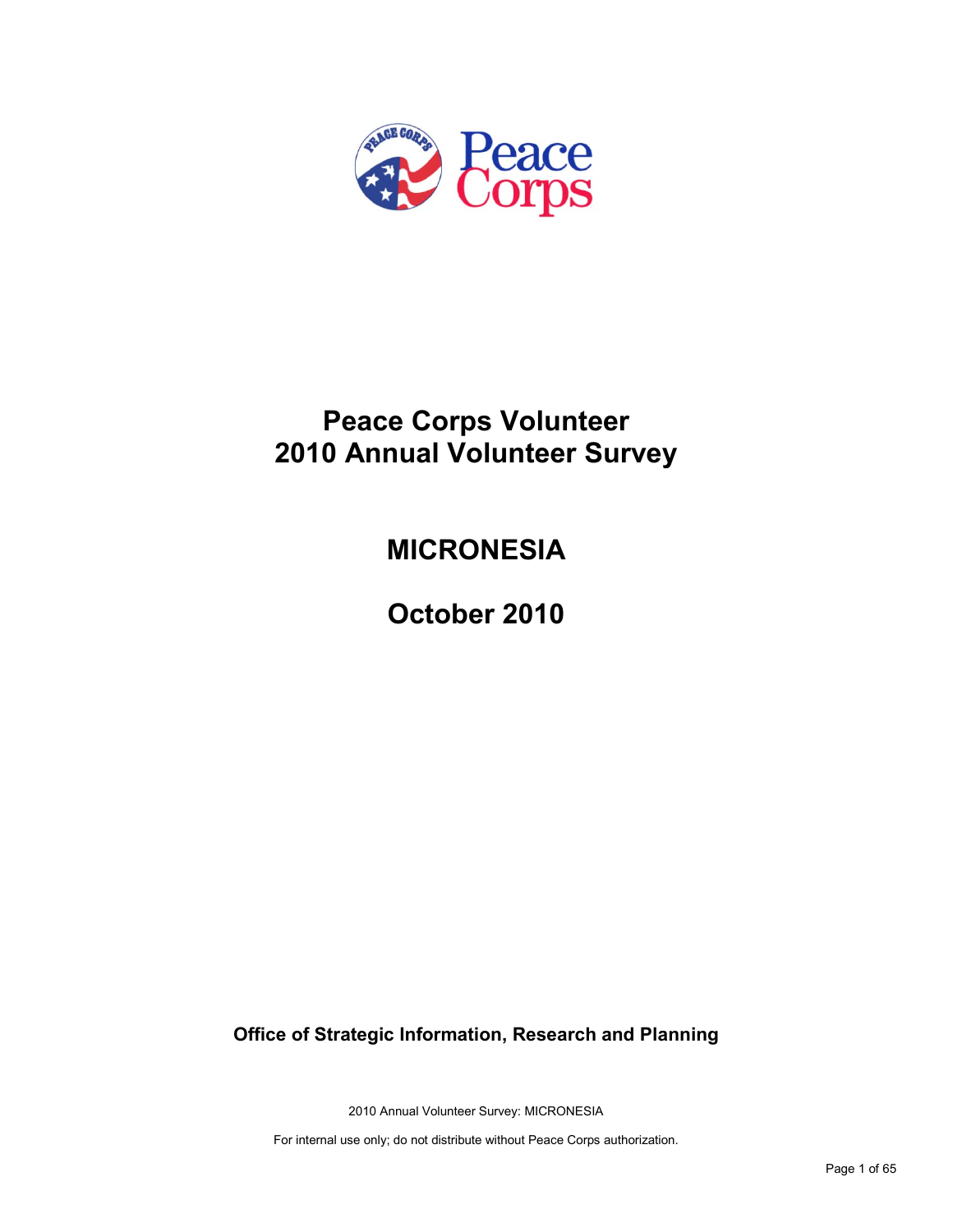## **Table of Contents**

| A.           |                                                   |     |
|--------------|---------------------------------------------------|-----|
| В.           |                                                   |     |
| C.           |                                                   |     |
| D.           |                                                   |     |
| Е.           |                                                   |     |
| F.           |                                                   | .21 |
| G.           |                                                   |     |
| Н.           |                                                   |     |
| $\mathbf{L}$ |                                                   | 52  |
| J.           | Overall Assessment of Your Peace Corps Service 59 |     |
| Κ.           |                                                   |     |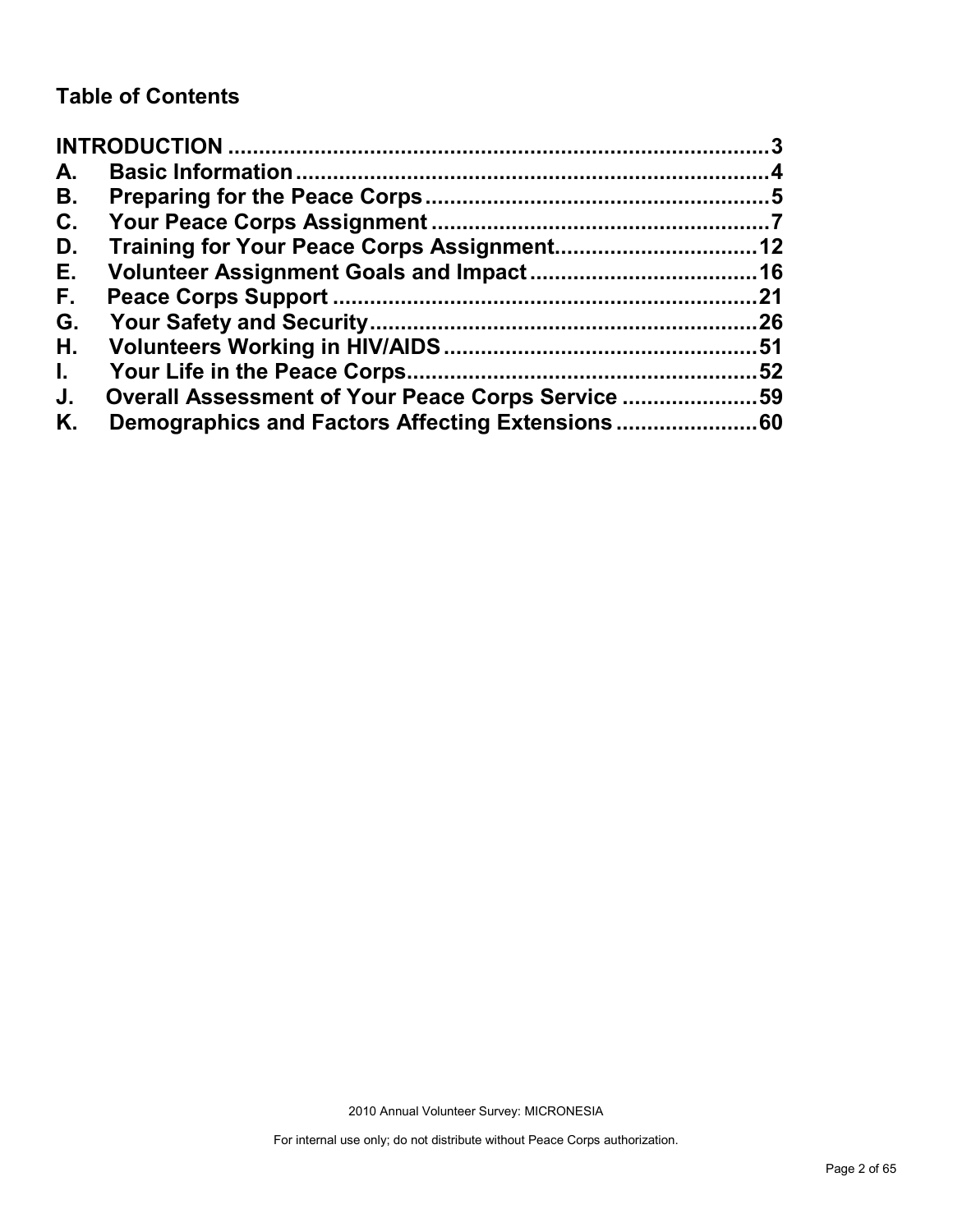## <span id="page-2-0"></span>**INTRODUCTION**

The Annual Volunteer Survey was conducted from June – August 2010 and 81 percent of the Volunteers (5, 239) responded, the highest number in the 35-year history of the survey. Most Volunteers (89 percent) completed the online version of the survey, and another 11 percent completed a paper version of the survey.

This report conveys the responses to the survey from Volunteers serving in one particular country. The report contains the tables and short narrative responses from the questions offering a finite set of possible responses. The results provide a picture of the activities, experiences and views of Peace Corps Volunteers in 2010, including areas where Volunteers confirm that their needs are being well met and where improvements may be needed.

A second report contains the Volunteers' extensive narrative responses to eight open-ended questions on the survey. The report, *2010 Annual Volunteer Survey Open Ended Responses,* is being distributed separately to the Regional and Country Directors.

## **ORGANIZATION OF THE REPORT**

The country report contains eleven sections, corresponding to the major sections of the survey questionnaire.

The tabular results are presented in the order in which the questions appeared in the 2010 AVS, which corresponds roughly to the phases of Volunteer service. Initial questions asked about preparing for Peace Corps. These were followed by questions about assignment activities and training. The final set of questions asked about extending service beyond two years.

The tables show the percent of post respondents that selected each choice and the total number of post respondents that answered the question. Most survey questions asked respondents to select one answer from a set of choices. The percentages for the "select one" responses add up to 100 percent. Questions that allowed Volunteers to "mark all that apply" result in percentages that total to more than 100 percent. This is because each percentage equals the number of respondents selecting that choice divided by the number of respondents who answered the question.

The 2010 AVS included most questions from earlier annual and biennial surveys. A dozen open-ended questions were excluded this year to reduce the reporting burden and internet connection costs to Volunteers.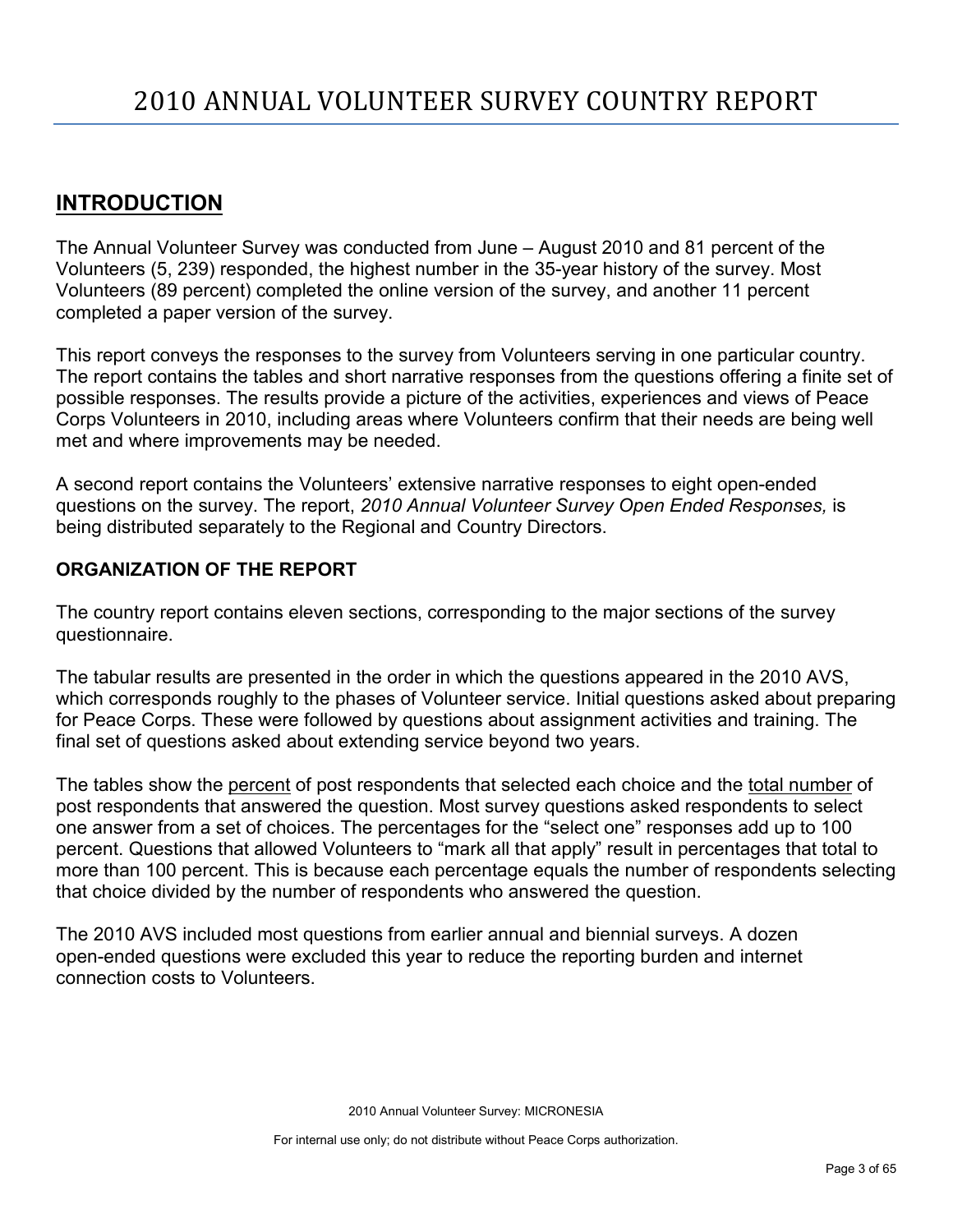Key questions were added to gather more information about:

- Experiences with insensitive comments and behavior based on race, ethnicity, age, gender, or sexual orientation
- Observations or comments about harassment/discrimination experiences (added to the online 2010 AVS after the survey began)
- Reasons that might influence whether or not to extend Volunteer service beyond two years

A crosswalk between the 2009 and 2010 questions is posted on the OSIRP intranet under 2010 AVS Reports "Reference Documents." Earlier surveys and global, regional and post reports are also on the OSIRP Intranet.

## **HOW TO USE THE INFORMATION**

Posts are encouraged to share the results with staff and Volunteers. These reports are an excellent way to initiate a dialogue with staff and Volunteers at post about what is working well and areas for improvement. In the past, posts have found it useful to share the results with their Volunteers, via the VAC, monthly newsletters, summary bulletins, and presentations at PST and IST.

Please consider comparing these 2010 results with your 2006, 2008 and 2009 survey results to identify trends and changes over time. You may also want to compare your country's results with the regional and global numbers.

## <span id="page-3-0"></span>**A. Basic Information**

This section reports on the overall response rate and percentages of online and paper surveys completed, as well as the Volunteers' descriptions of their project and site. Results are more representative of all Volunteers at post when the response rate is above 50 percent.

The 2010 Annual Volunteer Survey response rate for MICRONESIA was 84%.

| Completed Online and Paper Surveys |         |    |  |  |  |
|------------------------------------|---------|----|--|--|--|
|                                    | Percent |    |  |  |  |
| Online                             | 100%    | 37 |  |  |  |
| Paper                              |         |    |  |  |  |
| Total                              | 100%    | 37 |  |  |  |

**Completed Online and Paper Surveys**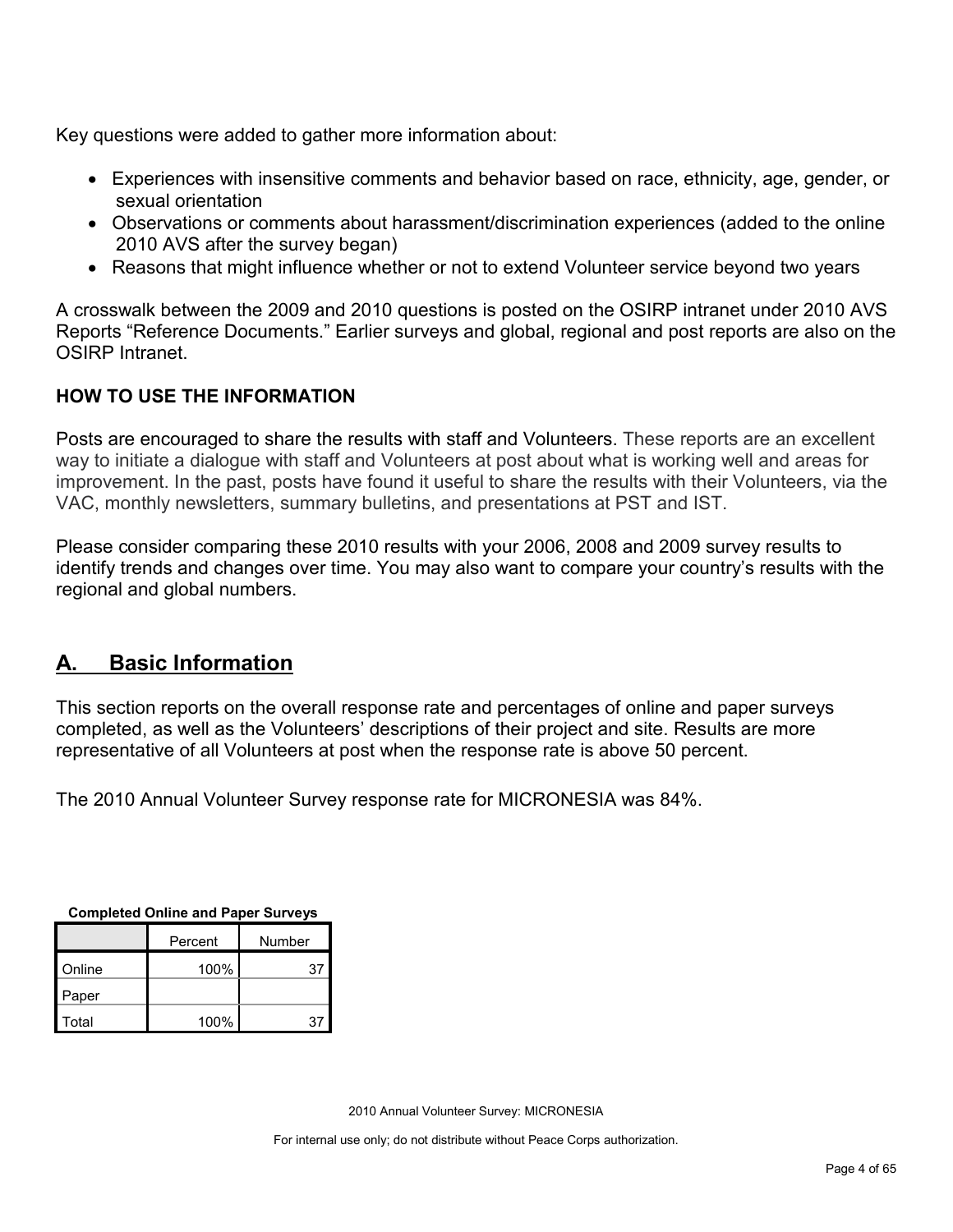#### **A2: How many months have you been in country?**

|                   | Percent | Number |
|-------------------|---------|--------|
| 6 months or less  |         |        |
| 7 to 12 months    | 54%     | 20     |
| 13 to 20 months   |         |        |
| 21 to 27 months   | 46%     |        |
| 28 months or more |         |        |
| ʻotal             | 100%    |        |

#### **A3: Please select your project.**

|                                            | Percent | Number |
|--------------------------------------------|---------|--------|
| TESL & Education for Community Development | 97%     | 36 I   |
| Other. Please specify                      | 3%      |        |
| <sup>-</sup> otal                          | 100%    |        |

## **A3. Description of "other" project**

|                                                | Percent | Number |  |  |  |  |
|------------------------------------------------|---------|--------|--|--|--|--|
| Open-ended results. Not responsive to request. |         |        |  |  |  |  |
|                                                |         |        |  |  |  |  |
|                                                |         |        |  |  |  |  |
| otal                                           | $100\%$ | 37     |  |  |  |  |

#### **A4: Please choose the best description of your assigned site.**

|                                           | Percent | Number |
|-------------------------------------------|---------|--------|
| Village/rural area (pop. under 2,000)     | 59%     | 22     |
| Outer island (regardless of size)         | 35%     | 13     |
| Rural town (pop. 2,000 + 25,000)          | 5%      |        |
| Capital of the country                    |         |        |
| City (pop. over 25,000) - not the capital |         |        |
| Total                                     | 100%    |        |

## <span id="page-4-0"></span>**B. Preparing for the Peace Corps**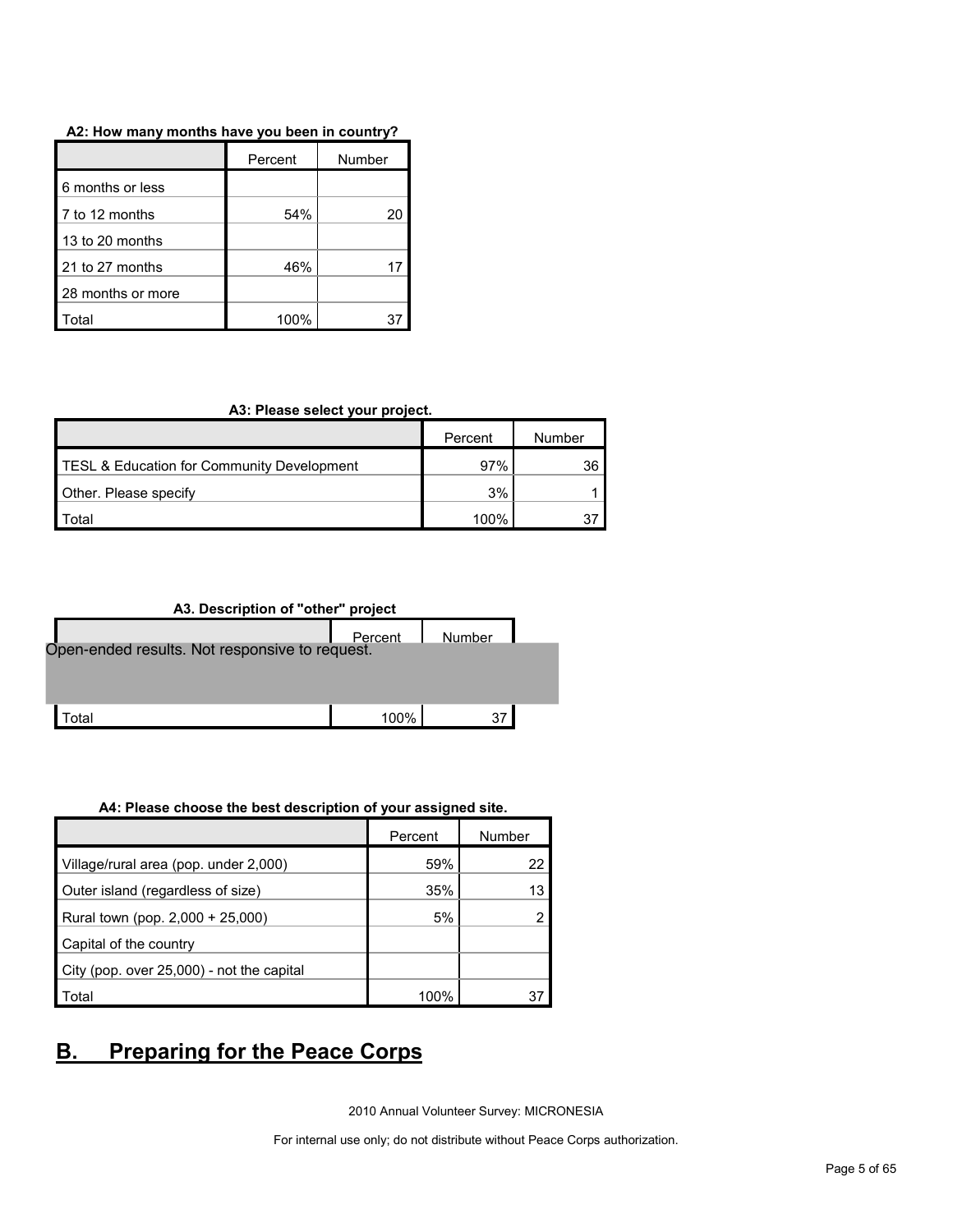This section reports Volunteers' motivations in applying and accepting a Peace Corps assignment, as well as how prepared they are currently to meet the challenges of service.

|                                                     |               | % Selected This | <b>Total PCVs</b> |
|-----------------------------------------------------|---------------|-----------------|-------------------|
|                                                     | PCV Responses | Choice          | Responding        |
| Personal interest in the Peace Corps                | 30            | 81%             |                   |
| Returned Peace Corps Volunteer whom you met or      | 14            | 38%             |                   |
| know personally                                     |               |                 |                   |
| Peace Corps website                                 | 8             | 22%             |                   |
| Peace Corps campus or community information session | 7             | 19%             |                   |
| Peace Corps recruiter                               | 6             | 16%             |                   |
| Other: Please specify                               | 6             | 16%             |                   |
| Americorps service                                  | 5             | 14%             |                   |
| Article or book about the Peace Corps               | 4             | 11%             |                   |
| Returned Peace Corps Volunteer who spoke to your    | 3             | 8%              |                   |
| school or group about the Peace Corps               |               |                 |                   |
| Family member/s who served in the Peace Corps       |               | 3%              |                   |
| Radio, TV, or print advertisement                   |               | 3%              |                   |
| Peace Corps material in the mail                    |               |                 |                   |
| Social media (Facebook, Twitter, etc.               |               |                 |                   |
| Total                                               |               |                 | 37                |

#### **B1: What prompted you to apply to the PC? Mark all that apply.**

Percents may total to more than 100% since Volunteers were asked to "Mark all that apply."

#### **B1.OTHER: Description of other reasons for applying to Peace Corps**

|                                                | PERCENT | <b>NUMBER</b> |  |
|------------------------------------------------|---------|---------------|--|
| Open-ended results. Not responsive to request. |         |               |  |
|                                                |         |               |  |
|                                                |         |               |  |
|                                                |         |               |  |
|                                                |         |               |  |
|                                                |         |               |  |
|                                                |         |               |  |
|                                                |         |               |  |
| Total                                          | 100%    | 37            |  |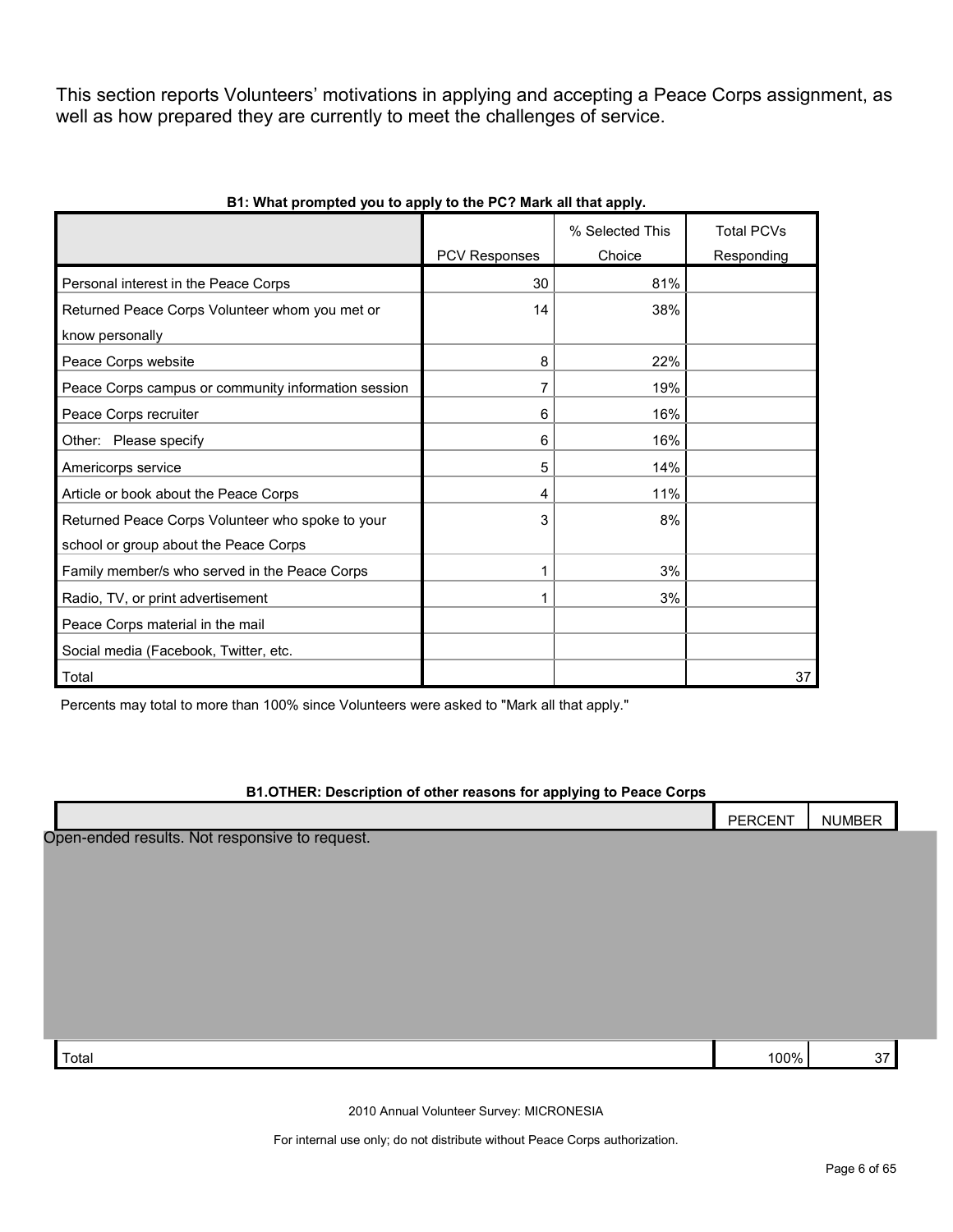|                                |               | Somewhat  |           |       |
|--------------------------------|---------------|-----------|-----------|-------|
|                                | Not Important | important | Important | Total |
| Different culture              | 5%            | 11%       | 84%       | 37    |
| Work experience                | 8%            | 22%       | 69%       | 36    |
| Help others                    |               | 14%       | 86%       | 37    |
| International experience       | 3%            | 11%       | 86%       | 37    |
| Language                       | 8%            | 42%       | 50%       | 36    |
| Personal growth                |               | 11%       | 89%       | 37    |
| U. S. job market               | 58%           | 25%       | 17%       | 36    |
| Serve my country               | 33%           | 36%       | 31%       | 36    |
| Travel/adventure               | 8%            | 22%       | 70%       | 37    |
| Please specify below<br>Other: | 33%           |           | 67%       | 3     |

**B2: How important were the following factors in accepting a PC assignment?**

## **B2.OTHER: Description of other factor/s in accepting a**



**B3: How prepared do you feel today to meet the challenges of PC service?**

|                | Not at all | Minimally | Adequately | onsiderablvٽ | Exceptionally | Total         |
|----------------|------------|-----------|------------|--------------|---------------|---------------|
| B <sub>3</sub> |            | 5%        | 16%        | 59%          | 19%           | $\sim$<br>، ب |

## <span id="page-6-0"></span>**C. Your Peace Corps Assignment**

This section reports Volunteers' work on their primary assignment and their secondary activities. The term "primary assignment" refers to the Volunteers' assignment which is part of an overall project plan designed by the host country partners and in-country Peace Corps staff.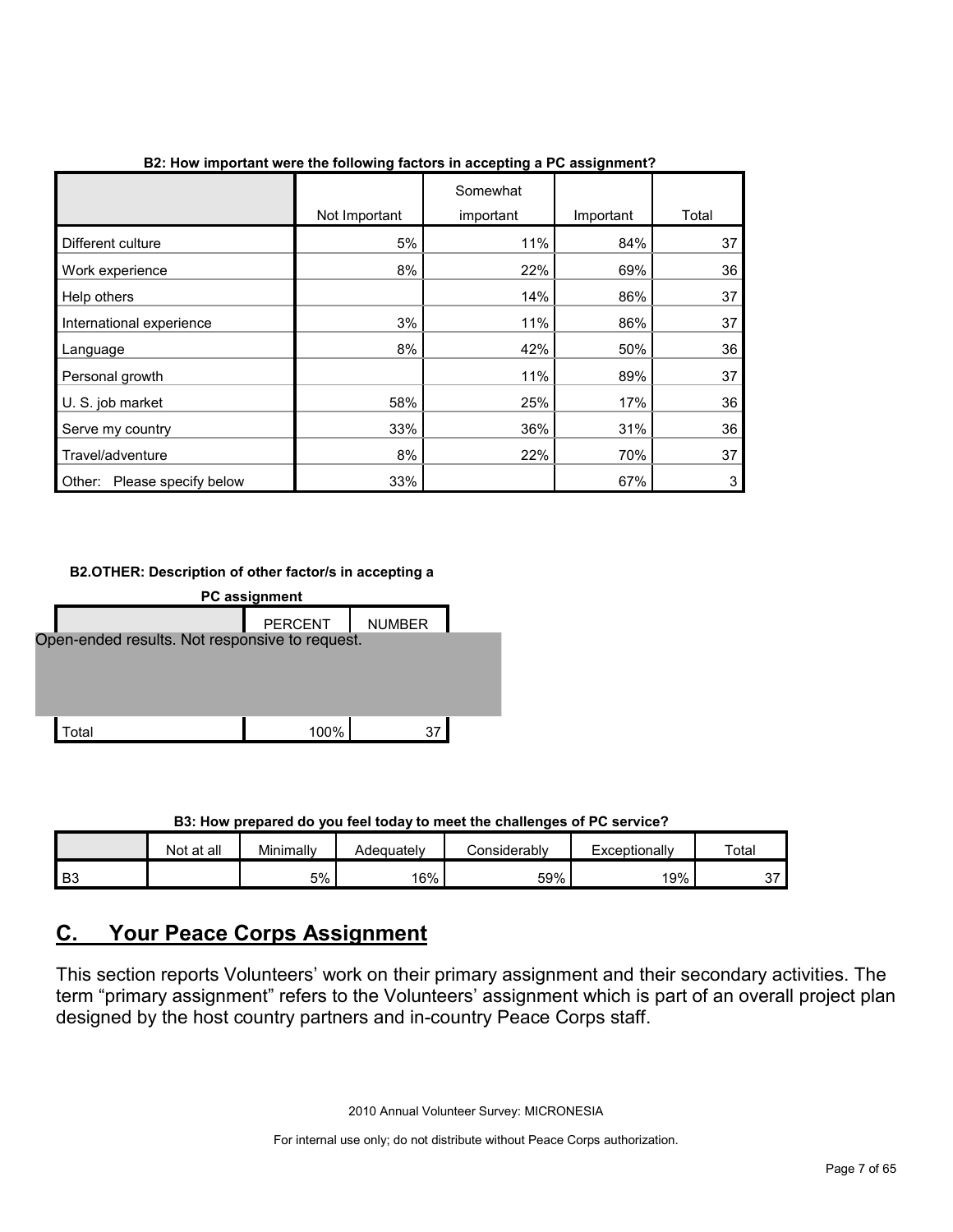|                                                 | Percent | Number |
|-------------------------------------------------|---------|--------|
| English teaching                                | 97%     | 36     |
| Forestry/parks                                  | 3%      | 1      |
| Business education/advising                     |         |        |
| Urban & regional planning/municipal development |         |        |
| Other: Please specify                           |         |        |
| Youth development                               |         |        |
| Water sanitation                                |         |        |
| <b>HIV/AIDS</b>                                 |         |        |
| Health extension                                |         |        |
| Environmental education                         |         |        |
| Other education                                 |         |        |
| Teacher training                                |         |        |
| Math/science teaching                           |         |        |
| Agroforestry                                    |         |        |
| Information & communications technology (ICT)   |         |        |
| NGO development                                 |         |        |
| Community development                           |         |        |
| Agriculture/fish/livestock                      |         |        |
| Total                                           | 100%    | 37     |

## **C1: Which best describes the focus of your primary assignment/work?**

## **C1.OTHER: Description of "other" primary**

**assignment/work focus**

|       | <b>PERCENT</b> | <b>NUMBER</b> |
|-------|----------------|---------------|
|       | 100%           | 37            |
| Total | 100%           |               |

#### **C2: Are you a Masters International**

#### **student?**

|       | Percent | Number |
|-------|---------|--------|
| No    | 97%     | 36     |
| Yes   | 3%      |        |
| Total | 100%    | 37     |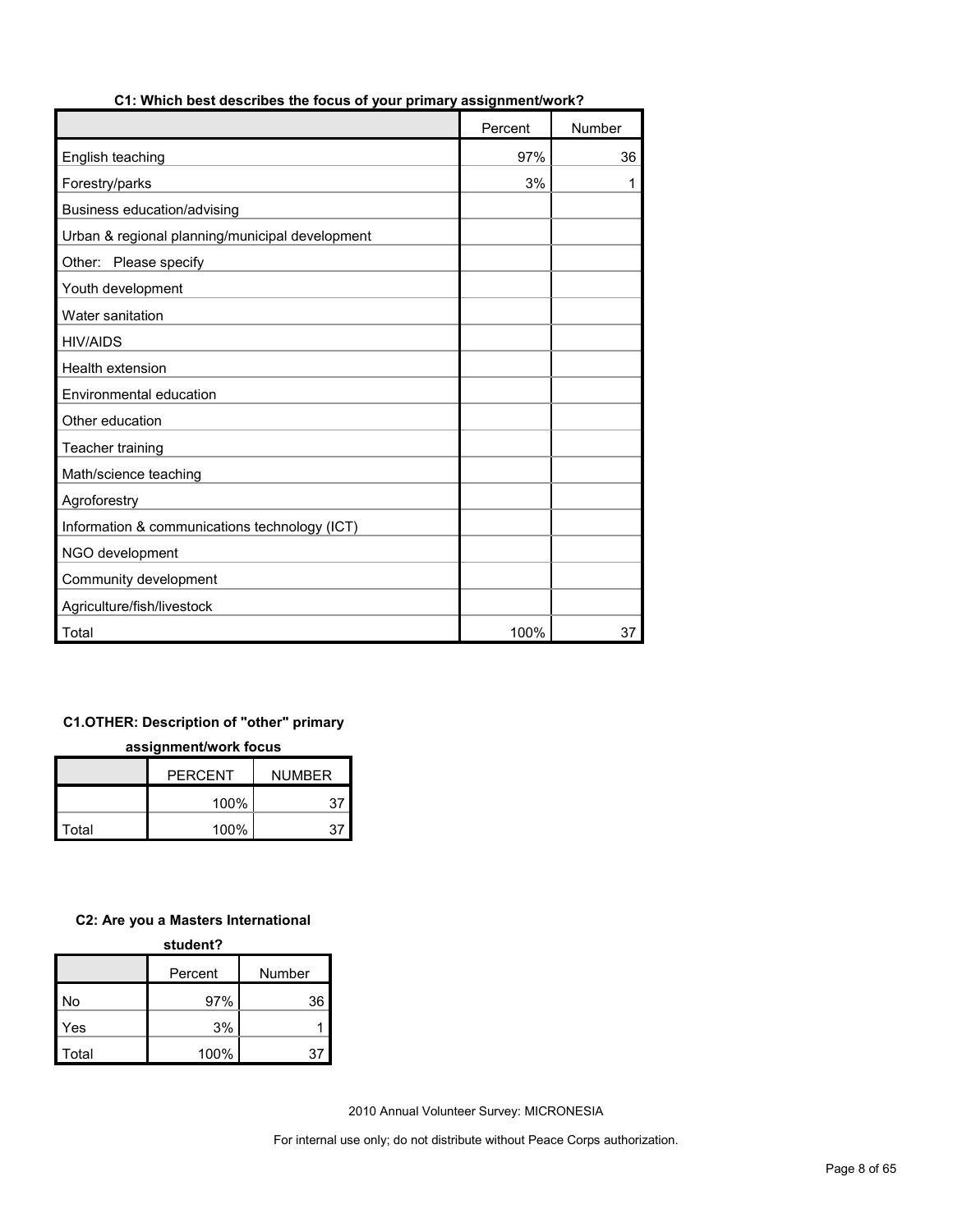|                                                       |                      | % Involved in | <b>Total PCVs</b> |
|-------------------------------------------------------|----------------------|---------------|-------------------|
|                                                       | <b>PCV Responses</b> | Activity      | Responding        |
| English teaching                                      | 36                   | 97%           |                   |
| Working with youth                                    | 26                   | 70%           |                   |
| Literacy                                              | 20                   | 54%           |                   |
| Girls' education                                      | 15                   | 41%           |                   |
| World Wise Schools/ Correspondence Match              | 13                   | 35%           |                   |
| Library development                                   | 10                   | 27%           |                   |
| Arts                                                  | 8                    | 22%           |                   |
| Rural development                                     | 4                    | 11%           |                   |
| Environment work                                      | 3                    | 8%            |                   |
| Information and communications technology (ICT)       | 3                    | 8%            |                   |
| Nutrition education                                   | 3                    | 8%            |                   |
| Sports/fitness                                        | 3                    | 8%            |                   |
| Working with special groups (e.g., disabled, elderly, | 3                    | 8%            |                   |
| ethnic minorities, orphans)                           |                      |               |                   |
| Biodiversity conservation                             | $\overline{2}$       | 5%            |                   |
| Mobilize host country nationals (HCNs) to volunteer   | 2                    | 5%            |                   |
| Working with NGO(s)                                   | 2                    | 5%            |                   |
| Child survival                                        | 1                    | 3%            |                   |
| Income generation                                     | 1                    | 3%            |                   |
| Natural resources management                          | 1                    | 3%            |                   |
| WID/GAD                                               | 1                    | 3%            |                   |
| <b>Business advertising</b>                           |                      |               |                   |
| Community food security (production/marketing)        |                      |               |                   |
| <b>HIV/AIDS</b>                                       |                      |               |                   |
| Household food security                               |                      |               |                   |
| Microenterprise development                           |                      |               |                   |
| Urban development/municipal development               |                      |               |                   |
| Water and sanitation                                  |                      |               |                   |
| Other: Please specify                                 |                      |               |                   |
| Total                                                 |                      |               | 37                |

**C3: Which of the following activities does your primary assignment/work include?**

Percents may total to more than 100% since Volunteers were asked to "Mark all that apply."

2010 Annual Volunteer Survey: MICRONESIA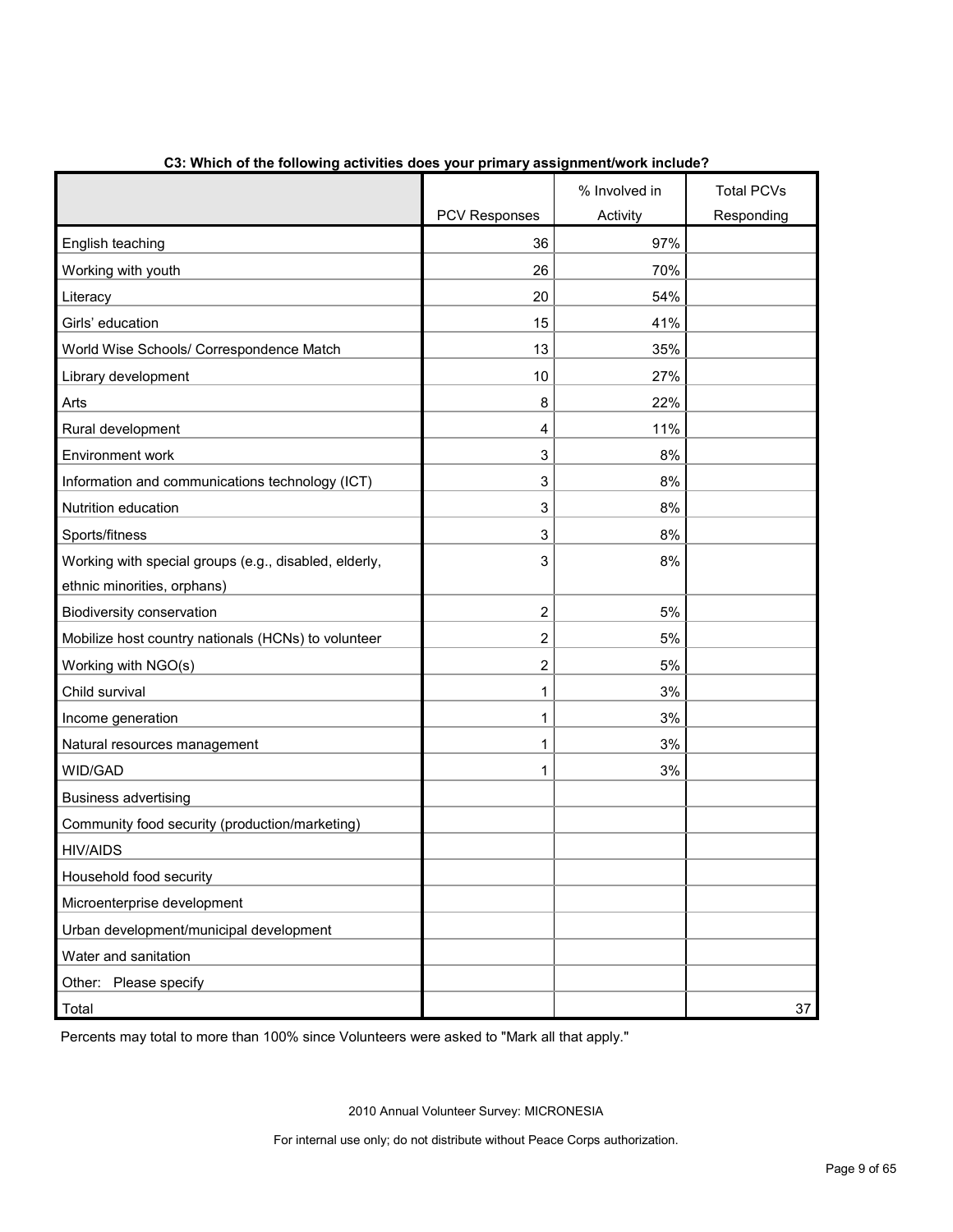## **C3.OTHER: Description of other primary**

#### **assignment/work activities**

|       | <b>PFRCFNT</b> | <b>NUMBER</b> |  |
|-------|----------------|---------------|--|
|       | 100%           | 37            |  |
| Total | 100%           | 37            |  |

## **C4: Hours Spent on Primary Assignment During Average Work Week**

|           | None | $1-10$ hrs | 1-20 hrs<br>-44 | ∠1-30 hrs | 31-40 hrs | More than 40 hrs | Total          |
|-----------|------|------------|-----------------|-----------|-----------|------------------|----------------|
| C4Hrs6grp |      |            | 11%             | 35%       | 35%       | 19%              | $\sim$<br>ັບ ເ |

## **C4: How many hours do you spend on your primary assignment during an average work week?**

|    | All<br>Volunteers | Average | Lowest reported | Highest reported | Did not answer |
|----|-------------------|---------|-----------------|------------------|----------------|
| C4 |                   | 35.0    |                 | 60               |                |

## **C5: Which of the following do your secondary activities (other than your primary assignment work) include?**

|                                                 |               | % Involved in | <b>Total PCVs</b> |
|-------------------------------------------------|---------------|---------------|-------------------|
|                                                 | PCV Responses | Activity      | Responding        |
| Working with youth                              | 26            | 70%           |                   |
| Sports/fitness                                  | 19            | 51%           |                   |
| Library development                             | 16            | 43%           |                   |
| English teaching                                | 15            | 41%           |                   |
| Girls' education                                | 14            | 38%           |                   |
| Literacy                                        | 13            | 35%           |                   |
| Arts                                            | 11            | 30%           |                   |
| Nutrition education                             | 9             | 24%           |                   |
| WID/GAD                                         | 9             | 24%           |                   |
| Working with NGO(s)                             | 8             | 22%           |                   |
| Environment work                                | 6             | 16%           |                   |
| <b>HIV/AIDS</b>                                 | 6             | 16%           |                   |
| Information and communications technology (ICT) | 6             | 16%           |                   |
| World Wise Schools/ Correspondence Match        | 6             | 16%           |                   |
| Rural development                               | 5             | 14%           |                   |

2010 Annual Volunteer Survey: MICRONESIA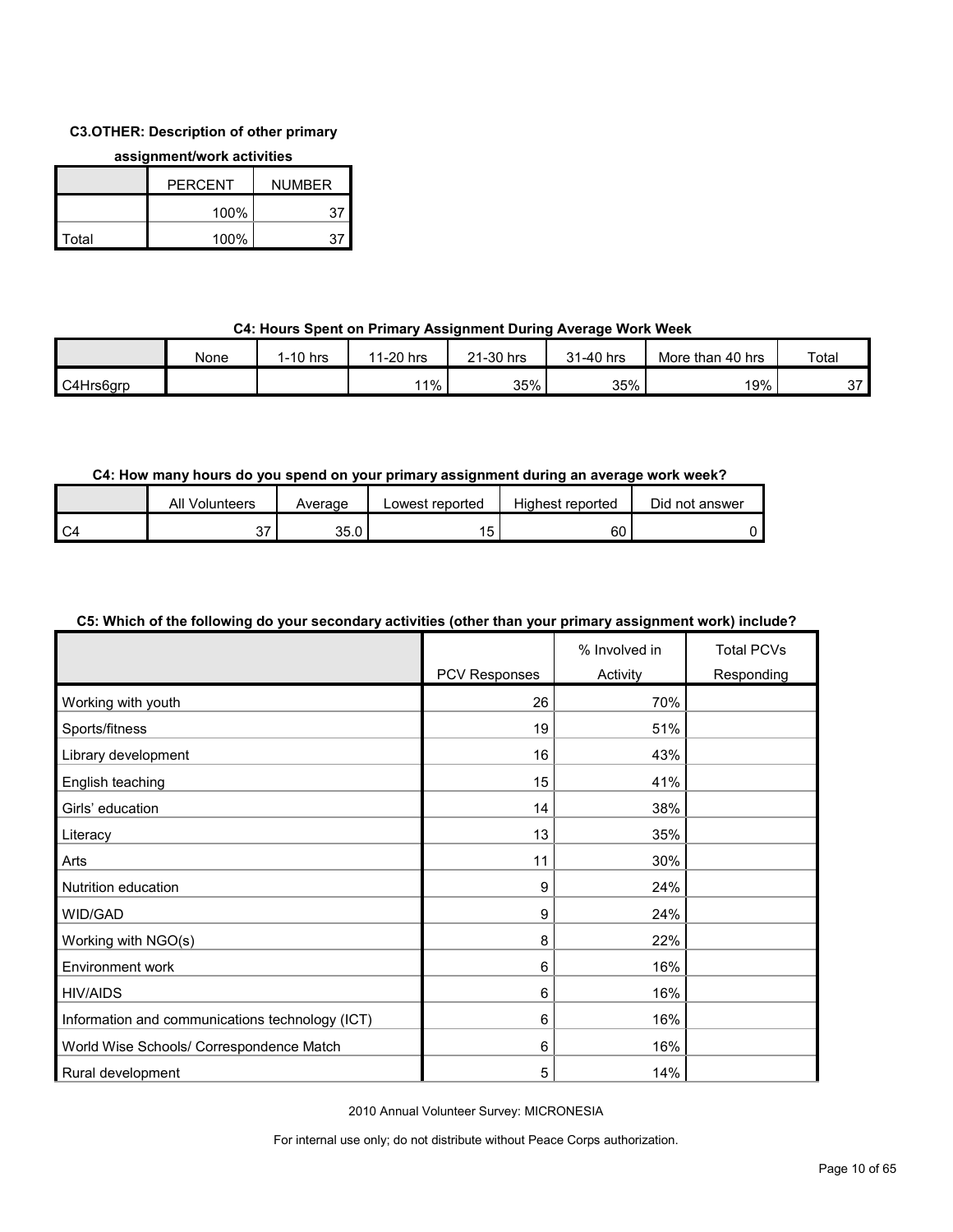| Mobilize host country nationals (HCNs) to volunteer   | 4 | 11% |    |
|-------------------------------------------------------|---|-----|----|
| Water and sanitation                                  | 4 | 11% |    |
| Other: Please specify                                 | 4 | 11% |    |
| Community food security (production/marketing)        | 3 | 8%  |    |
| Income generation                                     | 3 | 8%  |    |
| <b>Business advertising</b>                           | 2 | 5%  |    |
| Microenterprise development                           |   | 5%  |    |
| Urban development/municipal development               | 2 | 5%  |    |
| Working with special groups (e.g., disabled, elderly, |   | 5%  |    |
| ethnic minorities, orphans)                           |   |     |    |
| Child survival                                        |   | 3%  |    |
| Biodiversity conservation                             |   |     |    |
| Household food security                               |   |     |    |
| Natural resources management                          |   |     |    |
| Total                                                 |   |     | 37 |

Percents may total to more than 100% since Volunteers were asked to "Mark all that apply."

| <b>C5.OTHER: Description of other secondary activities</b> |            |       |  |  |  |  |
|------------------------------------------------------------|------------|-------|--|--|--|--|
|                                                            | Column N % | Count |  |  |  |  |
| Open-ended results. Not responsive to request.             |            |       |  |  |  |  |
|                                                            |            |       |  |  |  |  |
|                                                            |            |       |  |  |  |  |
|                                                            |            |       |  |  |  |  |
|                                                            |            |       |  |  |  |  |
|                                                            |            |       |  |  |  |  |
| Total                                                      | 100%       | 37    |  |  |  |  |

#### **C5: No Secondary Activities**

|                         | Percent | Number |
|-------------------------|---------|--------|
| NA                      | 100%    | 31     |
| No secondary activities |         |        |
| ʻotal                   | 100%    |        |

**C6: Hours Spent on Secondary Activities During Average Work Week**

2010 Annual Volunteer Survey: MICRONESIA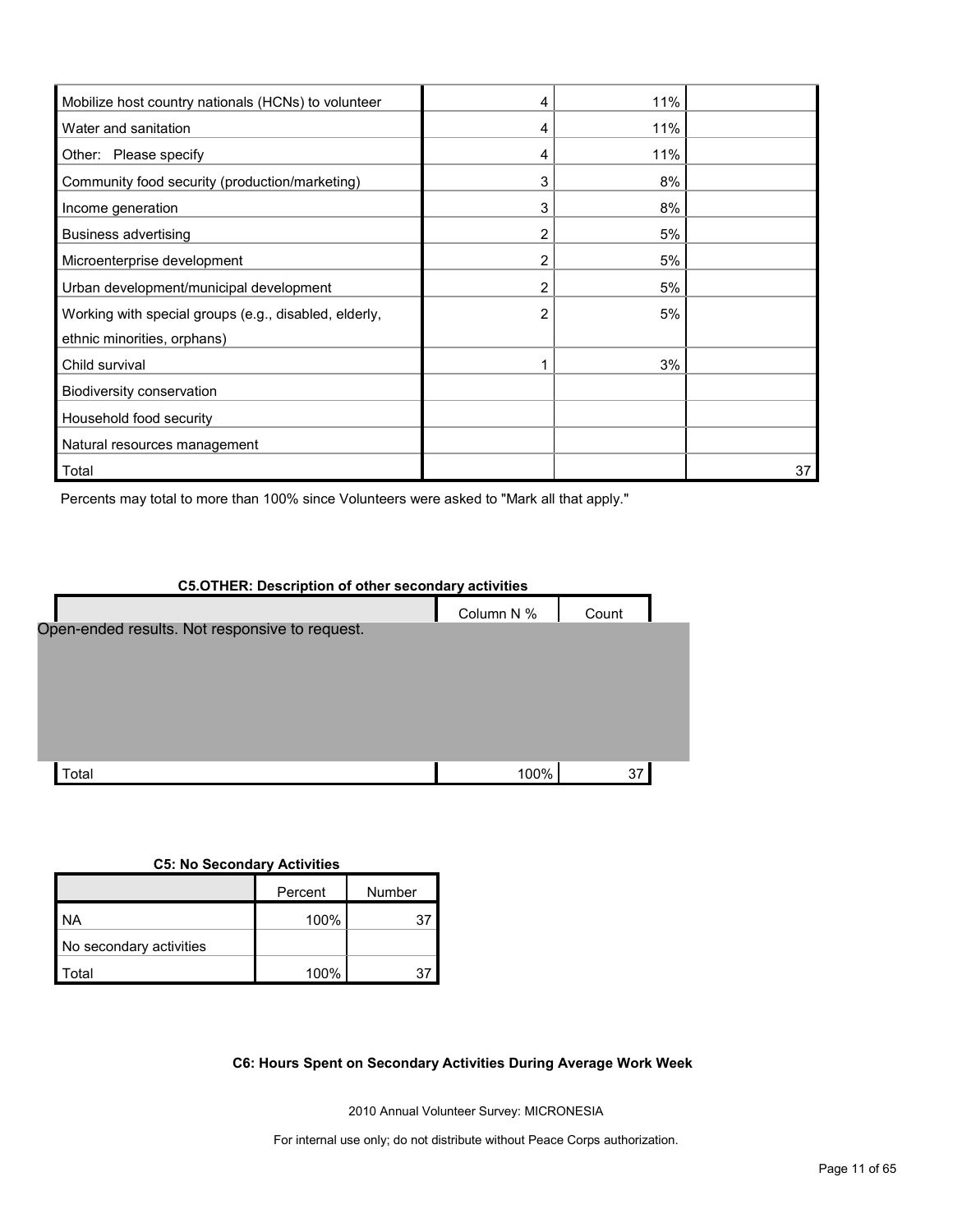|           | None | $1-10$ hrs | 1-20 hrs<br>44 | 21-30 hrs | $-40$ hrs<br><b>O</b> 4 | More than 40 hrs | Total              |
|-----------|------|------------|----------------|-----------|-------------------------|------------------|--------------------|
| C6Hrs6grp |      | 68%        | 24%            | 3%        | 3%                      | 3%               | $\sim$<br><b>J</b> |

**C6. How many hours do you spend on secondary activities during an average work week?**

|    | All<br>Volunteers | Average    | Lowest reported | Highest reported | Did not answer |
|----|-------------------|------------|-----------------|------------------|----------------|
| C6 | ∼                 | 10<br>ں. ے |                 | 60               |                |

**C7: How personally satisfying is your--?**

|                              | Not at all | Minimally | Adequately | Considerably | Exceptionally | Total     |
|------------------------------|------------|-----------|------------|--------------|---------------|-----------|
| Primary assignment           |            | 8%        | 32%        | 35%          | 24%           | 27<br>، ب |
| Secondary project activities |            | 5%        | 19%        | 43%          | 32%           | 27<br>ິ   |

NOTE: See the Open-Ended Responses report for Volunteer comments (C8) about their satisfaction with the work they do

## <span id="page-11-0"></span>**D. Training for Your Peace Corps Assignment**

This section reports Volunteers' assessment of the effectiveness of Pre-Service Training (PST) and In-Service Training at post. In-Service Training (IST) includes: Reconnect, Technical IST, Mid-Service and Close of Service Conferences, project management/leadership conferences, and other post-sponsored training sessions.

## **D1: How many weeks of PST did you have before you were sworn in?**

|                    | ∟ess than 8 |         |         |          |                                   |          | More than 12 |       |
|--------------------|-------------|---------|---------|----------|-----------------------------------|----------|--------------|-------|
|                    | weeks       | weeks » | 9 weeks | 10 weeks | $\overline{\phantom{a}}$<br>weeks | 12 weeks | weeks        | Total |
| D <sub>1</sub> GRP | 6%          | 11%     | 60%     | 9%       | 3%                                | $11\%$   |              | 35    |

#### **D2: How effective was your Pre-Service Training (PST) in preparing you to--**

|                                                     | Not effective | Poor | Adequate | Effective | Very effective |
|-----------------------------------------------------|---------------|------|----------|-----------|----------------|
| Manage cultural differences                         |               | 19%  | 51%      | 27%       | 3%             |
| Deal with adjustment issues                         |               | 8%   | 65%      | 24%       | 3%             |
| Work with counterparts/community partners           | 5%            | 22%  | 54%      | 19%       |                |
| Use language needed in work and social interactions | 5%            | 22%  | 30%      | 30%       | 14%            |
| Perform technical aspects of your work              |               | 27%  | 57%      | 16%       |                |

2010 Annual Volunteer Survey: MICRONESIA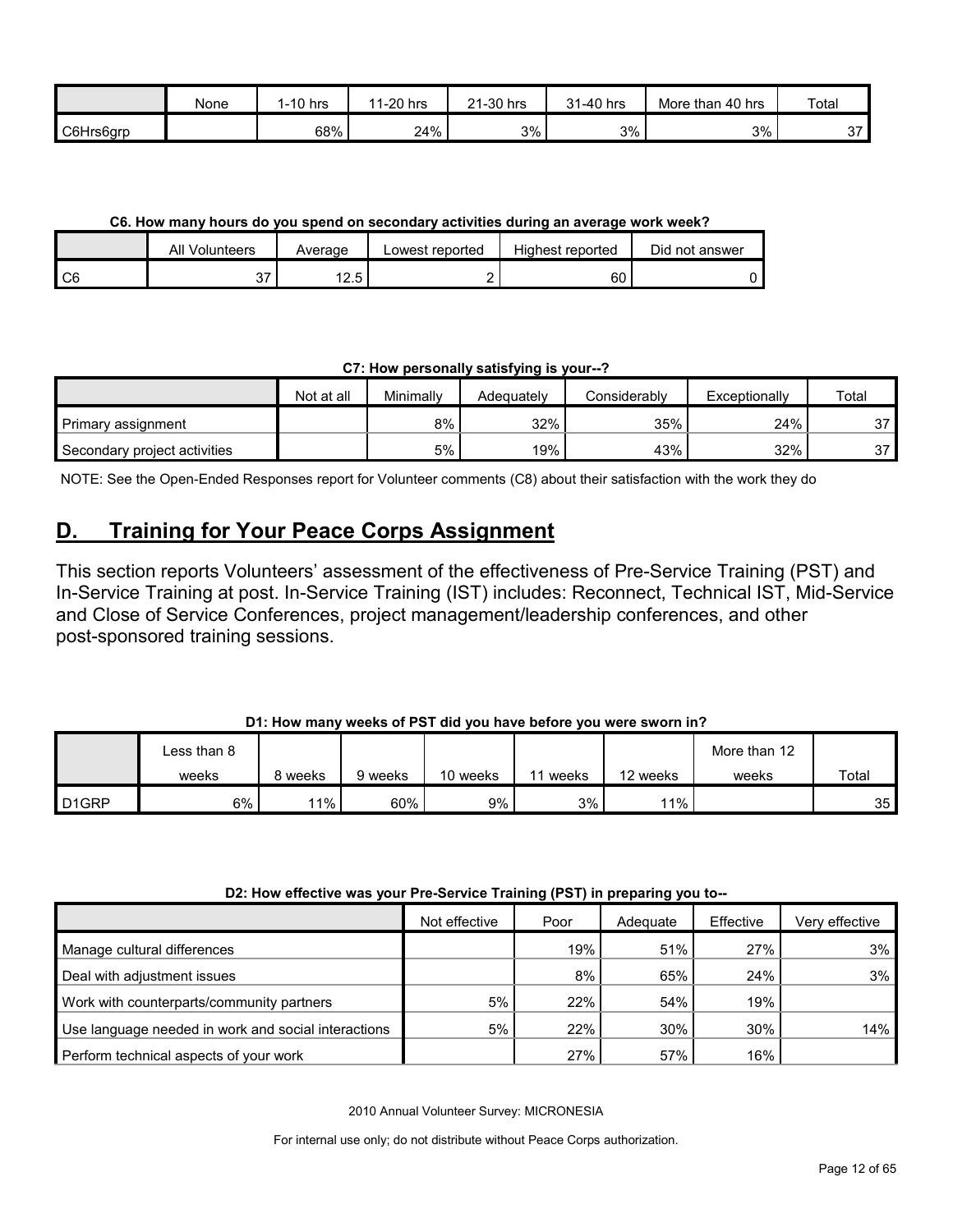| Work on your project goals and objectives  |     | 11% | 65% | 22% | 3%  |
|--------------------------------------------|-----|-----|-----|-----|-----|
| Conduct a participatory community needs    | 11% | 27% | 46% | 11% | 3%  |
| assessment (e.g., PACA)                    |     |     |     |     |     |
| Monitor your project goals and outcomes    | 5%  | 27% | 51% | 16% |     |
| Maintain your physical health              | 3%  | 8%  | 46% | 35% | 8%  |
| Maintain your mental/emotional health      |     | 5%  | 51% | 38% | 5%  |
| Maintain your personal safety and security |     |     | 35% | 41% | 24% |

## **D2: How effective was your Pre-Service Training (PST) in preparing you to--**

|                                                     | NA/No training | Total |
|-----------------------------------------------------|----------------|-------|
| Manage cultural differences                         |                | 37    |
| Deal with adjustment issues                         |                | 37    |
| Work with counterparts/community partners           |                | 37    |
| Use language needed in work and social interactions |                | 37    |
| Perform technical aspects of your work              |                | 37    |
| Work on your project goals and objectives           |                | 37    |
| Conduct a participatory community needs assessment  | 3%             | 37    |
| (e.g., PACA)                                        |                |       |
| Monitor your project goals and outcomes             |                | 37    |
| Maintain your physical health                       |                | 37    |
| Maintain your mental/emotional health               |                | 37    |
| Maintain your personal safety and security          |                | 37    |

## **D2: How effective was your Pre-Service Training (PST) in preparing you to-- (excluding "NA/No training" responses)**

|                                           | Not effective | Poor | Adequate | Effective | Very effective | Total |
|-------------------------------------------|---------------|------|----------|-----------|----------------|-------|
| Manage cultural differences               |               | 19%  | 51%      | 27%       | 3%             | 37    |
| Deal with adjustment issues               |               | 8%   | 65%      | 24%       | 3%             | 37    |
| Work with counterparts/community partners | 5%            | 22%  | 54%      | 19%       |                | 37    |
| Use language needed in work and social    | 5%            | 22%  | 30%      | 30%       | 14%            | 37    |
| interactions                              |               |      |          |           |                |       |
| Perform technical aspects of your work    |               | 27%  | 57%      | 16%       |                | 37    |
| Work on your project goals and objectives |               | 11%  | 65%      | 22%       | 3%             | 37    |
| Conduct a participatory community needs   | 11%           | 28%  | 47%      | 11%       | 3%             | 36    |
| assessment (e.g., PACA)                   |               |      |          |           |                |       |
| Monitor your project goals and outcomes   | 5%            | 27%  | 51%      | 16%       |                | 37    |
| Maintain your physical health             | 3%            | 8%   | 46%      | 35%       | 8%             | 37    |

2010 Annual Volunteer Survey: MICRONESIA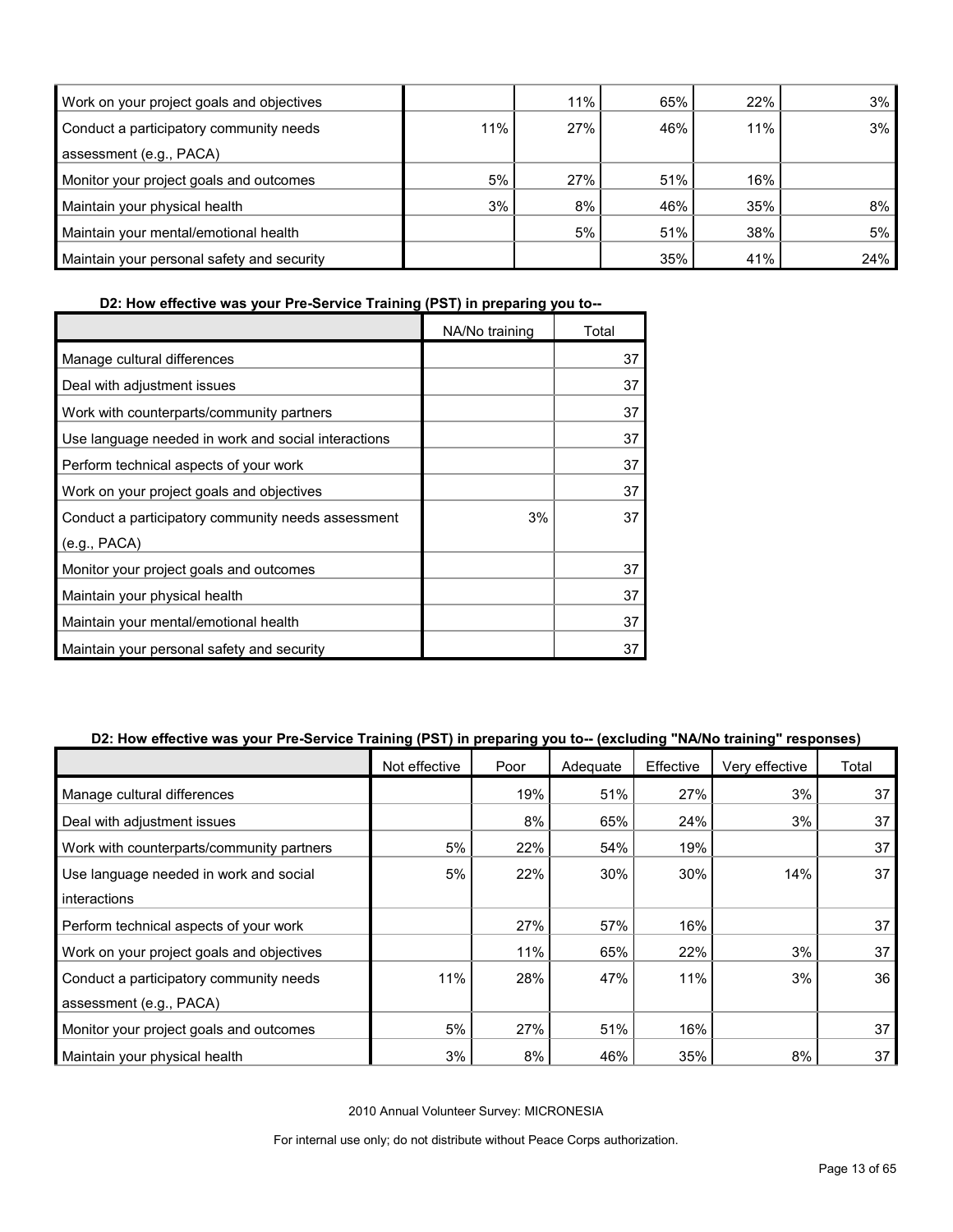| <b>Maintain</b><br>n vour mental/emotional health | 5% | 51% | 38%   | 5%  | $\sim$ $-$ |
|---------------------------------------------------|----|-----|-------|-----|------------|
| Maintain<br>i your personal safety and security   |    | 35% | $1\%$ | 24% | ~-         |

**D3: How many days of PC-sponsored training have you had since you were sworn in?**

|       | None | 5 days  | $6-10$ days | $1-15$ days<br>44 | 16-20 days | 21-39 days | $40+ days$ | Total  |
|-------|------|---------|-------------|-------------------|------------|------------|------------|--------|
| D3GRP |      | $1\%$ . | 68%         | 19%               | 3%         |            |            | $\sim$ |

## **D4: How effective was your In-Service Training (IST) in preparing you to--**

|                                                     | Not effective | Poor | Adequate | Effective | Very effective |
|-----------------------------------------------------|---------------|------|----------|-----------|----------------|
| Manage cultural differences                         |               | 3%   | 49%      | 46%       |                |
| Deal with adjustment issues                         |               | 5%   | 41%      | 43%       | 5%             |
| Build and strengthen working relationships with     | 5%            | 16%  | 38%      | 24%       | 14%            |
| counterparts/community partners                     |               |      |          |           |                |
| Use language needed in work and social interactions | 5%            | 11%  | 49%      | 22%       | 3%             |
| Perform technical aspects of your work              | 3%            | 11%  | 35%      | 46%       | 5%             |
| Work on your project goals and objectives           |               | 16%  | 43%      | 38%       | 3%             |
| Conduct a participatory community needs             | 8%            | 16%  | 35%      | 19%       | 11%            |
| assessment (e.g., PACA)                             |               |      |          |           |                |
| Monitor project goals and outcomes                  |               | 14%  | 50%      | 33%       | 3%             |
| Maintain your physical health                       |               | 5%   | 57%      | 32%       | 3%             |
| Maintain your mental/emotional health               |               | 5%   | 38%      | 54%       | 3%             |
| Maintain your personal safety and security          |               |      | 38%      | 41%       | 22%            |

|                                                     | NA/No training | Total |
|-----------------------------------------------------|----------------|-------|
| Manage cultural differences                         | 3%             | 37    |
| Deal with adjustment issues                         | 5%             | 37    |
| Build and strengthen working relationships with     | 3%             | 37    |
| counterparts/community partners                     |                |       |
| Use language needed in work and social interactions | 11%            | 37    |
| Perform technical aspects of your work              |                | 37    |
| Work on your project goals and objectives           |                | 37    |
| Conduct a participatory community needs assessment  | 11%            | 37    |
| (e.g., PACA)                                        |                |       |
| Monitor project goals and outcomes                  |                | 36    |

2010 Annual Volunteer Survey: MICRONESIA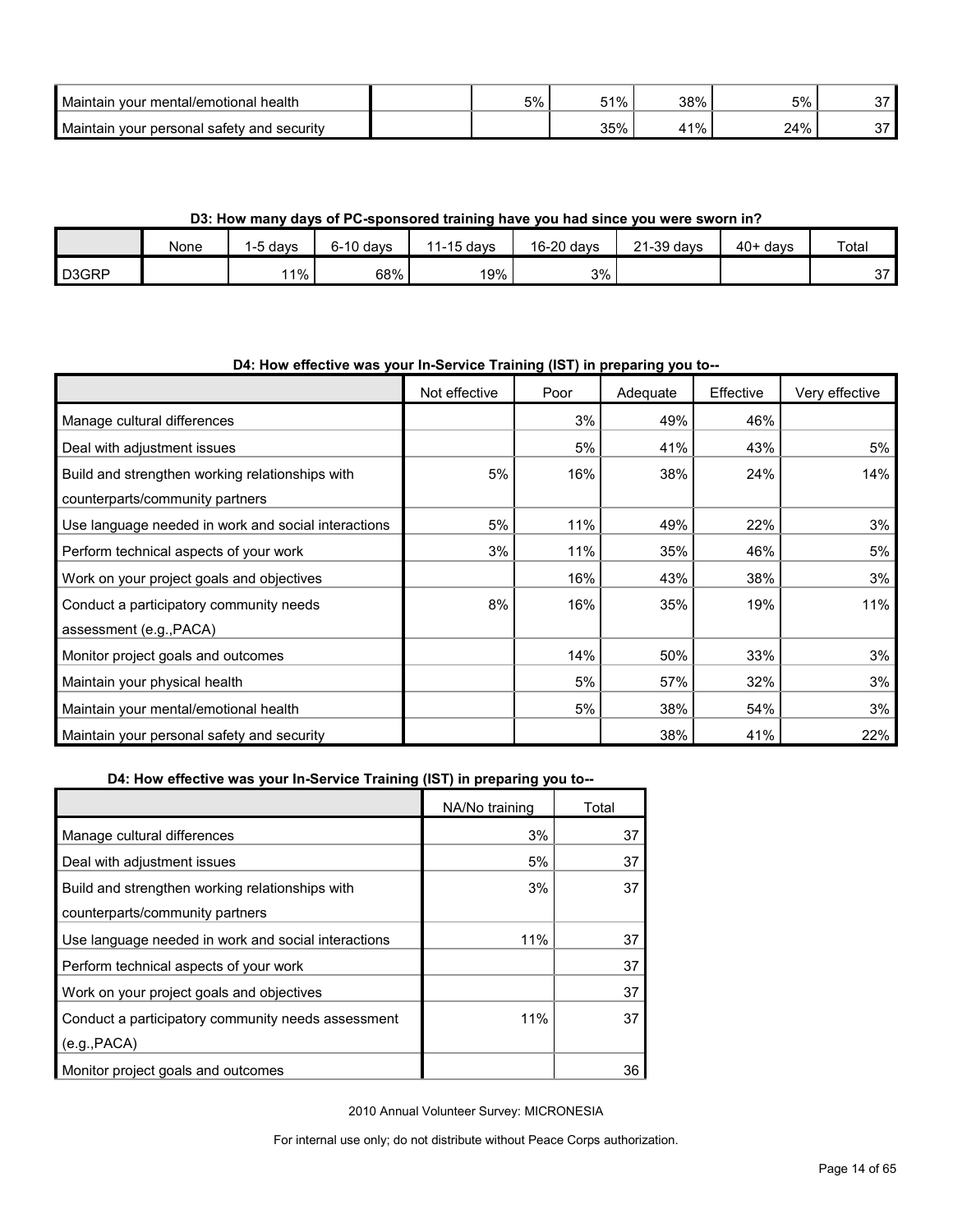| Maintain your physical health              | 3% |  |
|--------------------------------------------|----|--|
| Maintain your mental/emotional health      |    |  |
| Maintain your personal safety and security |    |  |

## **D4: How effective was your In-Service Training (IST) in preparing you to-- (excluding "NA/No training" responses)**

|                                                 | Not effective | Poor | Adequate | Effective | Very effective | Total |
|-------------------------------------------------|---------------|------|----------|-----------|----------------|-------|
| Manage cultural differences                     |               | 3%   | 50%      | 47%       |                | 36    |
| Deal with adjustment issues                     |               | 6%   | 43%      | 46%       | 6%             | 35    |
| Build and strengthen working relationships with | 6%            | 17%  | 39%      | 25%       | 14%            | 36    |
| counterparts/community partners                 |               |      |          |           |                |       |
| Use language needed in work and social          | 6%            | 12%  | 55%      | 24%       | 3%             | 33    |
| interactions                                    |               |      |          |           |                |       |
| Perform technical aspects of your work          | 3%            | 11%  | 35%      | 46%       | 5%             | 37    |
| Work on your project goals and objectives       |               | 16%  | 43%      | 38%       | 3%             | 37    |
| Conduct a participatory community needs         | 9%            | 18%  | 39%      | 21%       | 12%            | 33    |
| assessment (e.g., PACA)                         |               |      |          |           |                |       |
| Monitor project goals and outcomes              |               | 14%  | 50%      | 33%       | 3%             | 36    |
| Maintain your physical health                   |               | 6%   | 58%      | 33%       | 3%             | 36    |
| Maintain your mental/emotional health           |               | 5%   | 38%      | 54%       | 3%             | 37    |
| Maintain your personal safety and security      |               |      | 38%      | 41%       | 22%            | 37    |

#### **D5: Please list other types of training you have had that were sponsored by someone other than PC**

| $\sim$<br>Percent<br>- - - - - - | Number |  |
|----------------------------------|--------|--|
|                                  |        |  |

Open-ended results. Not responsive to request.

2010 Annual Volunteer Survey: MICRONESIA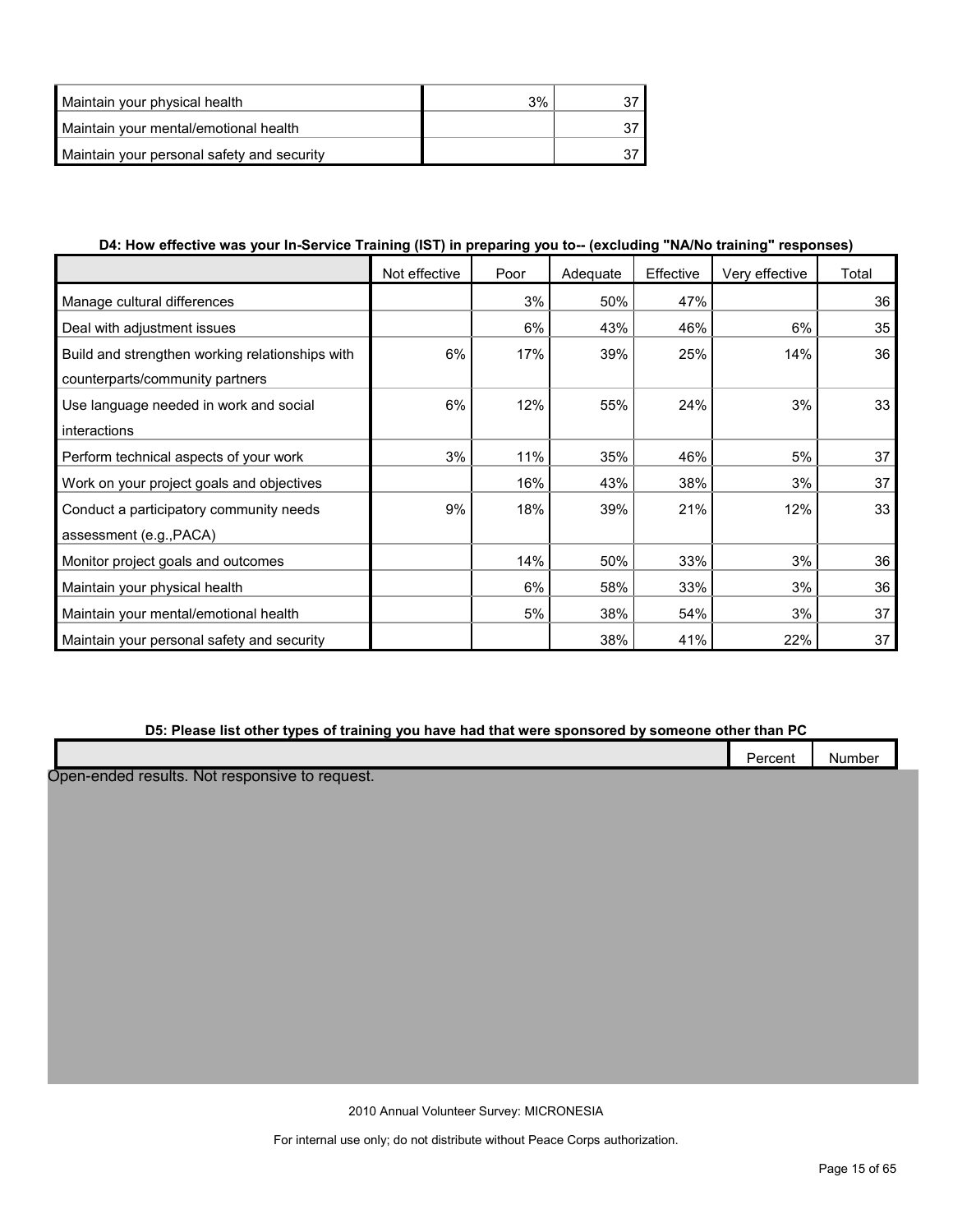| Total | . <b>.</b> .<br>חר<br>$v_{\alpha}$ |  |
|-------|------------------------------------|--|
|       |                                    |  |

#### **D6: How well can you communicate in the language used by most local people in your**

**community?**

|     | Not at all | Poorly | Adequately | Well | Verv well | Total         |
|-----|------------|--------|------------|------|-----------|---------------|
| ID6 | 3%         | ່ 1%   | 51%        | 24%  | 11%       | $\sim$<br>ູບ، |

|                   | Not at all | Poorly | Adequately | Well |     | Total |
|-------------------|------------|--------|------------|------|-----|-------|
| 6 months or less  |            |        |            |      |     |       |
| 7 to 12 months    | 5%         | 10%    | 60%        | 25%  |     | 20    |
| 13 to 20 months   |            |        |            |      |     |       |
| 21 to 27 months   |            | 12%    | 41%        | 24%  | 24% |       |
| 28 months or more |            |        |            |      |     |       |
| Total             | 3%         | 11%    | 51%        | 24%  | 11% | 37    |

#### **Local language proficiency (D6) by Time in Country (A2)**

## <span id="page-15-0"></span>**E. Volunteer Assignment Goals and Impact**

This section reports Volunteers' self-assessments of their impact on the individuals and organizations in the communities in which they serve. The results address the extent to which Volunteers' work and other community interaction have achieved the following three goals:

Goal 1: To help the people of interested countries in meeting their need for trained men and women by transferring skills to, and building capacity of, host country partners

Goal 2: To help promote a better understanding of Americans on the part of the peoples served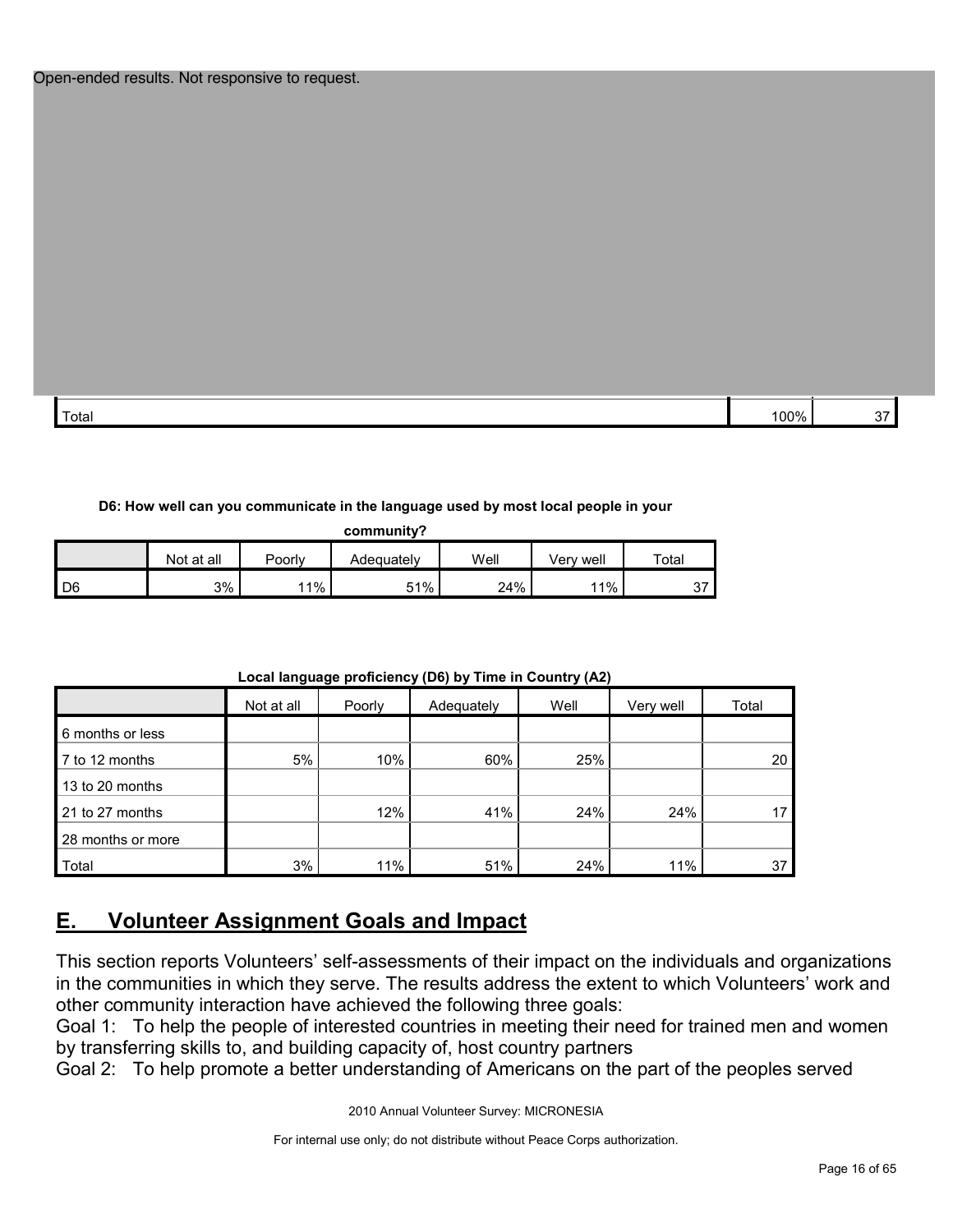## Goal 3: To help Americans understand the people and cultures of other countries

|                                                    | Not at all | Minimally | Adequately | Considerably | Exceptionally |
|----------------------------------------------------|------------|-----------|------------|--------------|---------------|
| Meets the objectives of the project plan           |            | 8%        | 36%        | 39%          | 17%           |
| Builds local capacity for sustainability (goal 1)  | 6%         | 33%       | 25%        | 28%          | 8%            |
| Involves local people in planning and implementing | 3%         | 28%       | 33%        | 28%          | 8%            |
| activities                                         |            |           |            |              |               |
| Complements other local development activities     | 6%         | 22%       | 28%        | 28%          | 6%            |
| Transfers skills to host country individuals and   | 6%         | 36%       | 25%        | 31%          | 3%            |
| organizations (goal 1)                             |            |           |            |              |               |
| Mobilizes host country individuals to volunteer    | 17%        | 31%       | 33%        | 17%          |               |
| Helps promote a better understanding of Americans  |            | 8%        | 25%        | 44%          | 22%           |
| on the part of the peoples served (goal 2)         |            |           |            |              |               |
| Helps promote a better understanding of other      |            | 6%        | 31%        | 39%          | 25%           |
| peoples on the part of Americans (goal 3)          |            |           |            |              |               |

### **E1: To what extent does your Volunteer work assignment address the following?**

#### **E1: To what extent does your Volunteer work assignment address the following?**

|                                                       | <b>NA</b> | Total |
|-------------------------------------------------------|-----------|-------|
| Meets the objectives of the project plan              |           | 36    |
| Builds local capacity for sustainability (goal 1)     |           | 36    |
| Involves local people in planning and implementing    |           | 36    |
| activities                                            |           |       |
| Complements other local development activities        | 11%       | 36    |
| Transfers skills to host country individuals and      |           | 36    |
| organizations (goal 1)                                |           |       |
| Mobilizes host country individuals to volunteer       | 3%        | 36    |
| Helps promote a better understanding of Americans on  |           | 36    |
| the part of the peoples served (goal 2)               |           |       |
| Helps promote a better understanding of other peoples |           | 36    |
| on the part of Americans (goal 3)                     |           |       |

#### **E1: To what extent does your Volunteer work assignment address the following? (excluding "NA" responses)**

|                                                   | Not at all | Minimally | Adequately | Considerably |
|---------------------------------------------------|------------|-----------|------------|--------------|
| Meets the objectives of the project plan          |            | 8%        | 36%        | 39% l        |
| Builds local capacity for sustainability (goal 1) | 6%         | 33%       | 25%        | 28%          |

2010 Annual Volunteer Survey: MICRONESIA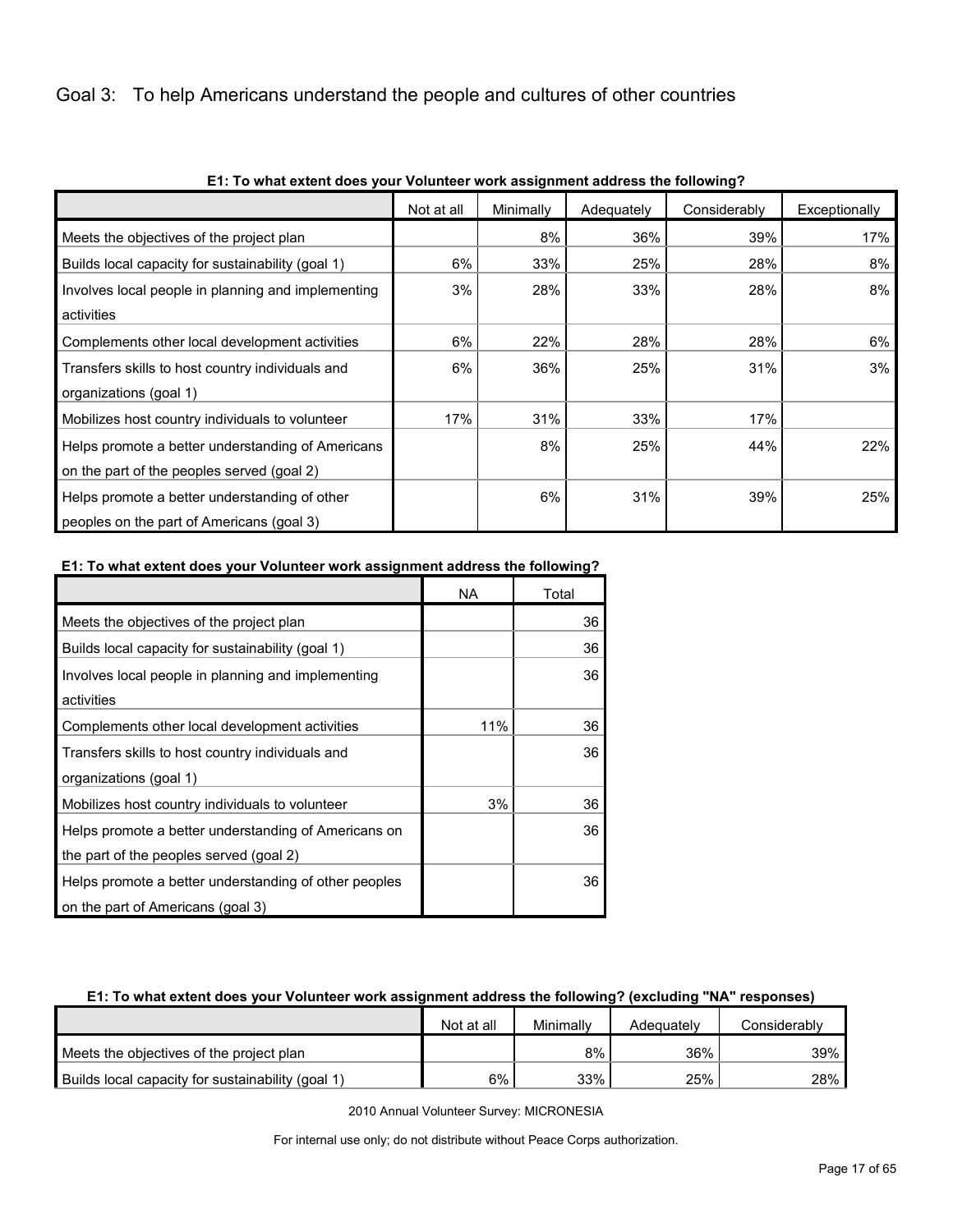| Involves local people in planning and implementing    | 3%  | 28% | 33% | 28% |
|-------------------------------------------------------|-----|-----|-----|-----|
| activities                                            |     |     |     |     |
| Complements other local development activities        | 6%  | 25% | 31% | 31% |
| Transfers skills to host country individuals and      | 6%  | 36% | 25% | 31% |
| organizations (goal 1)                                |     |     |     |     |
| Mobilizes host country individuals to volunteer       | 17% | 31% | 34% | 17% |
| Helps promote a better understanding of Americans on  |     | 8%  | 25% | 44% |
| the part of the peoples served (goal 2)               |     |     |     |     |
| Helps promote a better understanding of other peoples |     | 6%  | 31% | 39% |
| on the part of Americans (goal 3)                     |     |     |     |     |

#### **E1: To what extent does your Volunteer work assignment address the following?**

|                                                       | Exceptionally | Total |
|-------------------------------------------------------|---------------|-------|
| Meets the objectives of the project plan              | 17%           | 36    |
| Builds local capacity for sustainability (goal 1)     | 8%            | 36    |
| Involves local people in planning and implementing    | 8%            | 36    |
| activities                                            |               |       |
| Complements other local development activities        | 6%            | 32    |
| Transfers skills to host country individuals and      | 3%            | 36    |
| organizations (goal 1)                                |               |       |
| Mobilizes host country individuals to volunteer       |               | 35    |
| Helps promote a better understanding of Americans on  | 22%           | 36    |
| the part of the peoples served (goal 2)               |               |       |
| Helps promote a better understanding of other peoples | 25%           | 36    |
| on the part of Americans (goal 3)                     |               |       |

**(excluding "NA" responses)**

#### **E2: How effective have you been in transferring knowledge and skills to help the following persons or groups build their**

| capacities?                                      |            |           |            |              |               |  |  |
|--------------------------------------------------|------------|-----------|------------|--------------|---------------|--|--|
|                                                  | Not at all | Minimally | Adequately | Considerably | Exceptionally |  |  |
| Your counterpart/community partner               | 3%         | 22%       | 24%        | 38%          | 5%            |  |  |
| An organization other than your host institution | 5%         | 11%       | 24%        | 24%          | 11%           |  |  |
| Members of your host community                   | 3%         | 14%       | 43%        | 30%          | $11\%$        |  |  |
| Other Peace Corps Volunteers                     |            | 16%       | 41%        | 32%          | $8\%$         |  |  |

#### **E2: How effective have you been in transferring knowledge and skills to help the**

#### **following persons or groups build their capacities?**

2010 Annual Volunteer Survey: MICRONESIA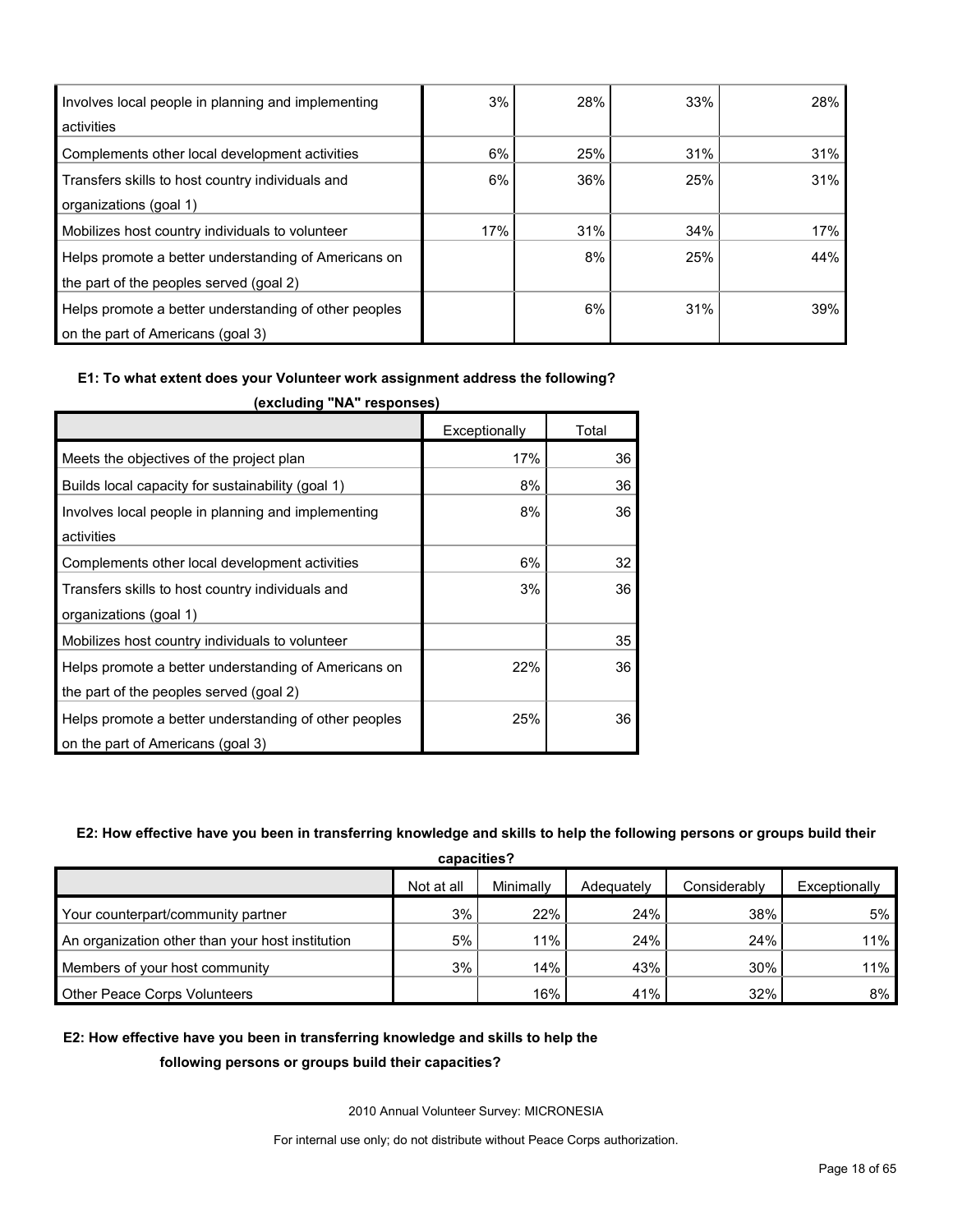|                                                  | ΝA  | Total |
|--------------------------------------------------|-----|-------|
| Your counterpart/community partner               | 8%  | 37    |
| An organization other than your host institution | 24% | 37    |
| Members of your host community                   |     | 37    |
| <b>Other Peace Corps Volunteers</b>              | 3%  |       |

## **E2: How effective have you been in transferring knowledge and skills to help the following persons or groups build their capacities? (excluding "NA" responses)**

|                                                  | Not at all | Minimally | Adequately | Considerably |  |  |  |  |
|--------------------------------------------------|------------|-----------|------------|--------------|--|--|--|--|
| Your counterpart/community partner               | 3%         | 24%       | 26%        | 41%          |  |  |  |  |
| An organization other than your host institution | $7\%$      | 14%       | 32%        | $32\%$       |  |  |  |  |
| Members of your host community                   | 3%         | 14%       | 43%        | $30\%$       |  |  |  |  |
| Other Peace Corps Volunteers                     |            | 17%       | 42%        | 33%          |  |  |  |  |

## **E2: How effective have you been in transferring knowledge and skills to help the following persons or groups build their capacities? (excluding "NA" responses)**

|                                                  | Exceptionally | Total |
|--------------------------------------------------|---------------|-------|
| Your counterpart/community partner               | 6%            | 34.   |
| An organization other than your host institution | 14%           | 28.   |
| Members of your host community                   | 11%           |       |
| <b>Other Peace Corps Volunteers</b>              | 8%            | 36    |

## **E2.TEXT: Description of others to whom you are**



#### **E3: Based on your contact with host country nationals, to what extent have they gained a better understanding of**

|                | Americans? |           |            |              |               |                   |        |  |  |
|----------------|------------|-----------|------------|--------------|---------------|-------------------|--------|--|--|
|                | Not at all | Minimally | Adequately | Considerablv | Exceptionally | Too early to tell | Total  |  |  |
| E <sub>3</sub> |            | 8%        | 38%        | 46%          | 8%            |                   | $\sim$ |  |  |

2010 Annual Volunteer Survey: MICRONESIA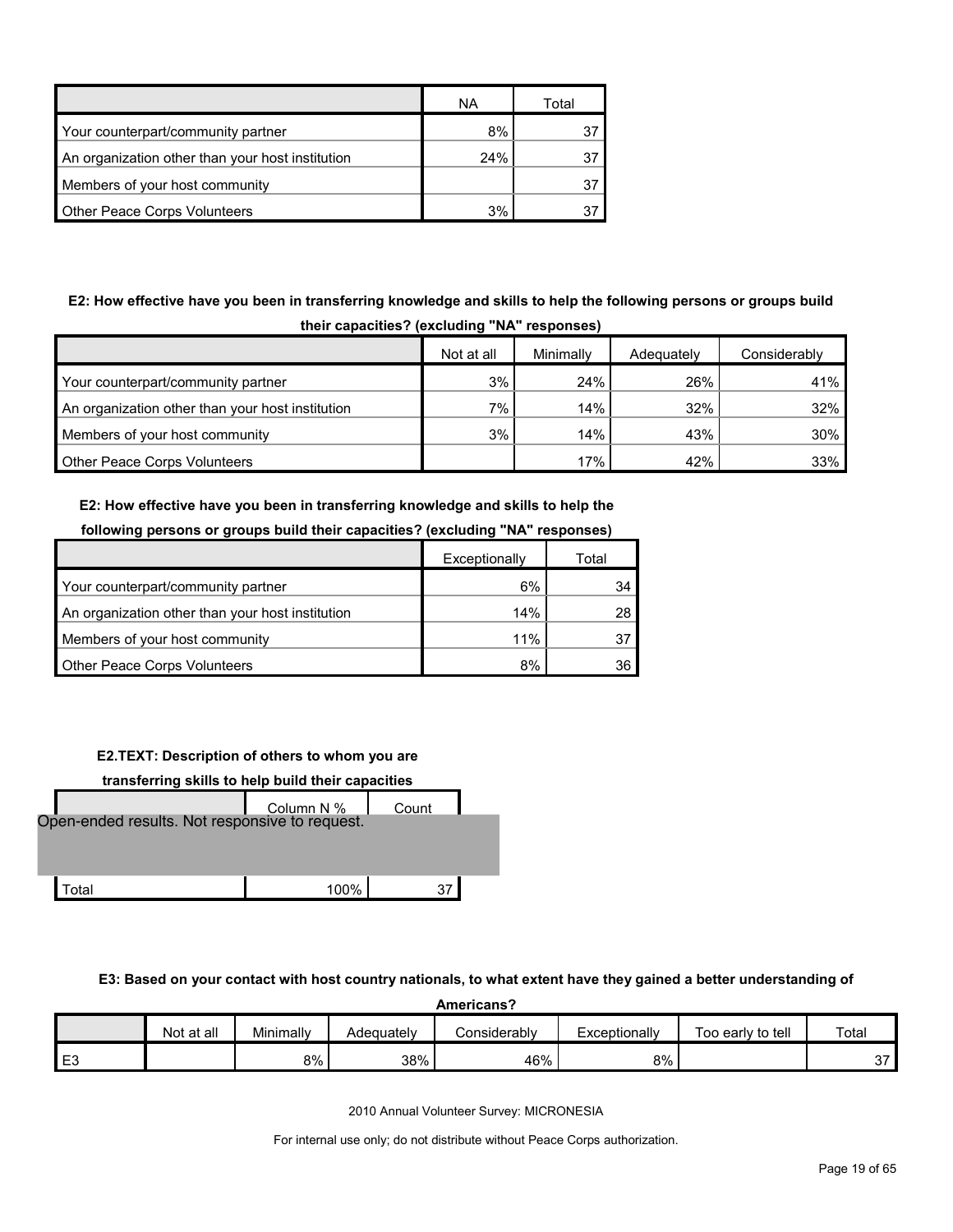## **E3: Based on your contact with host country nationals, to what extent have they gained a better understanding of Americans? (excluding "Too early to tell" responses)**

|          | Not at all | Minimally | Adequately | <b>Considerably</b> | Exceptionallv | Total    |
|----------|------------|-----------|------------|---------------------|---------------|----------|
| F٩<br>∟ບ |            | 8%        | 38%        | 46%                 | 8%            | n 7<br>ັ |

#### **E4: In which of the following third goal activities have you participated during your PC service? Mark all that**

|                                                       | apply.        |              |                   |
|-------------------------------------------------------|---------------|--------------|-------------------|
|                                                       |               |              | <b>Total PCVs</b> |
|                                                       | PCV Responses | % Doing This | Responding        |
| Electronic updates                                    | 30            | 81%          |                   |
| Hard copy/paper update                                | 26            | 70%          |                   |
| Personal website or blog                              | 19            | 51%          |                   |
| Enrollment in the CWWS/CMS program                    | 16            | 43%          |                   |
| Hosting American visitors                             | 16            | 43%          |                   |
| Pen pal program/letter exchange                       | 16            | 43%          |                   |
| While on home leave, spoke at a school or community   | 5             | 14%          |                   |
| group                                                 |               |              |                   |
| Podcasted/created a slide show or video posted online | 2             | 5%           |                   |
| Other please specify                                  | 2             | 5%           |                   |
| Peace Corps Week activities                           |               |              |                   |
| Posted to PC Digital Library                          |               |              |                   |
| Total                                                 |               |              | 37                |

Percents may total to more than 100% since Volunteers were asked to "Mark all that apply."

| <b>E4.TEXT: Description of "others" third goal activities</b> |            |       |  |
|---------------------------------------------------------------|------------|-------|--|
|                                                               | Column N % | Count |  |
| Open-ended results. Not responsive to request.                |            |       |  |
|                                                               |            |       |  |
|                                                               |            |       |  |
|                                                               |            |       |  |
| ∩ta                                                           | 100%       |       |  |

2010 Annual Volunteer Survey: MICRONESIA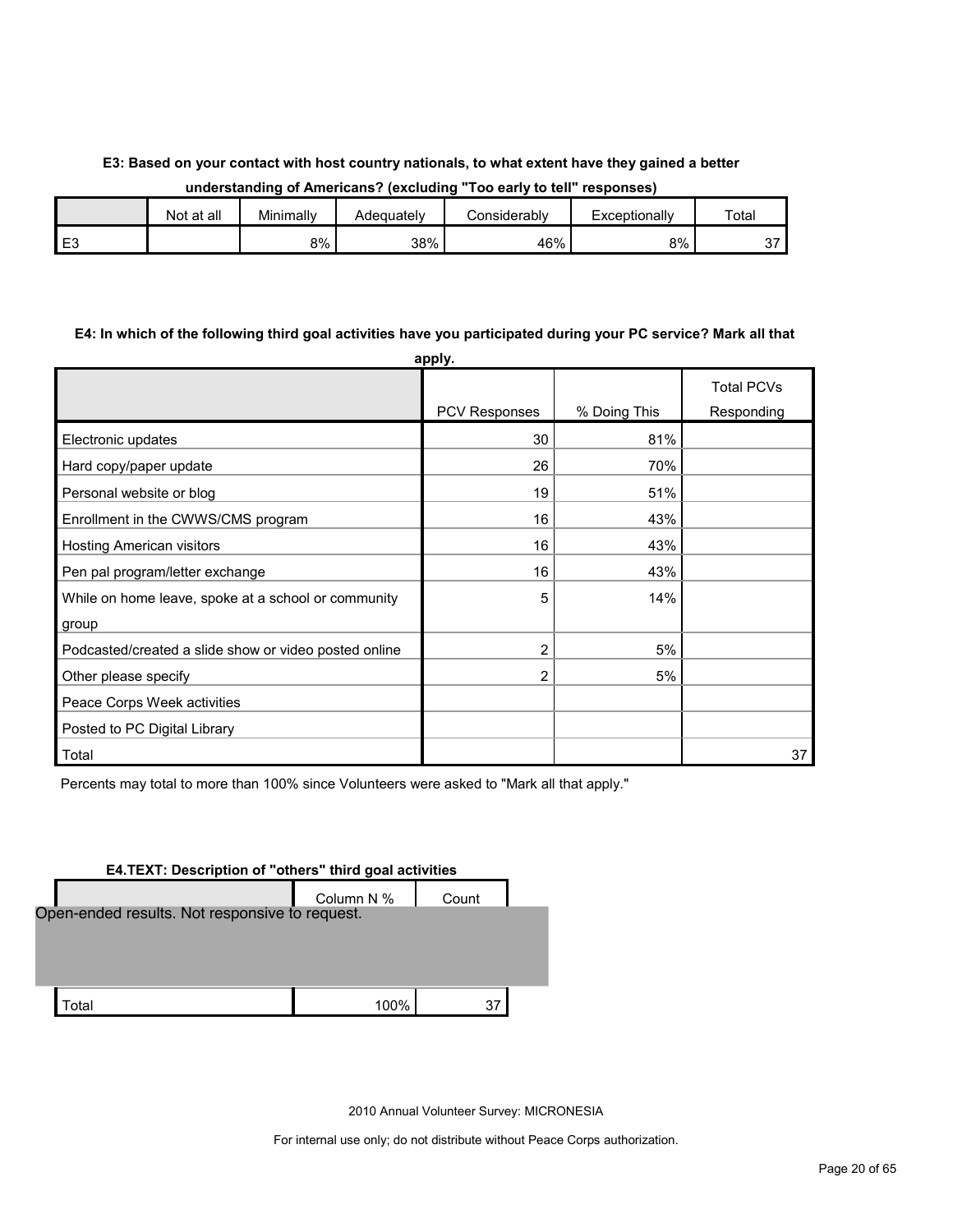#### **E4: When asked about third goal activities, Volunteer answered "No**

|                      |      | No third goal |       |
|----------------------|------|---------------|-------|
|                      | ΝA   | activities    | Total |
| No Goal 3 activities | 100% |               | 27    |

#### **involvement in third goal activities."**

## **E5: Based on your contact with Americans, to what extent have they gained a better understanding of host country**

| nationals?     |            |           |            |              |               |                   |       |  |  |
|----------------|------------|-----------|------------|--------------|---------------|-------------------|-------|--|--|
|                | Not at all | Minimally | Adequatelv | Considerably | Exceptionally | Too early to tell | Total |  |  |
| E <sub>5</sub> |            | 3%        | $1\%$      | 51%          | 32%           | 3%                | 27    |  |  |

**E5: Based on your contact with Americans, to what extent have they gained a better understanding of host** 

| country nationals? (excluding "Too early to tell" responses) |  |  |  |  |  |  |
|--------------------------------------------------------------|--|--|--|--|--|--|
|--------------------------------------------------------------|--|--|--|--|--|--|

|                | Not at all | Minimally | Adequately | こonsiderablv | Exceptionallv | $\tau$ <sub>otal</sub> |
|----------------|------------|-----------|------------|--------------|---------------|------------------------|
| E <sub>5</sub> |            | 3%        | 11%        | 53%          | 33%           | 36                     |

## <span id="page-20-0"></span>**F. Peace Corps Support**

This section reports Volunteers' satisfaction with in-country Peace Corps staff support and how the Volunteers communicate with the post.

|      | Not at all | Minimally | Adequately | Considerabl∨ | Exceptionallv | Total  |
|------|------------|-----------|------------|--------------|---------------|--------|
| l F1 | 3%         | 16%       | 43%        | 19%          | 19%           | $\sim$ |

#### **F2: To what extent is your CD aware of Volunteer issues and concerns through interactions with PCVs?**

|                  | Not at all | Minimally | Adequatelv | ≿onsiderablv | Exceptionally | Total           |
|------------------|------------|-----------|------------|--------------|---------------|-----------------|
| 1 F^<br><u>.</u> | 8%         | 35%       | 19%        | 30%          | 8%            | $\sim$ $-$<br>ັ |

## **F3: How satisfied are you with the health care you received from your PCMO(s)?**

|  |  | all<br>$\sim$<br>Not<br>a | .<br>Mınımallv | Adequately | Considerably | -<br>Exceptionally | Jsed<br>Not | otal |
|--|--|---------------------------|----------------|------------|--------------|--------------------|-------------|------|
|--|--|---------------------------|----------------|------------|--------------|--------------------|-------------|------|

2010 Annual Volunteer Survey: MICRONESIA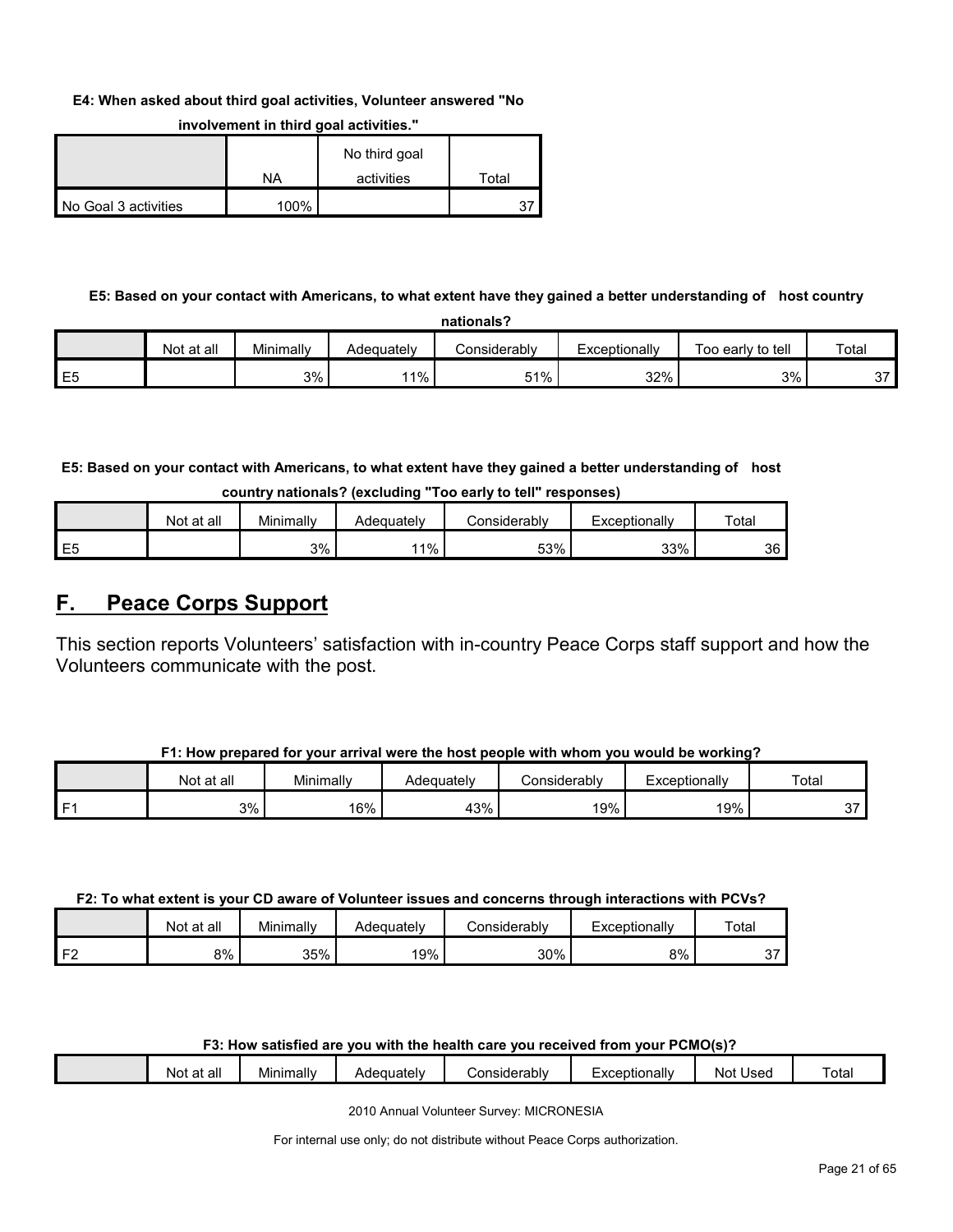**F3: How satisfied are you with the health care you received from your PCMO(s)?**

|          | Not at all | Minimally | Adequatelv | Considerabl∨ | Exceptionally | Used<br>Not | Total           |
|----------|------------|-----------|------------|--------------|---------------|-------------|-----------------|
| $\Gamma$ |            | 5%        | 32%        | 22%          | 35%           | 5%          | $\sim$ $-$<br>ັ |

#### **F3: How satisfied are you with the health care you received from your PCMO(s)?(excluding "Not used"**

**responses)**

|                 | Not at all | Minimally | Adeɑuatelv | :onsiderablv | Exceptionally | Total |
|-----------------|------------|-----------|------------|--------------|---------------|-------|
| IF <sub>3</sub> |            | 6%        | 34%        | 23%          | 37%<br>ິ      | 35    |

## **F4: How satisfied are you with the following support provided by in-country PC staff?**

|                             | Not at all | Minimally | Adequately | Considerably | Exceptionally | <b>NA</b> | Total |
|-----------------------------|------------|-----------|------------|--------------|---------------|-----------|-------|
| Administrative/logistical   | 5%         | 11%       | 27%        | 41%          | 16%           |           | 37    |
| Cross-cultural              |            | 8%        | 31%        | 50%          | 11%           |           | 36    |
| Emotional                   | 3%         | 16%       | 30%        | 35%          | 14%           | 3%        | 37    |
| Feedback on my work reports | 16%        | 22%       | 27%        | 19%          | 8%            | 8%        | 37    |
| Job assignment              | 8%         | 11%       | 43%        | 30%          | 8%            |           | 37    |
| Language learning           | 8%         | 11%       | 36%        | 28%          | 17%           |           | 36    |
| Medical                     |            | 8%        | 22%        | 46%          | 24%           |           | 37    |
| Safety and security         |            |           | 19%        | 30%          | 51%           |           | 37    |
| Site selection/preparation  | 8%         | 8%        | 30%        | 35%          | 19%           |           | 37    |
| <b>Technical skills</b>     |            | 14%       | 51%        | 30%          | 5%            |           | 37    |

## **F4: How satisfied are you with the following support provided by in-country PC staff? (excluding "NA" responses)**

|                             | Not at all | Minimally | Adequately | Considerably | Exceptionally | Total |
|-----------------------------|------------|-----------|------------|--------------|---------------|-------|
| Administrative/logistical   | 5%         | 11%       | 27%        | 41%          | 16%           | 37    |
| Cross-cultural              |            | 8%        | 31%        | 50%          | 11%           | 36    |
| Emotional                   | 3%         | 17%       | 31%        | 36%          | 14%           | 36    |
| Feedback on my work reports | 18%        | 24%       | 29%        | 21%          | 9%            | 34    |
| Job assignment              | 8%         | 11%       | 43%        | 30%          | 8%            | 37    |
| Language learning           | 8%         | 11%       | 36%        | 28%          | 17%           | 36    |
| Medical                     |            | 8%        | 22%        | 46%          | 24%           | 37    |
| Safety and security         |            |           | 19%        | 30%          | 51%           | 37    |
| Site selection/preparation  | 8%         | 8%        | 30%        | 35%          | 19%           | 37    |

2010 Annual Volunteer Survey: MICRONESIA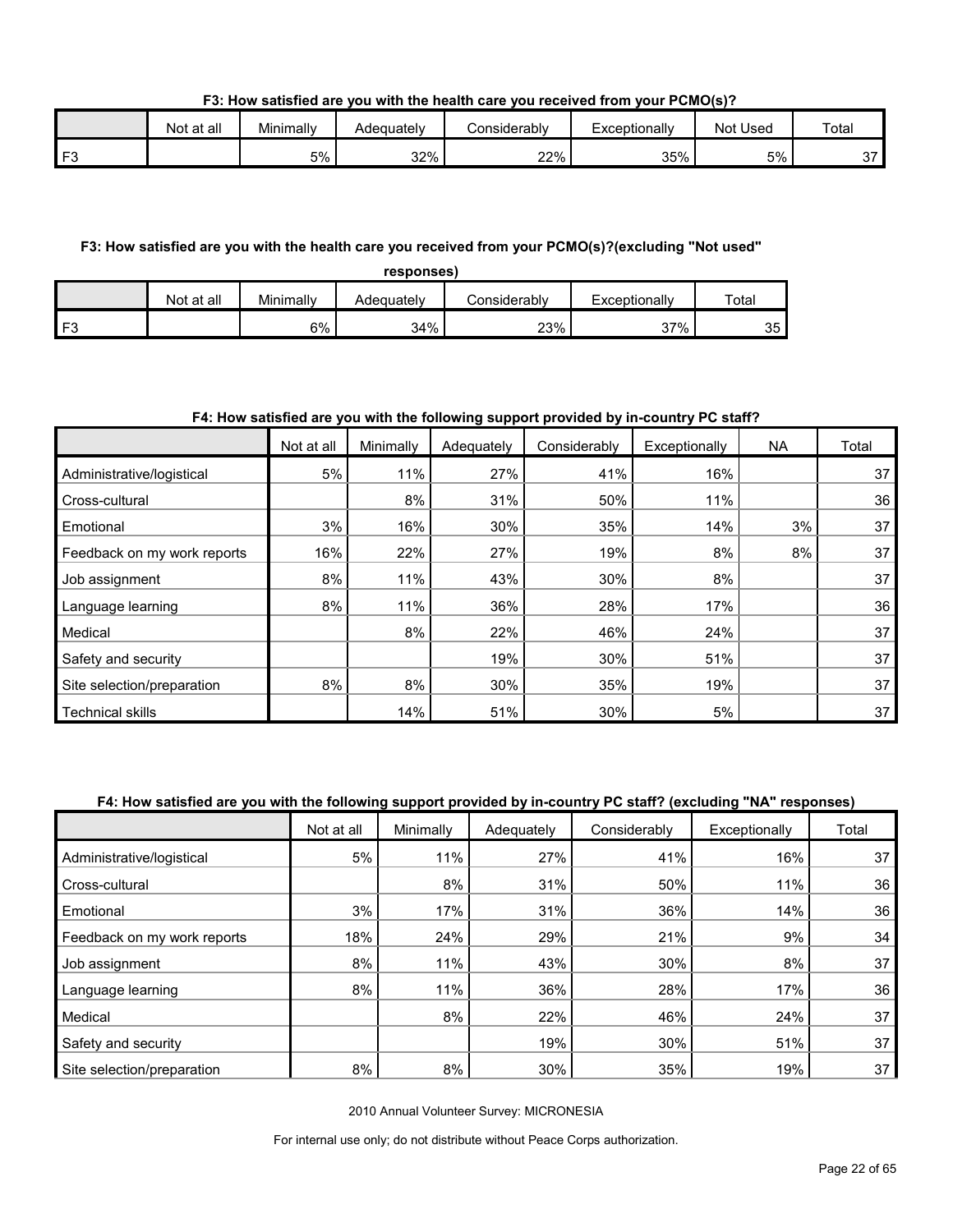|                             | Not at all | Minimally | Adequately | Considerably | Exceptionally | Total |
|-----------------------------|------------|-----------|------------|--------------|---------------|-------|
| Administrative/logistical   | 5%         | 11%       | 27%        | 41%          | 16%           | 37    |
| Cross-cultural              |            | 8%        | 31%        | 50%          | 11%           | 36    |
| Emotional                   | 3%         | 17%       | 31%        | 36%          | 14%           | 36    |
| Feedback on my work reports | 18%        | 24%       | 29%        | 21%          | 9%            | 34    |
| Job assignment              | 8%         | 11%       | 43%        | 30%          | 8%            | 37    |
| Language learning           | 8%         | 11%       | 36%        | 28%          | 17%           | 36    |
| Medical                     |            | 8%        | 22%        | 46%          | 24%           | 37    |
| Safety and security         |            |           | 19%        | 30%          | 51%           | 37    |
| Site selection/preparation  | 8%         | 8%        | 30%        | 35%          | 19%           | 37    |
| <b>Technical skills</b>     |            | 14%       | 51%        | 30%          | 5%            | 37    |

**F4: How satisfied are you with the following support provided by in-country PC staff? (excluding "NA" responses)**

**F5: What level of PC support have you received to help cope with stress from issues such as HIV/AIDS, food insecurity, etc. in your community? (Including PCVs w/no need for support)**

|     |            |                 | Adequate | Considerable | Exceptional | $NA / I$ have no |       |
|-----|------------|-----------------|----------|--------------|-------------|------------------|-------|
|     | No support | Minimal support | support  | support      | support     | need for support | Total |
| IF5 |            | 22%             | 19%      | 14%          | 5%          | 41%              | 37    |

## **F5: What level of PC support have you received to help cope with stress from issues such as HIV/AIDS, food insecurity, etc. in your community? (excluding "NA/No need for support" responses)**

|            |                 |                  | Considerable | Exceptional |       |  |
|------------|-----------------|------------------|--------------|-------------|-------|--|
| No support | Minimal support | Adequate support | support      | support     | Total |  |
|            | 36%             | 32%              | 23%          | 9%          | 22    |  |

## **F6a: How would you rate your interaction with the Country Director (CD)**

|  | in terms of the following? |  |
|--|----------------------------|--|
|  |                            |  |

|                          | Inadeguate | Adequate | Total |
|--------------------------|------------|----------|-------|
| <b>CD Responsiveness</b> | 30%        | 70%      |       |
| CD Informative content   | 38%        | 62%      | 37    |
| <b>CD Comfort level</b>  | 32%        | 68%      | 37    |
| CD Site visits           | 30%        | 70%      |       |

2010 Annual Volunteer Survey: MICRONESIA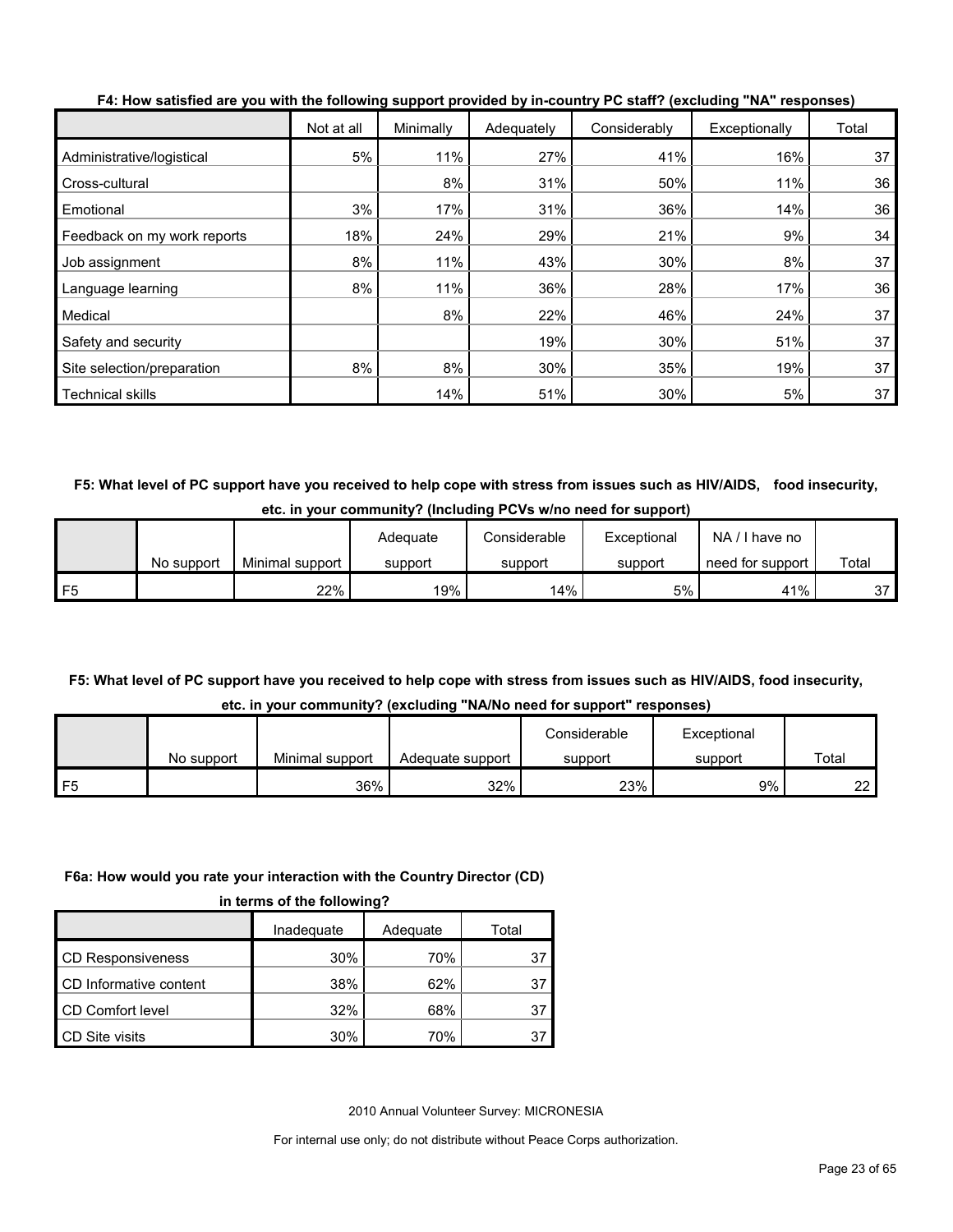|                                | Inadequate | Adequate | Total |
|--------------------------------|------------|----------|-------|
| <b>PTO Responsiveness</b>      | 14%        | 86%      | 36    |
| <b>PTO</b> Informative content | 14%        | 86%      | 36    |
| <b>PTO Comfort level</b>       | 20%        | 80%      | 35    |
| <b>PTO Site visits</b>         | 33%        | 67%      | 36    |

## **F6b: How would you rate your interaction with the PTO in terms of --?**

#### **F6c: How would you rate your interaction with the APCD/Program Manager in**

**terms of --?**

|                               | Inadequate | Adequate | Total |
|-------------------------------|------------|----------|-------|
| <b>APCD/PM Responsiveness</b> | 7%         | 93%      | 28    |
| APCD/PM Informative content   | 10%        | 90%      | 29    |
| APCD/PM Comfort level         | 10%        | 90%      | 30    |
| <b>APCD/PM Site visits</b>    | 10%        | 90%      | 29    |

## **F6d: How would you rate your interaction with the PCMO in terms of --?**

|                                 | Inadequate<br>Adequate |      | Total |  |
|---------------------------------|------------------------|------|-------|--|
| <b>PCMO Responsiveness</b>      | 0%                     | 100% | 37    |  |
| <b>PCMO</b> Informative content | 14%                    | 86%  | 37    |  |
| <b>PCMO Comfort level</b>       | 0%                     | 100% | 35    |  |
| <b>PCMO Site visits</b>         | 31%                    | 69%  | 36    |  |

#### **F6e: How would you rate your interaction with the Safety and Security**

**Coordinator (SSC) in terms of --?**

|                           | Inadequate | Adequate | Total |
|---------------------------|------------|----------|-------|
| <b>SSC Responsiveness</b> | $0\%$      | 100%     | 37    |
| SSC Informative content   | 0%         | 100%     |       |
| <b>SSC Comfort level</b>  | 3%         | 97%      |       |
| SSC Site visits           | 19%        | 81%      |       |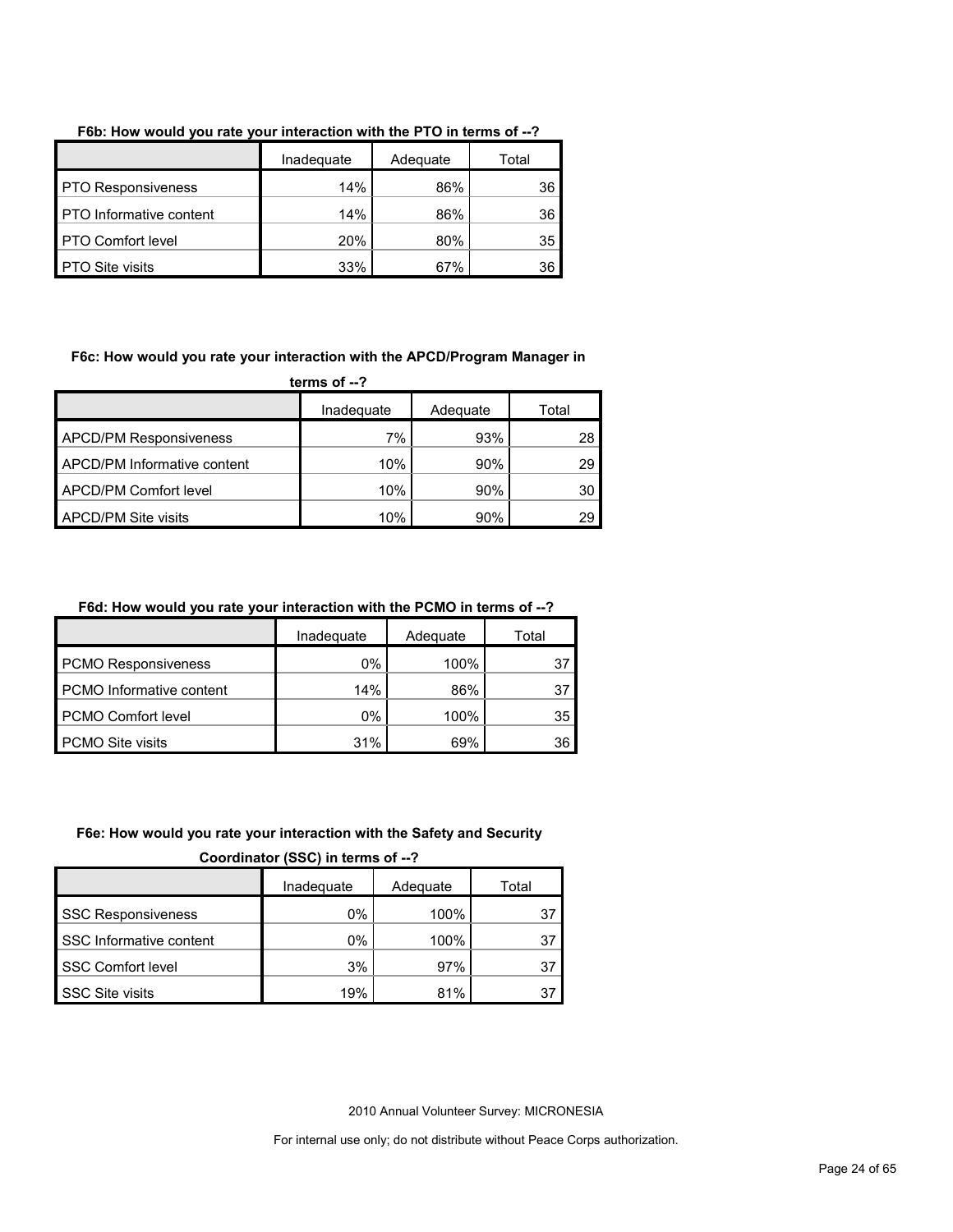#### **F6f: How would you rate your interaction with the Training Manager in terms**

| of $-2$                      |            |          |       |  |  |
|------------------------------|------------|----------|-------|--|--|
|                              | Inadequate | Adequate | Total |  |  |
| <b>TrMngr Responsiveness</b> | 17%        | 83%      | 35    |  |  |
| TrMngr Informative content   | 17%        | 83%      | 35    |  |  |
| <b>TrMngr Comfort level</b>  | 20%        | 80%      | 35    |  |  |
| <b>TrMngr Site visits</b>    | 40%        | 60%      | 35    |  |  |

#### **F6g: How would you rate your interaction with administrative staff in terms**

| of $-2$                     |            |          |       |  |
|-----------------------------|------------|----------|-------|--|
|                             | Inadequate | Adequate | Total |  |
| <b>Admin Responsiveness</b> | 11%        | 89%      | 37    |  |
| Admin Informative content   | 5%         | 95%      | 37    |  |
| Admin Comfort level         | 14%        | 86%      | 36    |  |
| <b>Admin Site visits</b>    | 31%        | 69%      | 36    |  |

#### **F7: What is the best method for you to communicate with your Peace**

| <b>Corps office?</b>               |         |                |  |  |  |  |
|------------------------------------|---------|----------------|--|--|--|--|
|                                    | Percent | Number         |  |  |  |  |
| Email                              | 32%     | 12             |  |  |  |  |
| Other: Please specify below        | 19%     |                |  |  |  |  |
| Telephone at residence or work     | 19%     |                |  |  |  |  |
| Cell phone                         | 19%     |                |  |  |  |  |
| Text messaging (SMS)               | 5%      | $\overline{2}$ |  |  |  |  |
| Telephone not at residence or work | 3%      |                |  |  |  |  |
| In-person visits                   | 3%      |                |  |  |  |  |
| Letters/postal service             |         |                |  |  |  |  |
| Fax                                |         |                |  |  |  |  |
| Total                              | 100%    | 37             |  |  |  |  |

## **F7.OTHER: Description of "other" best method to communicate with**

| post |                |          |
|------|----------------|----------|
|      | <b>PERCENT</b> | NI IMRER |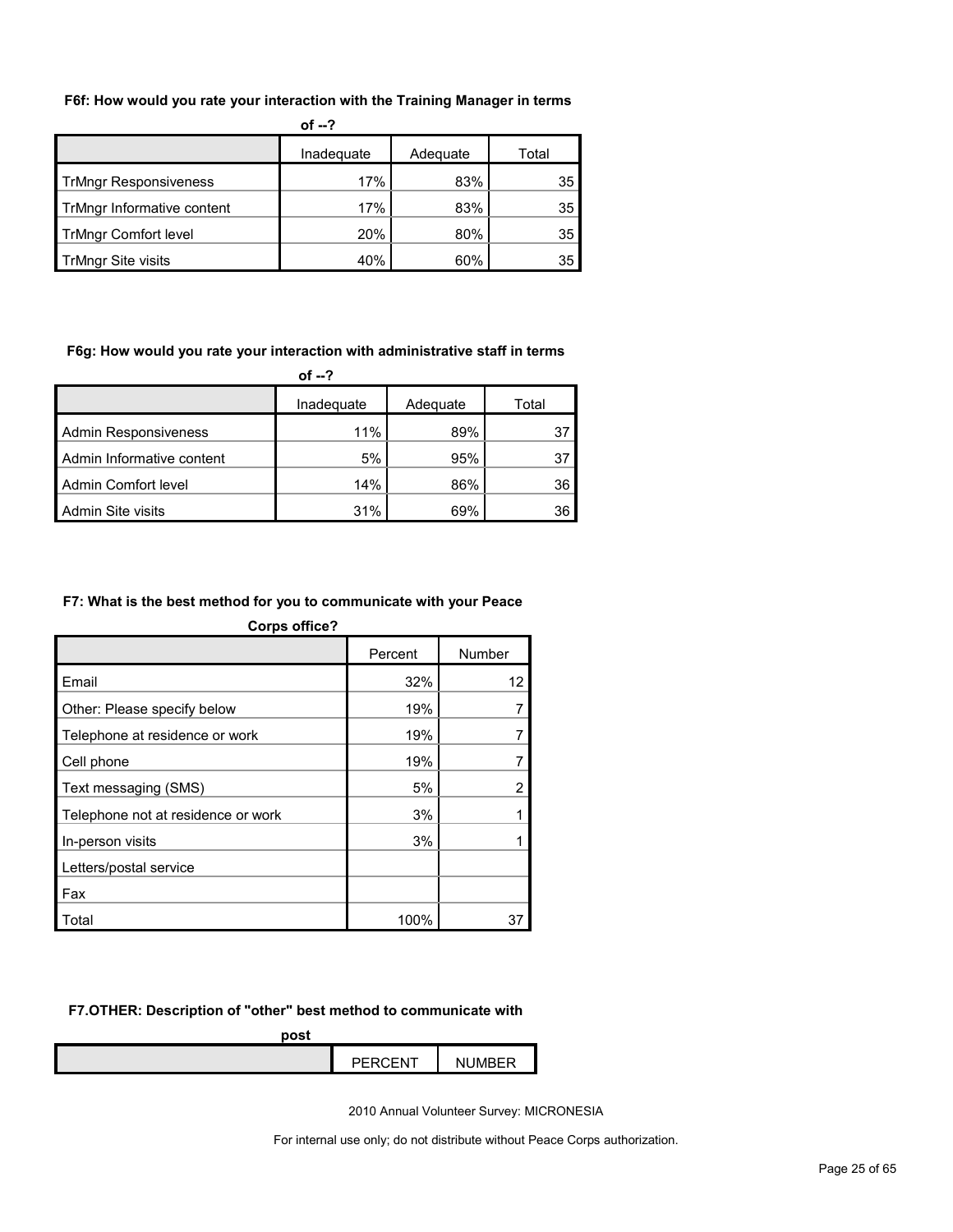| Open-ended results. Not responsive to request. |      |    |
|------------------------------------------------|------|----|
|                                                |      |    |
|                                                |      |    |
|                                                |      |    |
| Total                                          | 100% | 37 |

**F8: In general, how do you rate the effectiveness of your communication resources for contacting your** 

|  | PC staff in-country? |  |  |
|--|----------------------|--|--|
|--|----------------------|--|--|

|                | effective<br>Not | Poor | Adequate | Effective | Verv effective | Totai         |
|----------------|------------------|------|----------|-----------|----------------|---------------|
| F <sub>8</sub> | 3%               | ່ 1% | 30%      | 46%       | 11%            | $\sim$<br>, پ |

## <span id="page-25-0"></span>**G. Your Safety and Security**

This section reports on how safe Volunteers feel. Volunteers' experiences with various types of insensitive remarks or behaviors, harassment or discrimination, and crime are summarized, as well as whether harassment and crime events were reported to Peace Corps.

## **G1: How safe do you feel...?**

|                                    | Not at All Safe | Often Unsafe | Adequately Safe | Usually Safe | Verv Safe | Total |
|------------------------------------|-----------------|--------------|-----------------|--------------|-----------|-------|
| Where you live                     |                 |              | 3%              | 22%          | 76%       | 37    |
| Where you work                     |                 |              | 3%              | 11%          | 86%       | 37    |
| When you travel in-country         |                 |              | 8%              | 35%          | 57%       | 37    |
| City where main Peace Corps office |                 |              | 11%             | 35%          | 54%       | 37    |
| is located                         |                 |              |                 |              |           |       |

**G2: Have you encountered insensitive comments or behavior toward you based on your race, ethnicity, age, gender, or sexual orientation from any of the following sources?**

|                       | $\mathsf{v}_{\mathsf{es}}$ | Nс  | NA | Total |
|-----------------------|----------------------------|-----|----|-------|
| Host/home stay family | '9%                        | 78% | 3% |       |

2010 Annual Volunteer Survey: MICRONESIA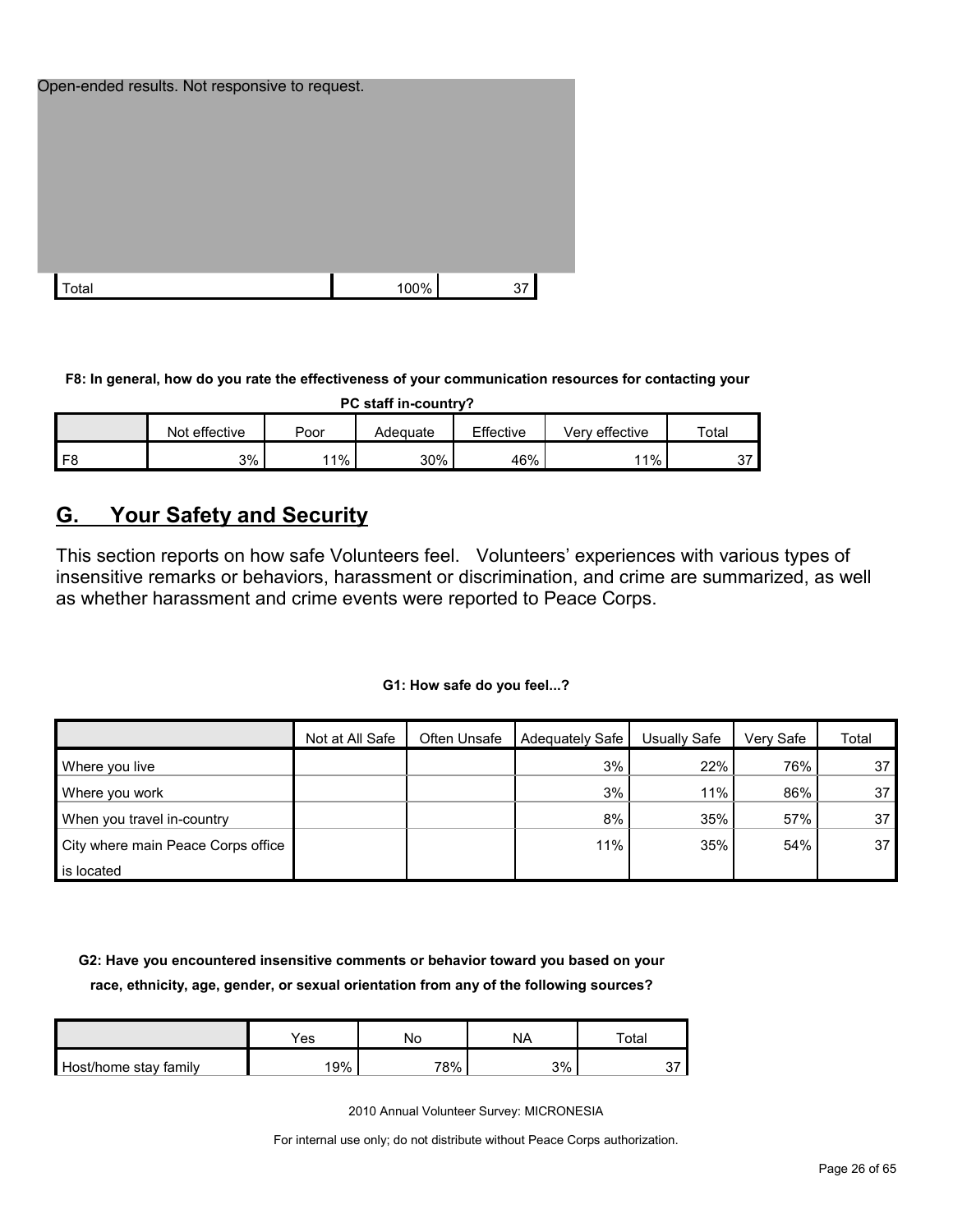| Community members       | 35% | 62% | 3%  |  |
|-------------------------|-----|-----|-----|--|
| <b>Other Volunteers</b> | 3%  | 95% | 3%  |  |
| PC in-country staff     |     | 97% | 3%  |  |
| <b>Other</b>            | 20% | 40% | 40% |  |

**G2: Have you encountered insensitive comments or behavior toward you based on your race, ethnicity, age, gender, or sexual orientation from any of the following sources? (excluding "NA" responses)**

|                         | Yes | No   | Total |
|-------------------------|-----|------|-------|
| Host/home stay family   | 19% | 81%  | 36    |
| Community members       | 36% | 64%  | 36    |
| <b>Other Volunteers</b> | 3%  | 97%  | 36    |
| PC in-country staff     |     | 100% | 36    |
| Other                   | 33% | 67%  |       |

#### **G2.OTHER: Description of "other" sources of insensitive**

| comments/behavior                                                   |                |               |  |  |  |  |  |  |
|---------------------------------------------------------------------|----------------|---------------|--|--|--|--|--|--|
|                                                                     | <b>PERCENT</b> | <b>NUMBER</b> |  |  |  |  |  |  |
| Open-ended results. Not responsive to request.                      |                |               |  |  |  |  |  |  |
| Total                                                               | 100%           | 37            |  |  |  |  |  |  |
| NOTE: See Open Ended Perpenses Penert for comments Volunteers wrote |                |               |  |  |  |  |  |  |

NOTE: See Open-Ended Responses Report for comments Volunteers wrote in response to Question G3 to explain their harassment/discrimination answers.

#### **G3: Please indicate the number of times you experienced the following types of discrimination/harassment: PERCENTAGES**

|                   | None | Once | 2-5 times | 6-10 times | 11-25 times | $26+$ times | Total           |
|-------------------|------|------|-----------|------------|-------------|-------------|-----------------|
| Age H/D           | 93%  | 4%   | 4%        |            |             |             | 28              |
| Anti-American H/D | 63%  | 10%  | 23%       |            | 3%          |             | 30 <sup>1</sup> |

2010 Annual Volunteer Survey: MICRONESIA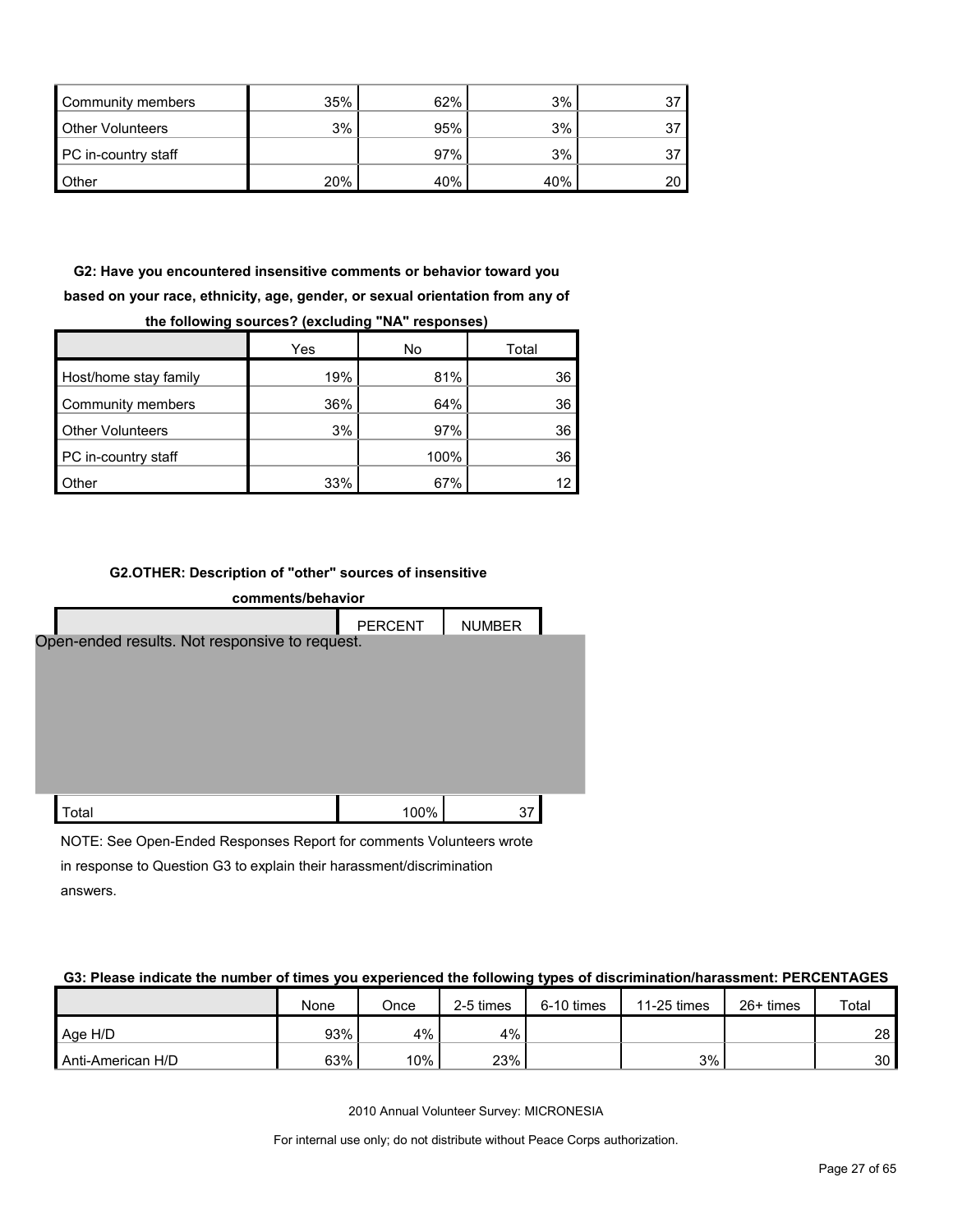| Disability H/D               | 100% |     |     |    |     |    | 28              |
|------------------------------|------|-----|-----|----|-----|----|-----------------|
| Gender H/D                   | 83%  | 7%  |     | 3% | 3%  | 3% | 29 <sub>1</sub> |
| Racial/color H/D             | 86%  |     | 7%  |    | 3%  | 3% | 29              |
| Religious H/D                | 87%  |     | 10% |    | 3%  |    | 30 <sub>1</sub> |
| Sexual orientation H/D       | 100% |     |     |    |     |    | 28              |
| Sexual harassment (physical) | 79%  | 21% |     |    |     |    | 29              |
| Sexual harassment (verbal)   | 55%  | 13% | 16% | 3% | 13% |    | 31              |

#### **G3: Please indicate the number of times you experienced the following types of discrimination/harassment: NUMBERS**

|                              | None | Once           | 2-5 times | 6-10 times | 11-25 times | 26+ times | Total |
|------------------------------|------|----------------|-----------|------------|-------------|-----------|-------|
| Age H/D                      | 26   |                |           |            |             |           | 28    |
| Anti-American H/D            | 19   | 3              |           |            |             |           | 30    |
| Disability H/D               | 28   |                |           |            |             |           | 28    |
| Gender H/D                   | 24   | $\overline{2}$ |           |            |             |           | 29    |
| Racial/color H/D             | 25   |                |           |            |             |           | 29    |
| Religious H/D                | 26   |                |           |            |             |           | 30    |
| Sexual orientation H/D       | 28   |                |           |            |             |           | 28    |
| Sexual harassment (physical) | 23   | 6              |           |            |             |           | 29    |
| Sexual harassment (verbal)   | 17   |                |           |            | 4           |           | 31    |

## **G3: Volunteers experiencing AGE discrimination/harassment: Events by Number of Reports to PC**

|         |             | Reported Age H/D |      |           |            |             |           |       |  |  |
|---------|-------------|------------------|------|-----------|------------|-------------|-----------|-------|--|--|
|         |             | Never            | Once | 2-5 times | 6-10 times | 11-25 times | 26+ times | Total |  |  |
| Age H/D | Once        |                  |      |           |            |             |           |       |  |  |
|         | 2-5 times   |                  |      |           |            |             |           |       |  |  |
|         | 6-10 times  |                  |      |           |            |             |           |       |  |  |
|         | 11-25 times |                  |      |           |            |             |           |       |  |  |
|         | 26+ times   |                  |      |           |            |             |           |       |  |  |
|         | Total       |                  |      |           |            |             |           |       |  |  |

NOTE: Some PCVs provided the number of events without answering how many times they reported the event/s.

#### **G3: Volunteers experiencing AGE discrimination/harassment: Events by Person Responsible**

2010 Annual Volunteer Survey: MICRONESIA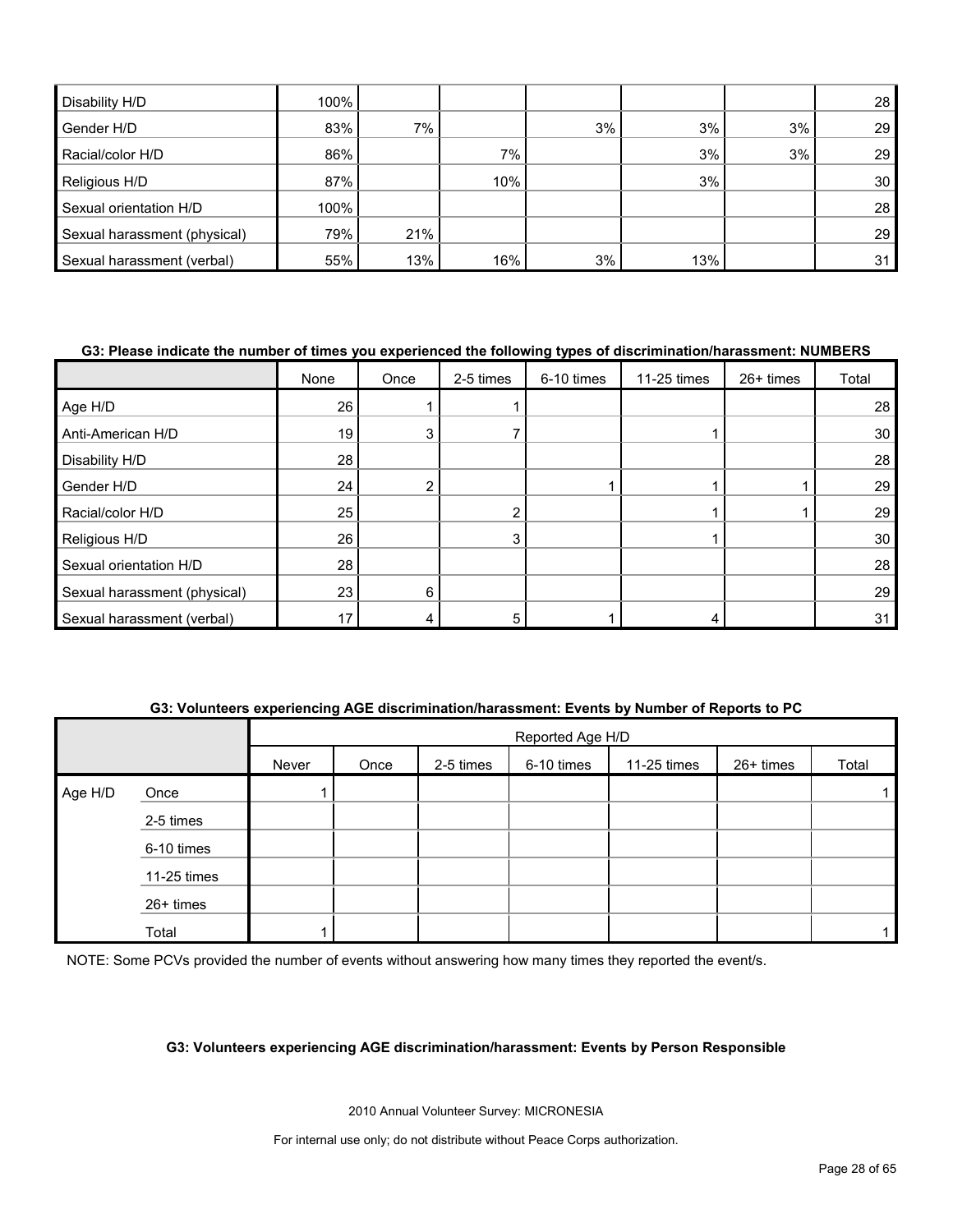|         |                   | Stranger    | Someone you<br>know | Counterpart,<br>supervisor,<br>co-worker | Peace Corps<br>Volunteer | Peace Corps staff |
|---------|-------------------|-------------|---------------------|------------------------------------------|--------------------------|-------------------|
|         |                   | Responsible | Responsible         | Responsible                              | Responsible              | Responsible       |
| Age H/D | Once              |             |                     |                                          |                          |                   |
|         | 2-5 times         |             |                     |                                          |                          |                   |
|         | 6-10 times        |             |                     |                                          |                          |                   |
|         | 11-25 times       |             |                     |                                          |                          |                   |
|         | 26+ times         |             |                     |                                          |                          |                   |
|         | <b>Total PCVs</b> |             |                     |                                          |                          |                   |

#### **G3: Volunteers experiencing AGE discrimination/harassment:**

|         |                   | Host country family<br>member | Other       |
|---------|-------------------|-------------------------------|-------------|
|         |                   | Responsible                   | Responsible |
| Age H/D | Once              |                               |             |
|         | 2-5 times         |                               |             |
|         | 6-10 times        |                               |             |
|         | 11-25 times       |                               |             |
|         | $26+$ times       |                               |             |
|         | <b>Total PCVs</b> |                               |             |

### **Events by Person Responsible**

NOTE: Some PCVs provided the number of events without answering

who was responsible.

|                   | G3: Volunteers experiencing ANTI-AMERICAN discrimination/harassment: Events by Number of Reports to PC |       |                            |           |            |             |             |                 |  |
|-------------------|--------------------------------------------------------------------------------------------------------|-------|----------------------------|-----------|------------|-------------|-------------|-----------------|--|
|                   |                                                                                                        |       | Reported Anti-American H/D |           |            |             |             |                 |  |
|                   |                                                                                                        | Never | Once                       | 2-5 times | 6-10 times | 11-25 times | $26+$ times | Total           |  |
| Anti-American H/D | Once                                                                                                   | 3.    |                            |           |            |             |             | 3               |  |
|                   | 2-5 times                                                                                              | 5     |                            |           |            |             |             | 6               |  |
|                   | 6-10 times                                                                                             |       |                            |           |            |             |             |                 |  |
|                   | 11-25 times                                                                                            |       |                            |           |            |             |             |                 |  |
|                   | 26+ times                                                                                              |       |                            |           |            |             |             |                 |  |
|                   | Total                                                                                                  | 9     |                            |           |            |             |             | 10 <sup>1</sup> |  |

2010 Annual Volunteer Survey: MICRONESIA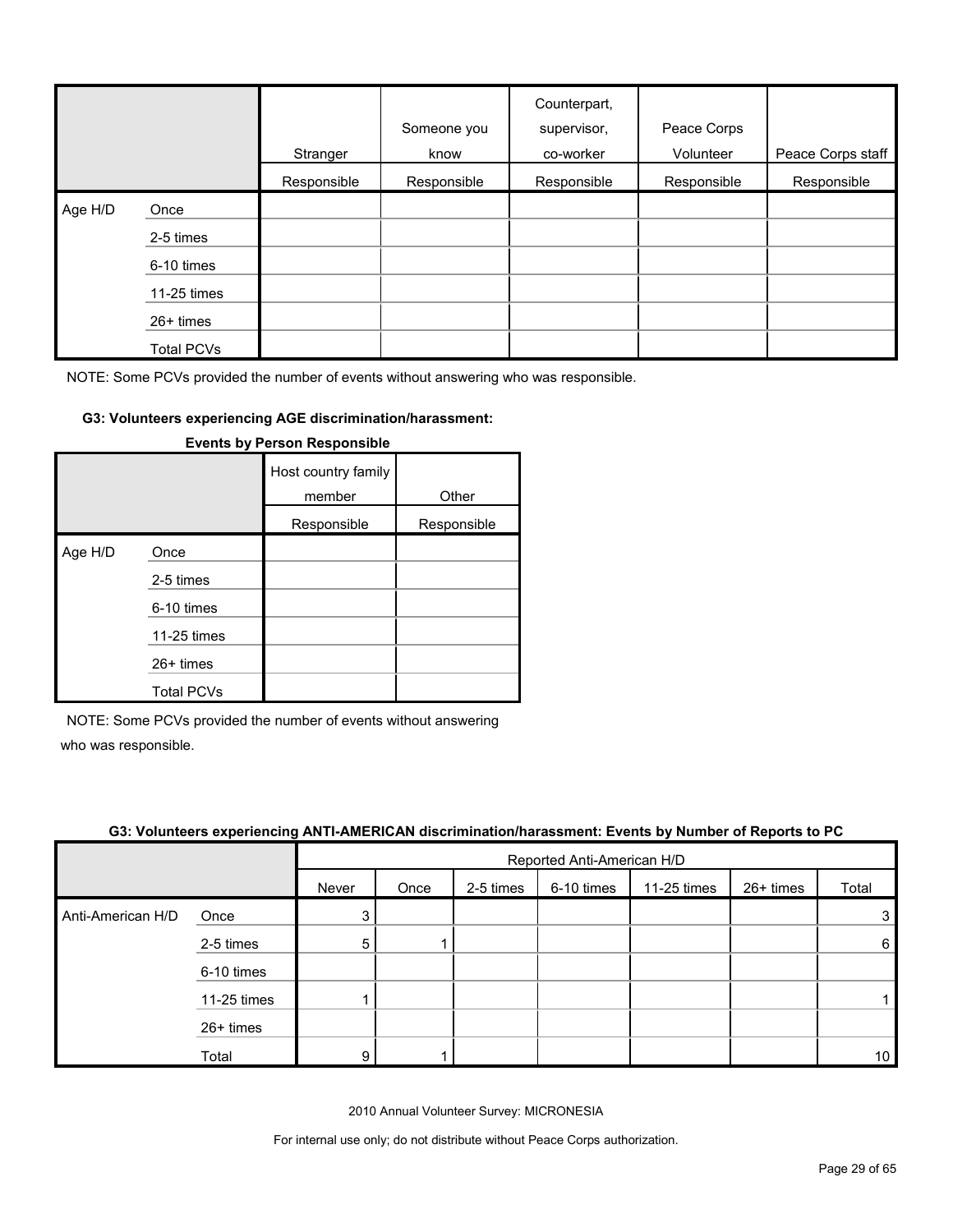| G3: Volunteers experiencing ANTI-AMERICAN discrimination/harassment: Events by Number of Reports to PC |  |
|--------------------------------------------------------------------------------------------------------|--|
|                                                                                                        |  |

|                   |             |       | Reported Anti-American H/D |           |            |             |           |                 |  |  |
|-------------------|-------------|-------|----------------------------|-----------|------------|-------------|-----------|-----------------|--|--|
|                   |             | Never | Once                       | 2-5 times | 6-10 times | 11-25 times | 26+ times | Total           |  |  |
| Anti-American H/D | Once        | 3     |                            |           |            |             |           | 3               |  |  |
|                   | 2-5 times   | 5     |                            |           |            |             |           | 6               |  |  |
|                   | 6-10 times  |       |                            |           |            |             |           |                 |  |  |
|                   | 11-25 times |       |                            |           |            |             |           |                 |  |  |
|                   | 26+ times   |       |                            |           |            |             |           |                 |  |  |
|                   | Total       | q     |                            |           |            |             |           | 10 <sup>1</sup> |  |  |

NOTE: Some PCVs provided the number of events without answering how many times they reported the event/s .

#### **G3: Volunteers experiencing ANTI-AMERICAN discrimination/harassment: Events by Person Responsible**

|                   |             | Stranger    | Someone you<br>know | Counterpart,<br>supervisor,<br>co-worker | Peace Corps<br>Volunteer | Peace Corps<br>staff |
|-------------------|-------------|-------------|---------------------|------------------------------------------|--------------------------|----------------------|
|                   |             | Responsible | Responsible         | Responsible                              | Responsible              | Responsible          |
| Anti-American H/D | Once        |             |                     |                                          |                          |                      |
|                   | 2-5 times   |             |                     |                                          |                          |                      |
|                   | 6-10 times  |             |                     |                                          |                          |                      |
|                   | 11-25 times |             |                     |                                          |                          |                      |
|                   | $26+$ times |             |                     |                                          |                          |                      |
|                   | Total PCVs  |             |                     |                                          |                          |                      |

NOTE: Some PCVs provided the number of events without answering who was responsible.

#### **G3: Volunteers experiencing ANTI-AMERICAN discrimination/harassment:**

#### **Events by Person Responsible**

|                   |                   | Host country family<br>member | Other       |
|-------------------|-------------------|-------------------------------|-------------|
|                   |                   | Responsible                   | Responsible |
| Anti-American H/D | Once              |                               |             |
|                   | 2-5 times         |                               |             |
|                   | 6-10 times        |                               |             |
|                   | 11-25 times       |                               |             |
|                   | $26+$ times       |                               |             |
|                   | <b>Total PCVs</b> |                               |             |

2010 Annual Volunteer Survey: MICRONESIA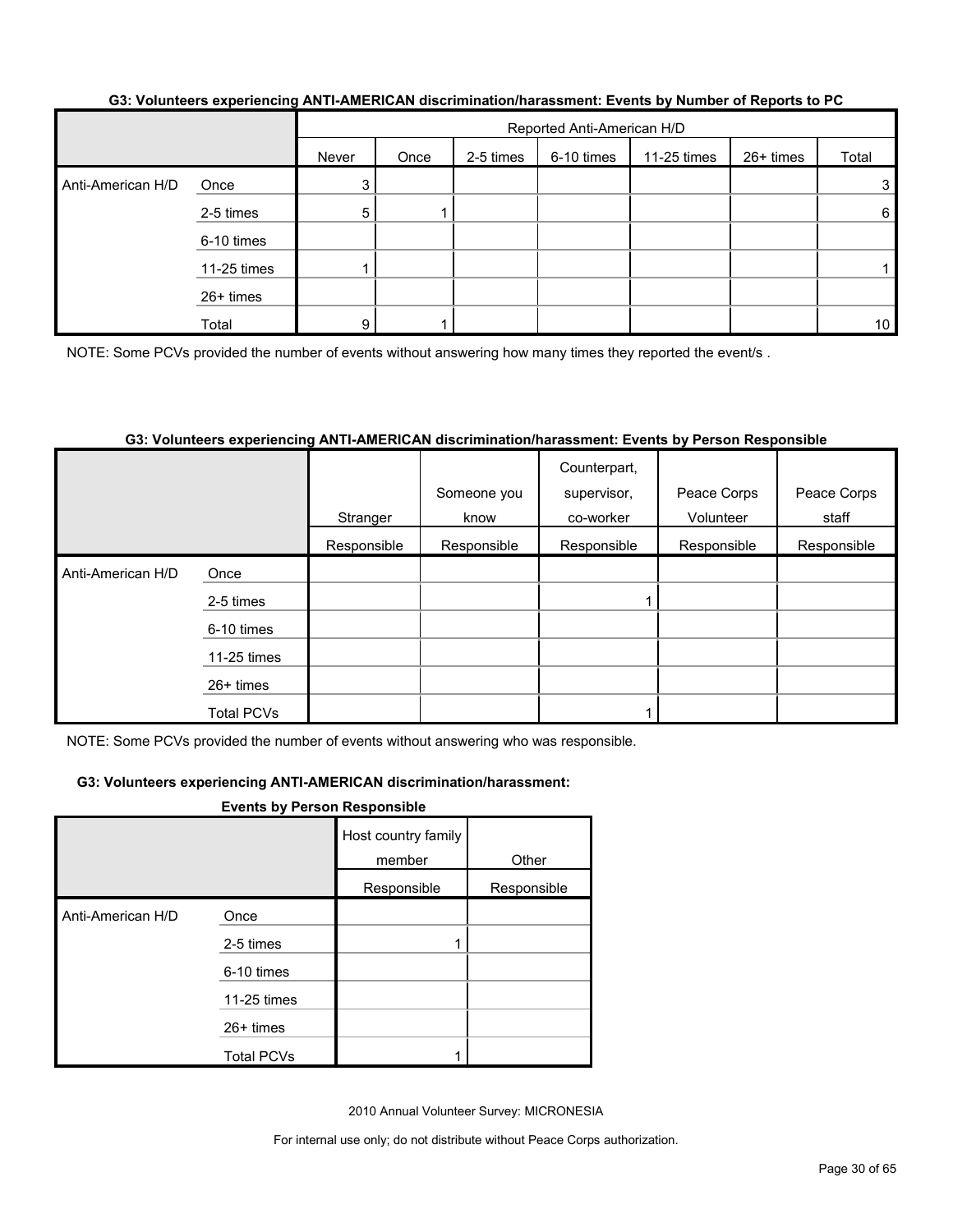#### **G3: Volunteers experiencing ANTI-AMERICAN discrimination/harassment:**

|                   |                   | Host country family<br>member | Other       |
|-------------------|-------------------|-------------------------------|-------------|
|                   |                   | Responsible                   | Responsible |
| Anti-American H/D | Once              |                               |             |
|                   | 2-5 times         |                               |             |
|                   | 6-10 times        |                               |             |
|                   | 11-25 times       |                               |             |
|                   | $26+$ times       |                               |             |
|                   | <b>Total PCVs</b> |                               |             |

#### **Events by Person Responsible**

NOTE: Some PCVs provided the number of events without answering who was responsible.

#### **G3: Volunteers experiencing DISABILITY discrimination/harassment: Events by Number of Reports to PC**

|                |             |       |      |           | Reported Disability H/D |             |           |       |  |  |
|----------------|-------------|-------|------|-----------|-------------------------|-------------|-----------|-------|--|--|
|                |             | Never | Once | 2-5 times | 6-10 times              | 11-25 times | 26+ times | Total |  |  |
| Disability H/D | Once        |       |      |           |                         |             |           |       |  |  |
|                | 2-5 times   |       |      |           |                         |             |           |       |  |  |
|                | 6-10 times  |       |      |           |                         |             |           |       |  |  |
|                | 11-25 times |       |      |           |                         |             |           |       |  |  |
|                | 26+ times   |       |      |           |                         |             |           |       |  |  |
|                | Total       |       |      |           |                         |             |           |       |  |  |

NOTE: Some PCVs provided the number of events without answering how many times they reported the event/s .

#### **G3: Volunteers experiencing DISABILITY discrimination/harassment: Events by Person Responsible**

|                |             |             | <u>aal talaillaala alballailailla siolisseisi luokallillinaalaillin aaalilaillise myttäivän luokallainen </u> |              |             |                   |
|----------------|-------------|-------------|---------------------------------------------------------------------------------------------------------------|--------------|-------------|-------------------|
|                |             |             |                                                                                                               | Counterpart, |             |                   |
|                |             |             | Someone you                                                                                                   | supervisor,  | Peace Corps |                   |
|                |             | Stranger    | know                                                                                                          | co-worker    | Volunteer   | Peace Corps staff |
|                |             | Responsible | Responsible                                                                                                   | Responsible  | Responsible | Responsible       |
| Disability H/D | Once        |             |                                                                                                               |              |             |                   |
|                | 2-5 times   |             |                                                                                                               |              |             |                   |
|                | 6-10 times  |             |                                                                                                               |              |             |                   |
|                | 11-25 times |             |                                                                                                               |              |             |                   |

2010 Annual Volunteer Survey: MICRONESIA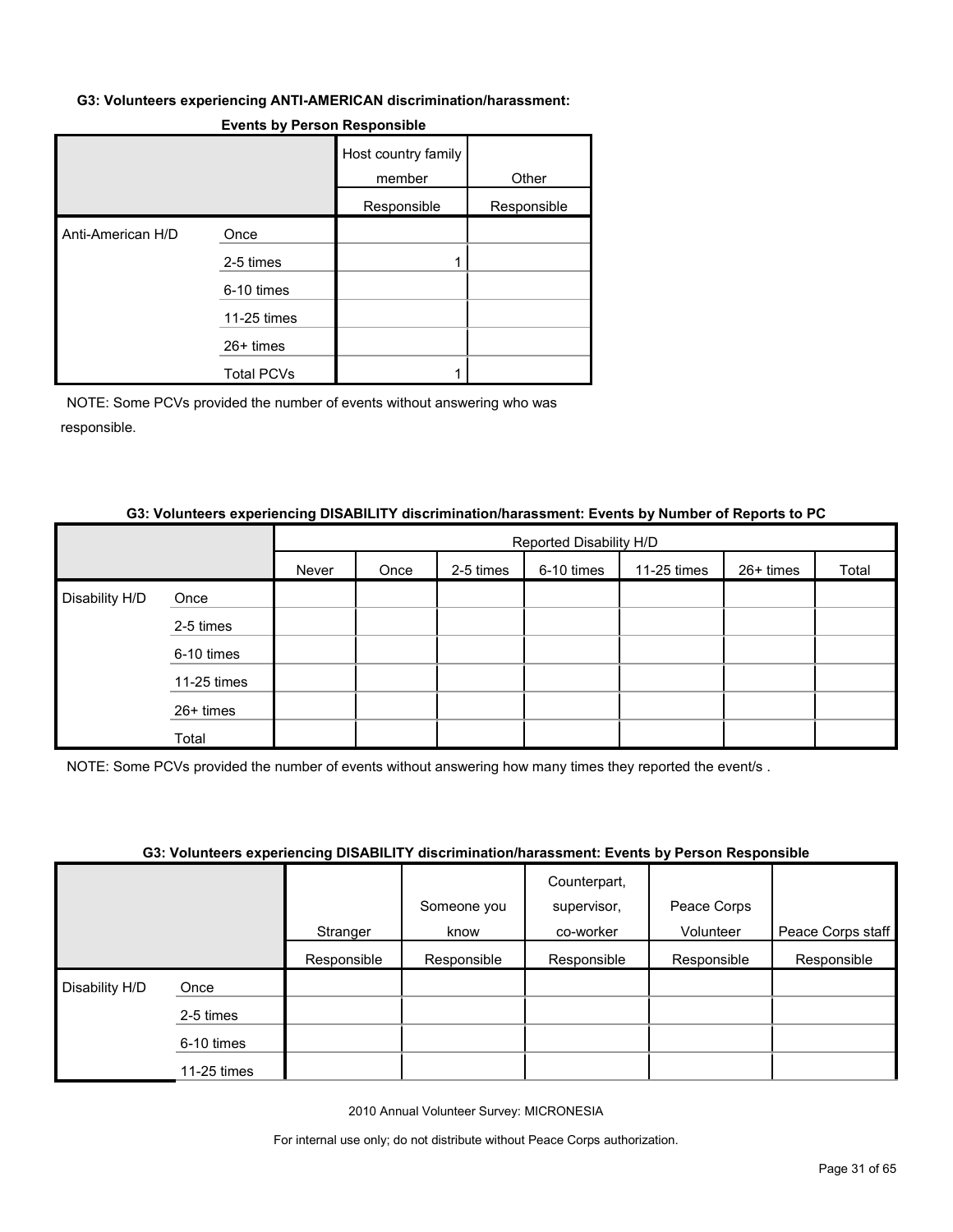| $26+$ times |  |  |  |
|-------------|--|--|--|
| Total PCVs  |  |  |  |

#### **G3: Volunteers experiencing DISABILITY discrimination/harassment:**

|                |                   | <b>Events by Person Responsible</b> |             |
|----------------|-------------------|-------------------------------------|-------------|
|                |                   | Host country family<br>member       | Other       |
|                |                   | Responsible                         | Responsible |
| Disability H/D | Once              |                                     |             |
|                | 2-5 times         |                                     |             |
|                | 6-10 times        |                                     |             |
|                | 11-25 times       |                                     |             |
|                | $26+$ times       |                                     |             |
|                | <b>Total PCVs</b> |                                     |             |

NOTE: Some PCVs provided the number of events without answering who was responsible.

|            |             |       | Reported Gender H/D |           |            |             |           |                |  |
|------------|-------------|-------|---------------------|-----------|------------|-------------|-----------|----------------|--|
|            |             | Never | Once                | 2-5 times | 6-10 times | 11-25 times | 26+ times | Total          |  |
| Gender H/D | Once        |       |                     |           |            |             |           | $\overline{2}$ |  |
|            | 2-5 times   |       |                     |           |            |             |           |                |  |
|            | 6-10 times  |       |                     |           |            |             |           |                |  |
|            | 11-25 times |       |                     |           |            |             |           |                |  |
|            | 26+ times   |       |                     |           |            |             |           |                |  |
|            | Total       |       |                     |           |            |             |           | 4              |  |

## **G3: Volunteers experiencing GENDER discrimination/harassment: Events by Number of Reports to PC**

NOTE: Some PCVs provided the number of events without answering how many times they reported the event/s.

#### **G3: Volunteers experiencing GENDER discrimination/harassment: Events by Person Responsible**

|             |             | Counterpart, |             |                   |
|-------------|-------------|--------------|-------------|-------------------|
|             | Someone you | supervisor,  | Peace Corps |                   |
| Stranger    | know        | co-worker    | Volunteer   | Peace Corps staff |
| Responsible | Responsible | Responsible  | Responsible | Responsible       |

2010 Annual Volunteer Survey: MICRONESIA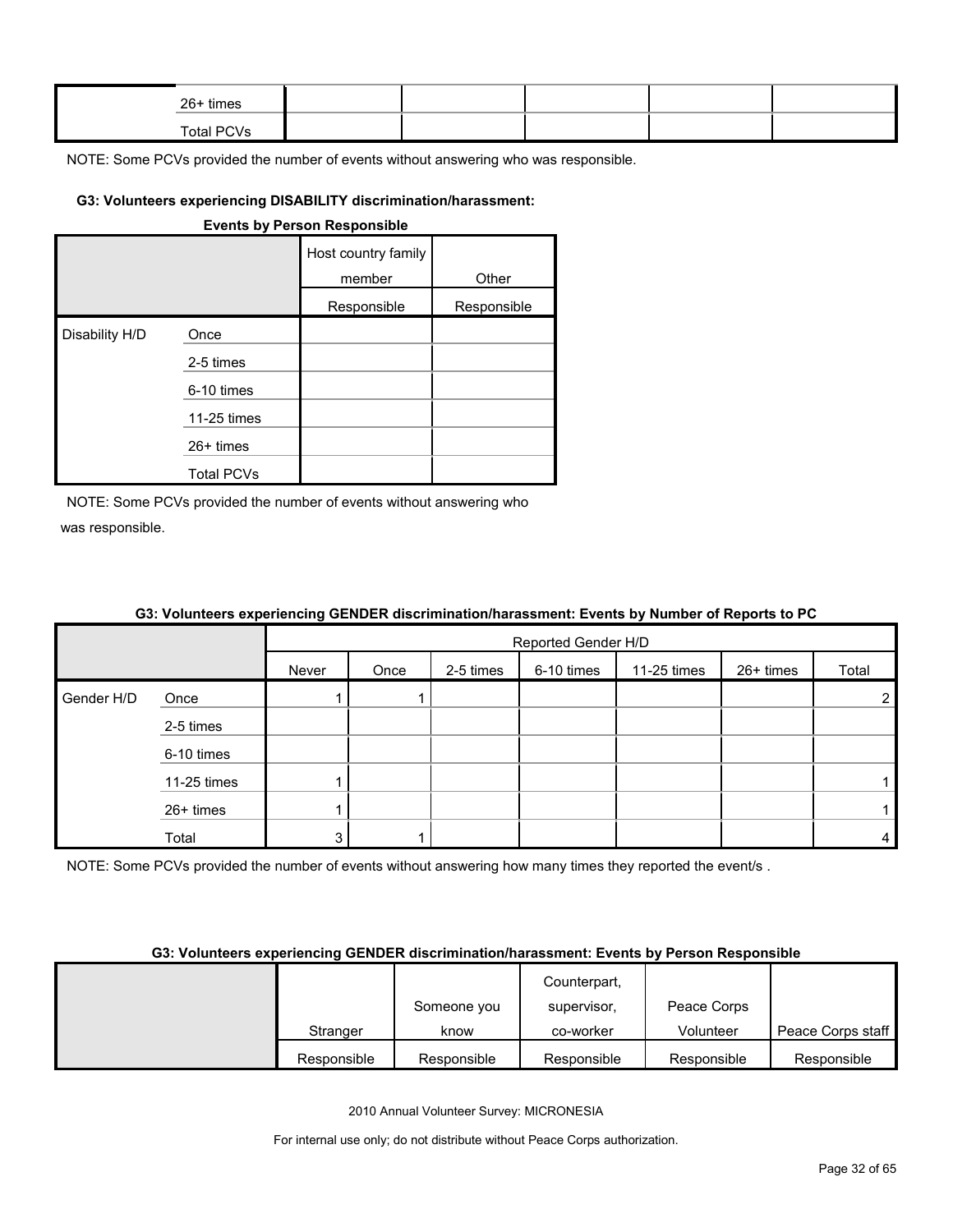| Gender H/D | Once              |  |  |  |
|------------|-------------------|--|--|--|
|            | 2-5 times         |  |  |  |
|            | 6-10 times        |  |  |  |
|            | 11-25 times       |  |  |  |
|            | 26+ times         |  |  |  |
|            | <b>Total PCVs</b> |  |  |  |

#### **G3: Volunteers experiencing GENDER discrimination/harassment:**

#### **Events by Person Responsible**

|            |                   | Host country family<br>member | Other       |
|------------|-------------------|-------------------------------|-------------|
|            |                   | Responsible                   | Responsible |
| Gender H/D | Once              |                               |             |
|            | 2-5 times         |                               |             |
|            | 6-10 times        |                               |             |
|            | 11-25 times       |                               |             |
|            | $26+$ times       |                               |             |
|            | <b>Total PCVs</b> |                               |             |

NOTE: Some PCVs provided the number of events without answering who was responsible.

## **G3: Volunteers experiencing RACIAL/COLOR discrimination/harassment: Events by Number of Reports to PC**

|                  |             |       | Reported Racial/color H/D |           |            |             |           |              |
|------------------|-------------|-------|---------------------------|-----------|------------|-------------|-----------|--------------|
|                  |             | Never | Once                      | 2-5 times | 6-10 times | 11-25 times | 26+ times | Total        |
| Racial/color H/D | Once        |       |                           |           |            |             |           |              |
|                  | 2-5 times   |       |                           |           |            |             |           |              |
|                  | 6-10 times  |       |                           |           |            |             |           |              |
|                  | 11-25 times |       |                           |           |            |             |           |              |
|                  | 26+ times   |       |                           |           |            |             |           |              |
|                  | Total       | ົ     |                           |           |            |             |           | $\mathbf{3}$ |

NOTE: Some PCVs provided the number of events without answering how many times they reported the event/s.

#### **G3: Volunteers experiencing RACIAL/COLOR discrimination/harassment: Events by Person Responsible**

2010 Annual Volunteer Survey: MICRONESIA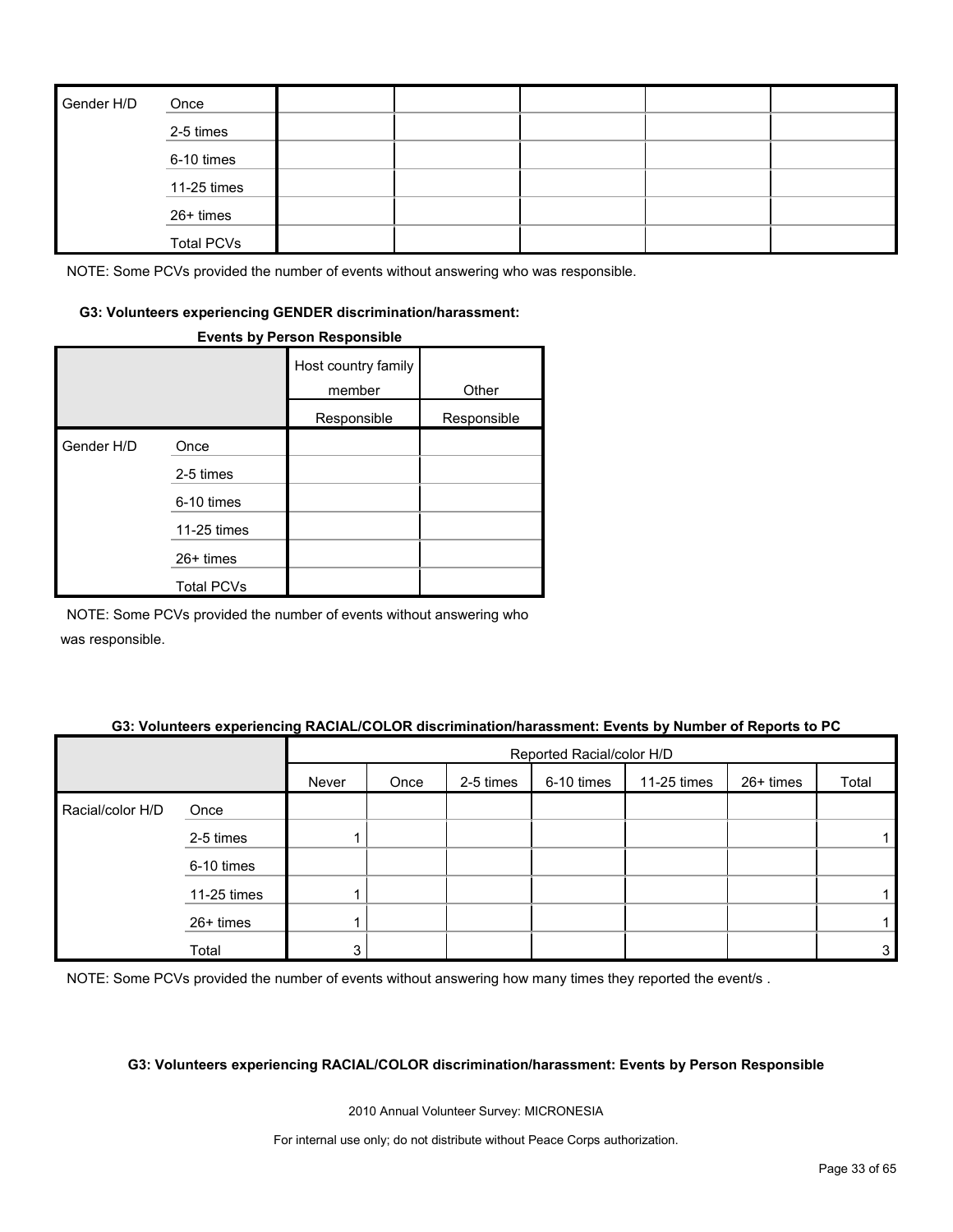|                  |             | Stranger    | Someone you<br>know | Counterpart,<br>supervisor,<br>co-worker | Peace Corps<br>Volunteer | Peace Corps<br>staff |
|------------------|-------------|-------------|---------------------|------------------------------------------|--------------------------|----------------------|
|                  |             | Responsible | Responsible         | Responsible                              | Responsible              | Responsible          |
| Racial/color H/D | Once        |             |                     |                                          |                          |                      |
|                  | 2-5 times   |             |                     |                                          |                          |                      |
|                  | 6-10 times  |             |                     |                                          |                          |                      |
|                  | 11-25 times |             |                     |                                          |                          |                      |
|                  | 26+ times   |             |                     |                                          |                          |                      |
|                  | Total PCVs  |             |                     |                                          |                          |                      |

## **G3: Volunteers experiencing RACIAL/COLOR discrimination/harassment:**

|                  |                   | Host country family<br>member | Other       |
|------------------|-------------------|-------------------------------|-------------|
|                  |                   | Responsible                   | Responsible |
| Racial/color H/D | Once              |                               |             |
|                  | 2-5 times         |                               |             |
|                  | 6-10 times        |                               |             |
|                  | 11-25 times       |                               |             |
|                  | $26+$ times       |                               |             |
|                  | <b>Total PCVs</b> |                               |             |

#### **Events by Person Responsible**

NOTE: Some PCVs provided the number of events without answering who was responsible.

| G3: Volunteers experiencing RELIGIOUS discrimination/harassment: Events by Number of Reports to PC |  |
|----------------------------------------------------------------------------------------------------|--|
|                                                                                                    |  |

|               |             |       | Reported Religious H/D |           |            |             |           |                |
|---------------|-------------|-------|------------------------|-----------|------------|-------------|-----------|----------------|
|               |             | Never | Once                   | 2-5 times | 6-10 times | 11-25 times | 26+ times | Total          |
| Religious H/D | Once        |       |                        |           |            |             |           |                |
|               | 2-5 times   |       |                        |           |            |             |           | $\overline{2}$ |
|               | 6-10 times  |       |                        |           |            |             |           |                |
|               | 11-25 times |       |                        |           |            |             |           |                |
|               | 26+ times   |       |                        |           |            |             |           |                |
|               | Total       | າ     |                        |           |            |             |           | 3 <sub>l</sub> |

2010 Annual Volunteer Survey: MICRONESIA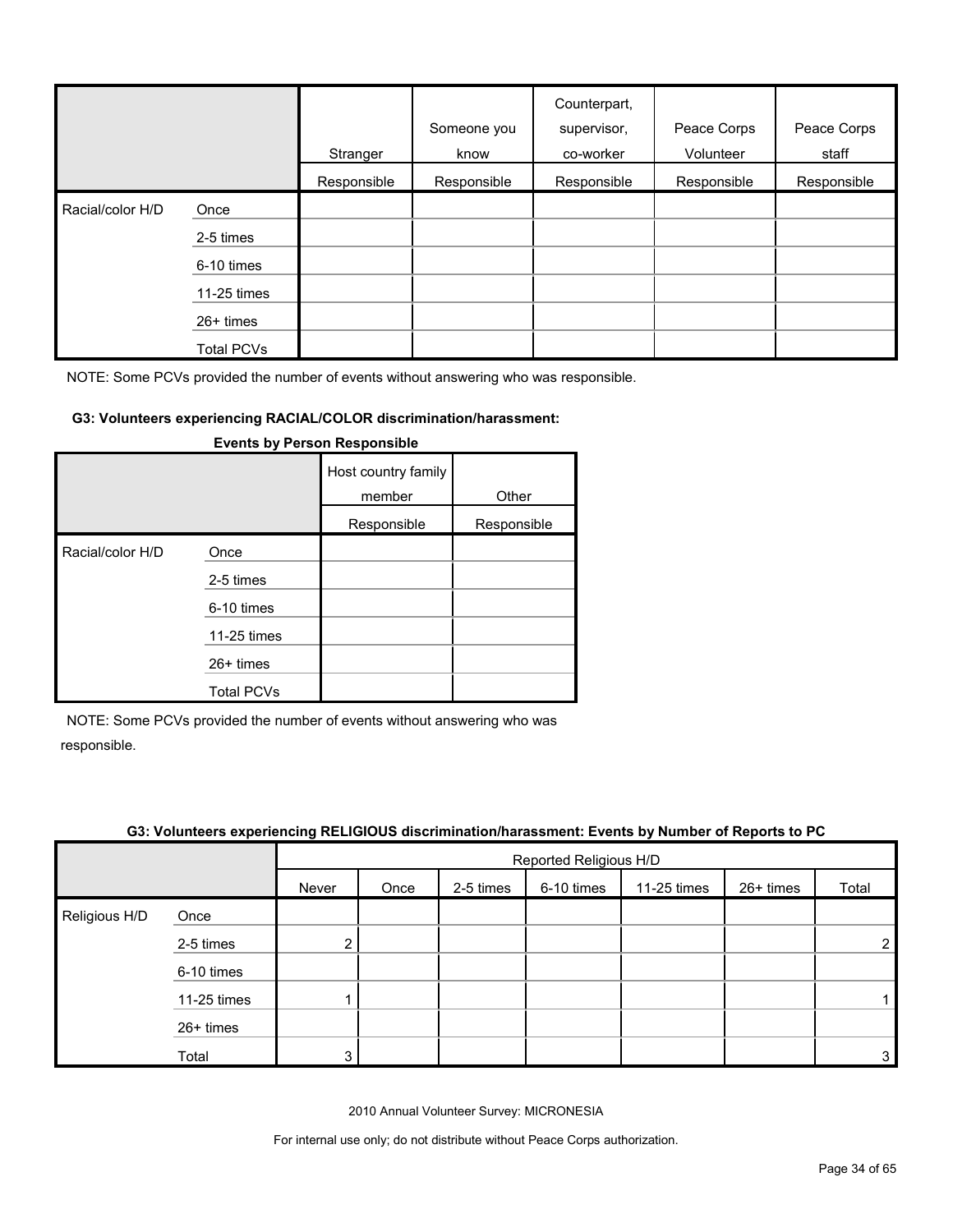|               |             | Reported Religious H/D |      |           |            |             |           |                |
|---------------|-------------|------------------------|------|-----------|------------|-------------|-----------|----------------|
|               |             | Never                  | Once | 2-5 times | 6-10 times | 11-25 times | 26+ times | Total          |
| Religious H/D | Once        |                        |      |           |            |             |           |                |
|               | 2-5 times   | n                      |      |           |            |             |           | $\overline{2}$ |
|               | 6-10 times  |                        |      |           |            |             |           |                |
|               | 11-25 times |                        |      |           |            |             |           |                |
|               | 26+ times   |                        |      |           |            |             |           |                |
|               | Total       | 3 <sub>1</sub>         |      |           |            |             |           | 3              |

#### **G3: Volunteers experiencing RELIGIOUS discrimination/harassment: Events by Number of Reports to PC**

NOTE: Some PCVs provided the number of events without answering how many times they reported the event/s.

#### **G3: Volunteers experiencing RELIGIOUS discrimination/harassment: Events by Person Responsible**

|                    |                   |             | Someone you | Counterpart,<br>supervisor, | Peace Corps |                   |
|--------------------|-------------------|-------------|-------------|-----------------------------|-------------|-------------------|
|                    |                   | Stranger    | know        | co-worker                   | Volunteer   | Peace Corps staff |
|                    |                   | Responsible | Responsible | Responsible                 | Responsible | Responsible       |
| Religious H/D<br>I | Once              |             |             |                             |             |                   |
|                    | 2-5 times         |             |             |                             |             |                   |
|                    | 6-10 times        |             |             |                             |             |                   |
|                    | 11-25 times       |             |             |                             |             |                   |
|                    | 26+ times         |             |             |                             |             |                   |
|                    | <b>Total PCVs</b> |             |             |                             |             |                   |

NOTE: Some PCVs provided the number of events without answering who was responsible.

#### **G3: Volunteers experiencing RELIGIOUS discrimination/harassment:**

#### **Events by Person Responsible**

|               |                   | Host country family<br>member | Other       |
|---------------|-------------------|-------------------------------|-------------|
|               |                   | Responsible                   | Responsible |
| Religious H/D | Once              |                               |             |
|               | 2-5 times         |                               |             |
|               | 6-10 times        |                               |             |
|               | 11-25 times       |                               |             |
|               | $26+$ times       |                               |             |
|               | <b>Total PCVs</b> |                               |             |

2010 Annual Volunteer Survey: MICRONESIA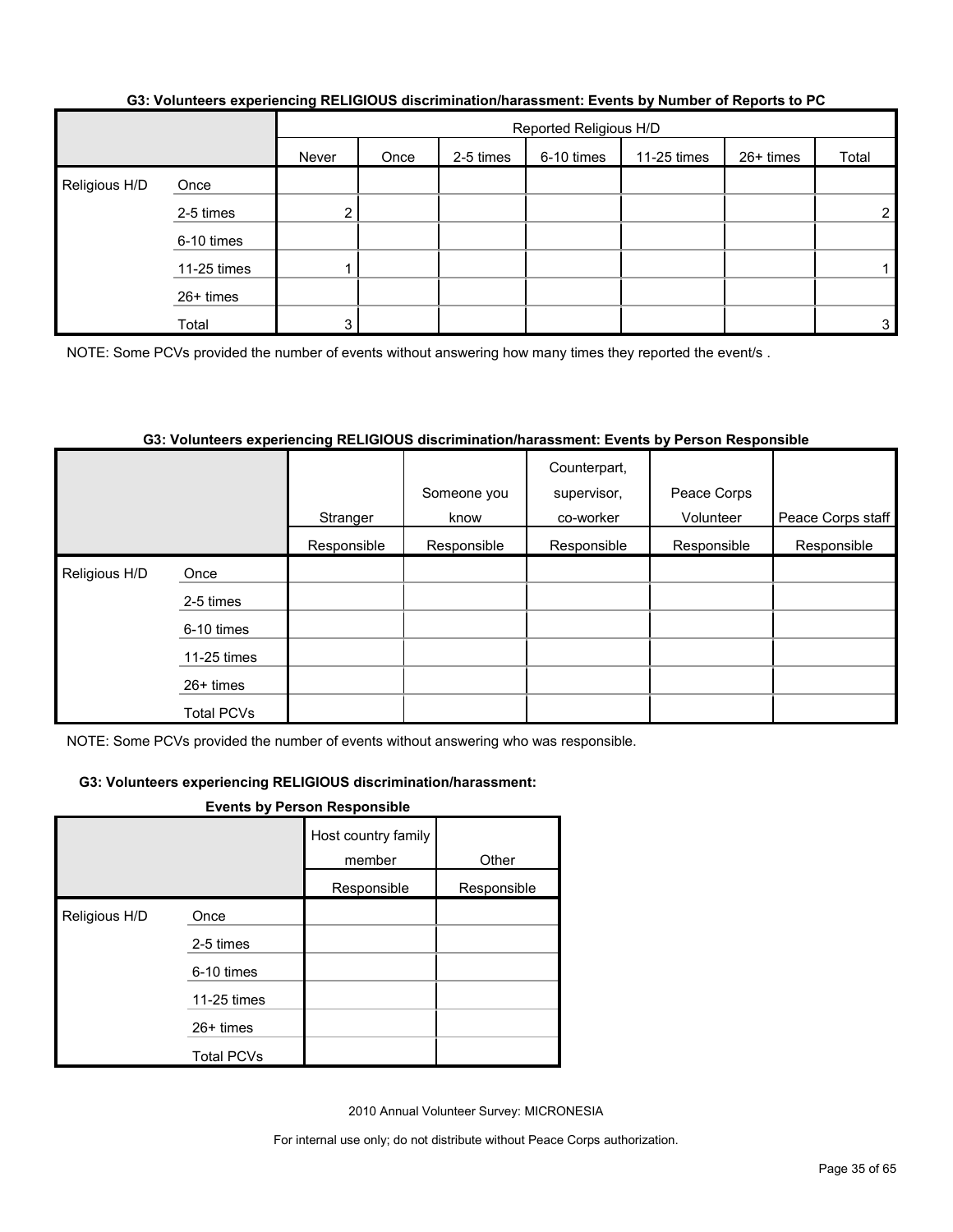#### **G3: Volunteers experiencing RELIGIOUS discrimination/harassment:**

|               |                   | Host country family<br>member | Other       |
|---------------|-------------------|-------------------------------|-------------|
|               |                   | Responsible                   | Responsible |
| Religious H/D | Once              |                               |             |
|               | 2-5 times         |                               |             |
|               | 6-10 times        |                               |             |
|               | 11-25 times       |                               |             |
|               | 26+ times         |                               |             |
|               | <b>Total PCVs</b> |                               |             |

#### **Events by Person Responsible**

NOTE: Some PCVs provided the number of events without answering who was responsible.

#### **G3: Volunteers experiencing SEXUAL ORIENTATION discrimination/harassment: Events by Number of Reports to PC**

|                        |             | Reported Sexual orientation H/D |      |           |            |             |  |
|------------------------|-------------|---------------------------------|------|-----------|------------|-------------|--|
|                        |             | Never                           | Once | 2-5 times | 6-10 times | 11-25 times |  |
| Sexual orientation H/D | Once        |                                 |      |           |            |             |  |
|                        | 2-5 times   |                                 |      |           |            |             |  |
|                        | 6-10 times  |                                 |      |           |            |             |  |
|                        | 11-25 times |                                 |      |           |            |             |  |
|                        | 26+ times   |                                 |      |           |            |             |  |
|                        | Total       |                                 |      |           |            |             |  |

NOTE: Some PCVs provided the number of events without answering how many times they reported the event/s .

#### **G3: Volunteers experiencing SEXUAL ORIENTATION discrimination/harassment:**

#### **Events by Number of Reports to PC**

|                        |             | Reported Sexual orientation H/D |       |
|------------------------|-------------|---------------------------------|-------|
|                        |             | 26+ times                       | Total |
| Sexual orientation H/D | Once        |                                 |       |
|                        | 2-5 times   |                                 |       |
|                        | 6-10 times  |                                 |       |
|                        | 11-25 times |                                 |       |
|                        | 26+ times   |                                 |       |
|                        | Total       |                                 |       |

2010 Annual Volunteer Survey: MICRONESIA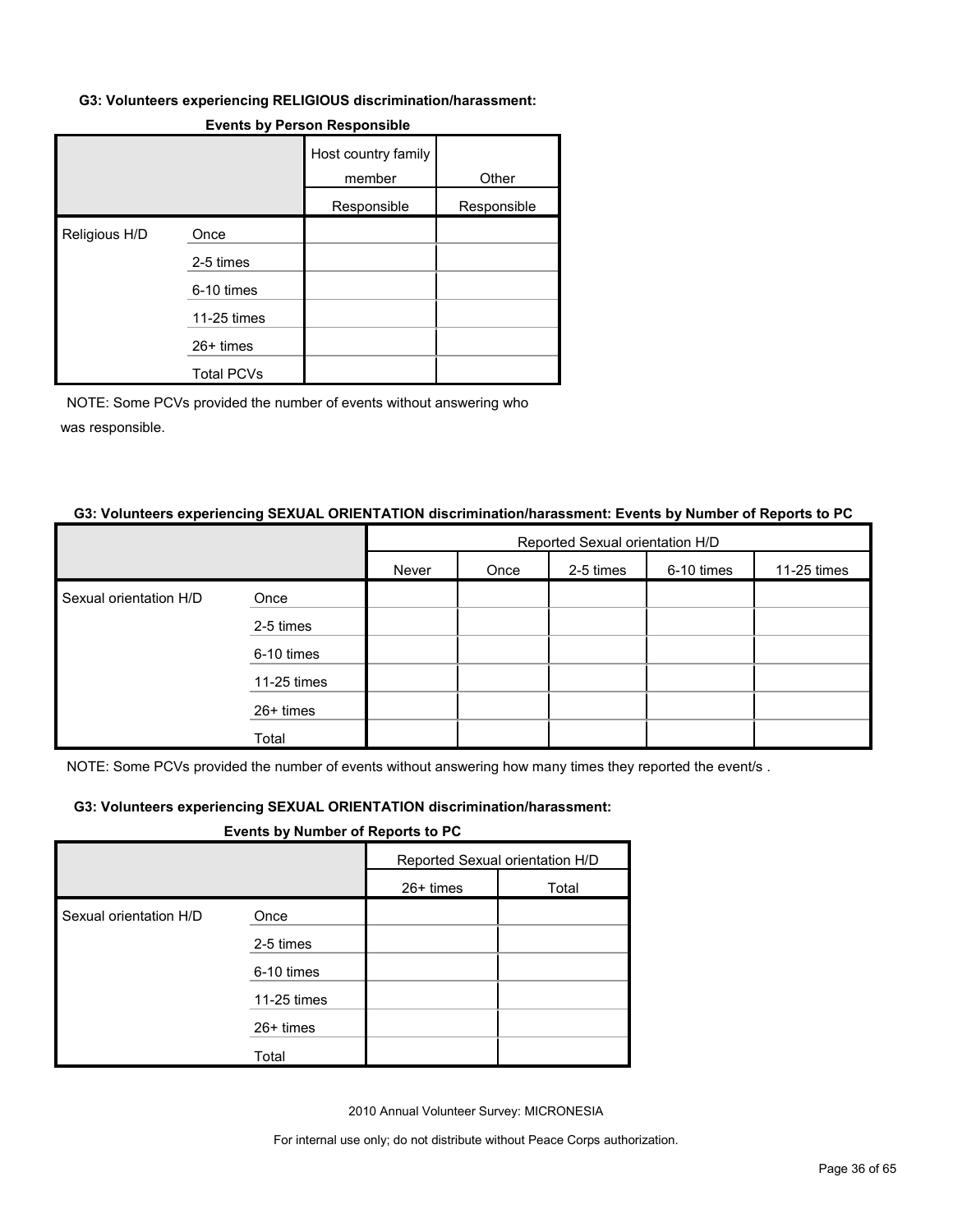#### **G3: Volunteers experiencing SEXUAL ORIENTATION discrimination/harassment:**

| $\blacksquare$         |             |                                 |       |  |  |  |
|------------------------|-------------|---------------------------------|-------|--|--|--|
|                        |             | Reported Sexual orientation H/D |       |  |  |  |
|                        |             | $26+$ times                     | Total |  |  |  |
| Sexual orientation H/D | Once        |                                 |       |  |  |  |
|                        | 2-5 times   |                                 |       |  |  |  |
|                        | 6-10 times  |                                 |       |  |  |  |
|                        | 11-25 times |                                 |       |  |  |  |
|                        | 26+ times   |                                 |       |  |  |  |
|                        | Total       |                                 |       |  |  |  |

## **Events by Number of Reports to PC**

NOTE: Some PCVs provided the number of events without answering how many times they reported the event/s .

#### **G3: Volunteers experiencing SEXUAL ORIENTATION discrimination/harassment: Events by Person Responsible**

|                        |                   |             |             | Counterpart, |             |             |
|------------------------|-------------------|-------------|-------------|--------------|-------------|-------------|
|                        |                   |             | Someone you | supervisor,  | Peace Corps | Peace Corps |
|                        |                   | Stranger    | know        | co-worker    | Volunteer   | staff       |
|                        |                   | Responsible | Responsible | Responsible  | Responsible | Responsible |
| Sexual orientation H/D | Once              |             |             |              |             |             |
|                        | 2-5 times         |             |             |              |             |             |
|                        | 6-10 times        |             |             |              |             |             |
|                        | 11-25 times       |             |             |              |             |             |
|                        | $26+$ times       |             |             |              |             |             |
|                        | <b>Total PCVs</b> |             |             |              |             |             |

NOTE: Some PCVs provided the number of events without answering who was responsible.

#### **G3: Volunteers experiencing SEXUAL ORIENTATION discrimination/harassment:**

#### **Events by Person Responsible**

|                        |             | Host country family<br>member | Other       |
|------------------------|-------------|-------------------------------|-------------|
|                        |             | Responsible                   | Responsible |
| Sexual orientation H/D | Once        |                               |             |
|                        | 2-5 times   |                               |             |
|                        | 6-10 times  |                               |             |
|                        | 11-25 times |                               |             |
|                        | 26+ times   |                               |             |

2010 Annual Volunteer Survey: MICRONESIA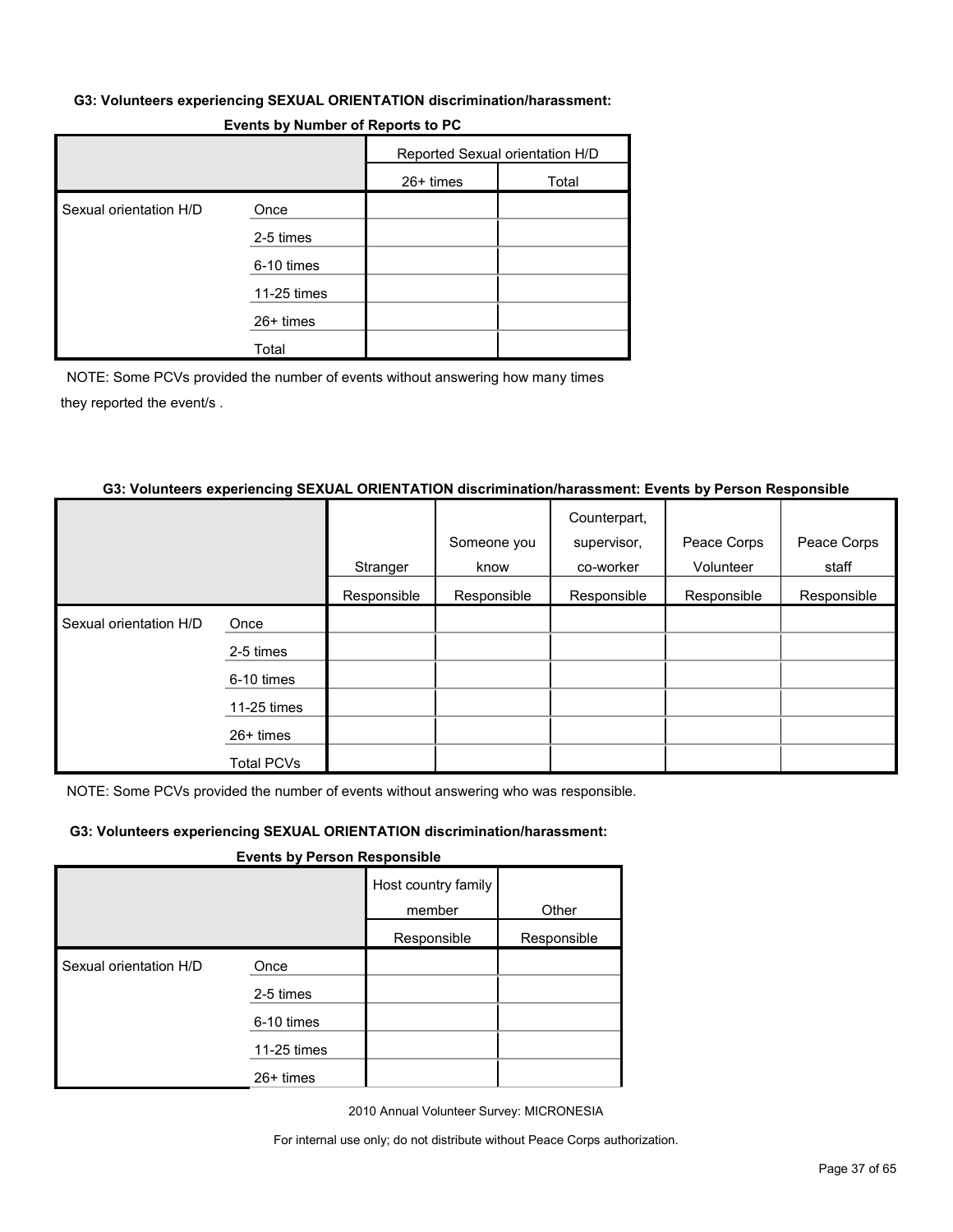#### **G3: Volunteers experiencing PHYSICAL SEXUAL harassment: Events by Number of Reports to PC**

|                              |             | Reported Sexual harassment (physical) |      |           |            |             |
|------------------------------|-------------|---------------------------------------|------|-----------|------------|-------------|
|                              |             | Never                                 | Once | 2-5 times | 6-10 times | 11-25 times |
| Sexual harassment (physical) | Once        | 3                                     |      |           |            |             |
|                              | 2-5 times   |                                       |      |           |            |             |
|                              | 6-10 times  |                                       |      |           |            |             |
|                              | 11-25 times |                                       |      |           |            |             |
|                              | 26+ times   |                                       |      |           |            |             |
|                              | Total       | 3                                     | ົ    |           |            |             |

NOTE: Some PCVs provided the number of events without answering how many times they reported the event/s.

#### **G3: Volunteers experiencing PHYSICAL SEXUAL harassment: Events by Number of Reports**

|                              | to PC       |                                       |       |
|------------------------------|-------------|---------------------------------------|-------|
|                              |             | Reported Sexual harassment (physical) |       |
|                              |             | 26+ times                             | Total |
| Sexual harassment (physical) | Once        |                                       | 5     |
|                              | 2-5 times   |                                       |       |
|                              | 6-10 times  |                                       |       |
|                              | 11-25 times |                                       |       |
|                              | 26+ times   |                                       |       |
|                              | Total       |                                       | 5     |

NOTE: Some PCVs provided the number of events without answering how many times they reported the event/s .

#### **G3: Volunteers experiencing PHYSICAL SEXUAL harassment: Events by Person Responsible**

|                              |      |             | Someone you | Counterpart,<br>supervisor, | Peace Corps |
|------------------------------|------|-------------|-------------|-----------------------------|-------------|
|                              |      | Stranger    | know        | co-worker                   | Volunteer   |
|                              |      | Responsible | Responsible | Responsible                 | Responsible |
| Sexual harassment (physical) | Once |             |             |                             |             |

2010 Annual Volunteer Survey: MICRONESIA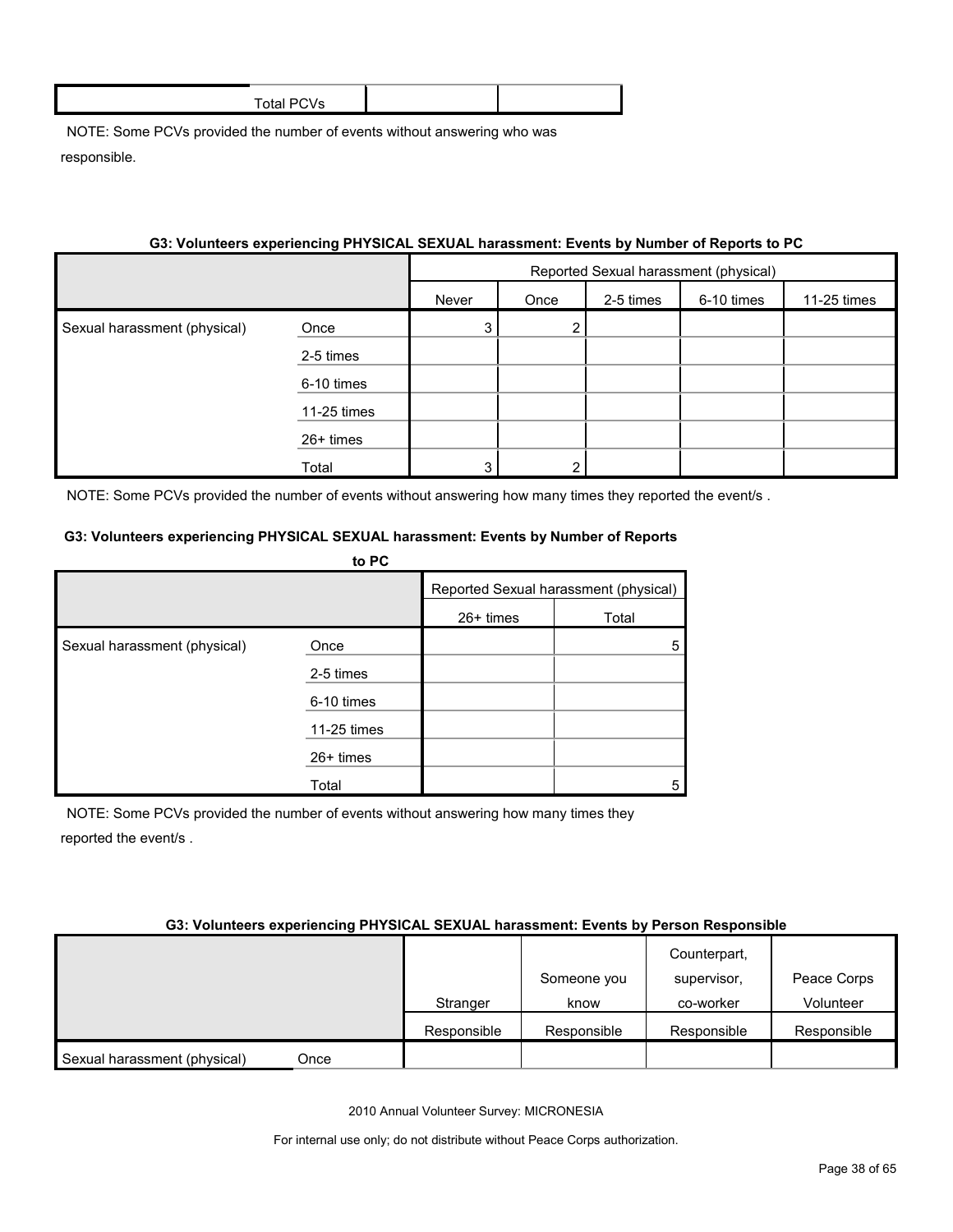| 2-5 times         |  |  |
|-------------------|--|--|
| 6-10 times        |  |  |
| 11-25 times       |  |  |
| 26+ times         |  |  |
| <b>Total PCVs</b> |  |  |

#### **G3: Volunteers experiencing PHYSICAL SEXUAL harassment: Events by Person Responsible**

|                              |                   | Peace Corps staff | Host country family<br>member | Other       |
|------------------------------|-------------------|-------------------|-------------------------------|-------------|
|                              |                   | Responsible       | Responsible                   | Responsible |
| Sexual harassment (physical) | Once              |                   |                               |             |
|                              | 2-5 times         |                   |                               |             |
|                              | 6-10 times        |                   |                               |             |
|                              | 11-25 times       |                   |                               |             |
|                              | $26+$ times       |                   |                               |             |
|                              | <b>Total PCVs</b> |                   |                               |             |

NOTE: Some PCVs provided the number of events without answering who was responsible.

#### **G3: Volunteers experiencing VERBAL SEXUAL harassment: Events by Number of Reports to PC**

|                            |             | Reported Sexual harassment (verbal) |      |           |            |             |
|----------------------------|-------------|-------------------------------------|------|-----------|------------|-------------|
|                            |             | Never                               | Once | 2-5 times | 6-10 times | 11-25 times |
| Sexual harassment (verbal) | Once        |                                     |      |           |            |             |
|                            | 2-5 times   | ŋ                                   |      |           |            |             |
|                            | 6-10 times  |                                     |      |           |            |             |
|                            | 11-25 times | $\overline{2}$                      |      |           |            |             |
|                            | 26+ times   |                                     |      |           |            |             |
|                            | Total       |                                     | 3    |           |            |             |

NOTE: Some PCVs provided the number of events without answering how many times they reported the event/s.

#### **G3: Volunteers experiencing VERBAL SEXUAL harassment: Events by Number of Reports**

|                            | to PC     |                                     |       |  |
|----------------------------|-----------|-------------------------------------|-------|--|
|                            |           | Reported Sexual harassment (verbal) |       |  |
|                            |           | $26+$ times                         | Total |  |
| Sexual harassment (verbal) | Once      |                                     |       |  |
|                            | 2-5 times |                                     |       |  |

2010 Annual Volunteer Survey: MICRONESIA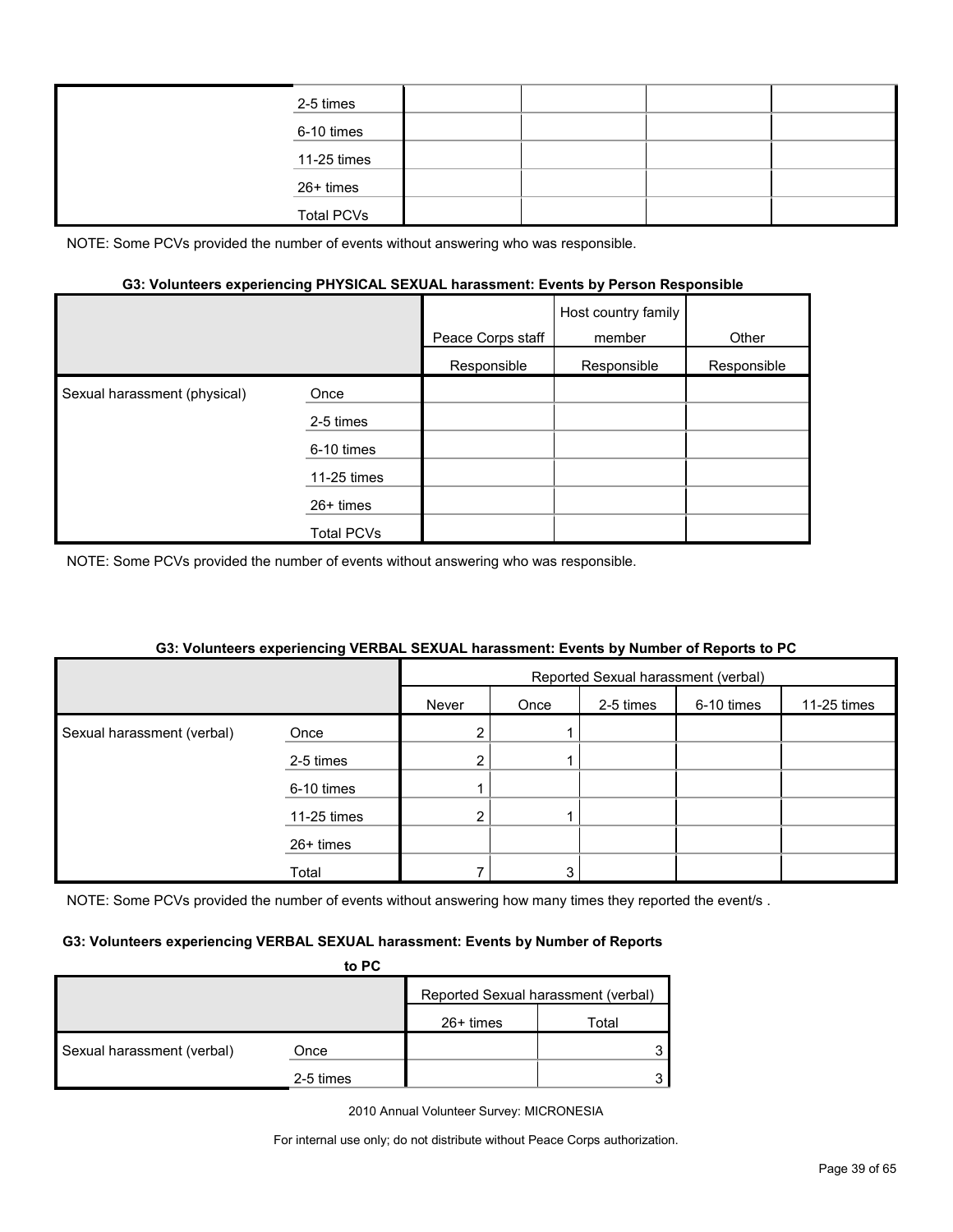| 6-10 times  |  |
|-------------|--|
| 11-25 times |  |
| 26+ times   |  |
| Total       |  |

NOTE: Some PCVs provided the number of events without answering how many times they reported the event/s .

## **G3: Volunteers experiencing VERBAL SEXUAL harassment: Events by Person Responsible**

|                            |                   | Stranger    | Someone you<br>know | Counterpart,<br>supervisor,<br>co-worker | Peace Corps<br>Volunteer |
|----------------------------|-------------------|-------------|---------------------|------------------------------------------|--------------------------|
|                            |                   | Responsible | Responsible         | Responsible                              | Responsible              |
| Sexual harassment (verbal) | Once              |             |                     |                                          |                          |
|                            | 2-5 times         |             |                     |                                          |                          |
|                            | 6-10 times        |             |                     |                                          |                          |
|                            | 11-25 times       |             |                     |                                          |                          |
|                            | 26+ times         |             |                     |                                          |                          |
|                            | <b>Total PCVs</b> | ∩           |                     |                                          |                          |

NOTE: Some PCVs provided the number of events without answering who was responsible.

## **G3: Volunteers experiencing VERBAL SEXUAL harassment: Events by Person Responsible**

|                            |             | Peace Corps staff | Host country family<br>member | Other       |
|----------------------------|-------------|-------------------|-------------------------------|-------------|
|                            |             | Responsible       | Responsible                   | Responsible |
| Sexual harassment (verbal) | Once        |                   |                               |             |
|                            | 2-5 times   |                   |                               |             |
|                            | 6-10 times  |                   |                               |             |
|                            | 11-25 times |                   |                               |             |
|                            | $26+$ times |                   |                               |             |
|                            | Total PCVs  |                   |                               |             |

NOTE: Some PCVs provided the number of events without answering who was responsible.

## **G4: Please indicate the number of times you experienced the following types of crimes: PERCENTAGES**

|  |  | None | Once | - -<br>times<br><u>_</u> | $\sim$<br>$\overline{\phantom{a}}$<br>times<br>-11<br>n-<br>نا ا | ۔ ⊃9۔ ،<br>times<br>л.<br>້ | $26 -$<br>times | <sup>-</sup> otal |
|--|--|------|------|--------------------------|------------------------------------------------------------------|-----------------------------|-----------------|-------------------|
|--|--|------|------|--------------------------|------------------------------------------------------------------|-----------------------------|-----------------|-------------------|

2010 Annual Volunteer Survey: MICRONESIA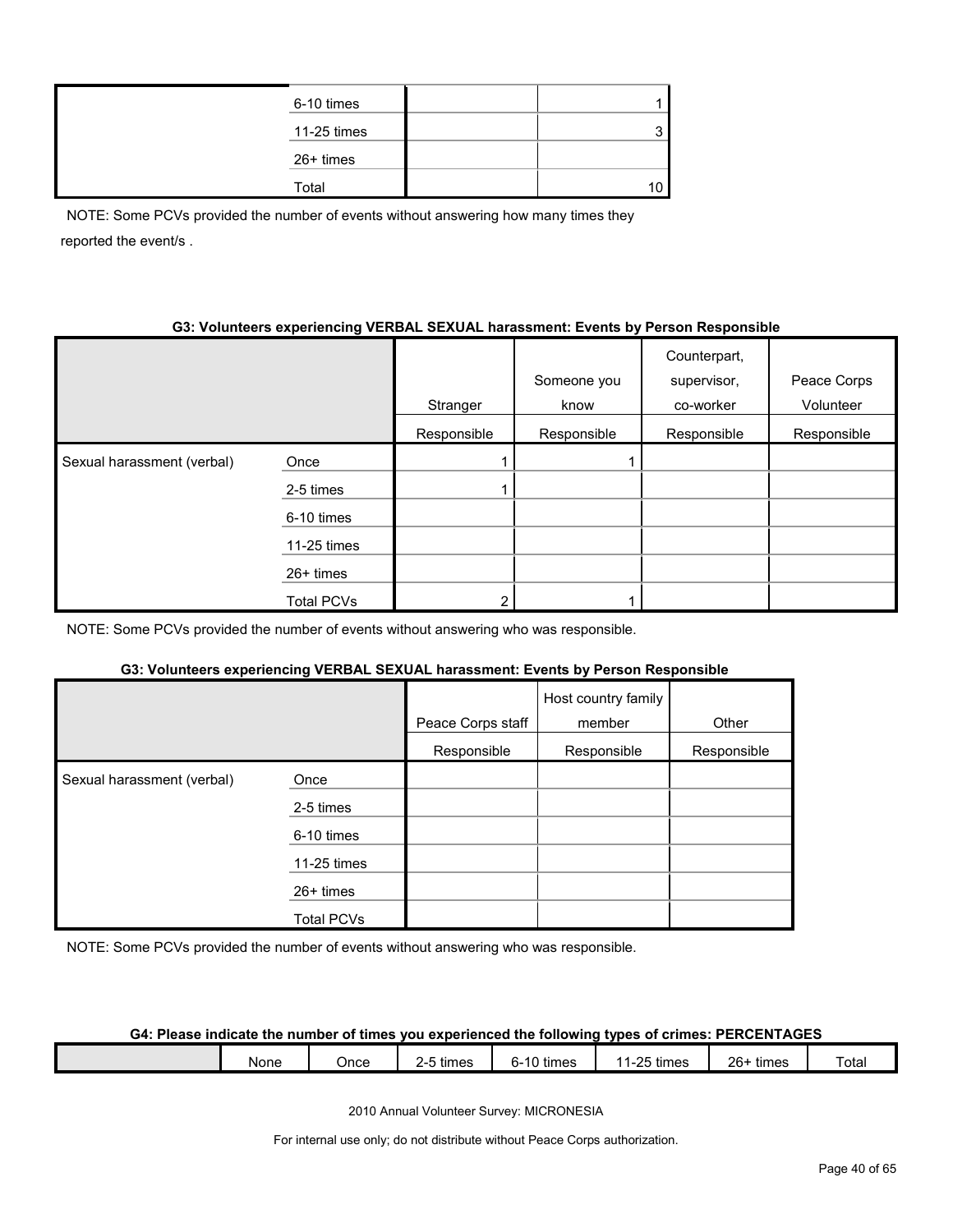| <b>Buglary</b>     | 77%  | 10%   | 13% |  | 31 |
|--------------------|------|-------|-----|--|----|
| Theft              | 70%  | 17%   | 13% |  | 30 |
| Robbery            | 100% |       |     |  | 28 |
| Physical assault   | 93%  | $7\%$ |     |  | 28 |
| Aggravated assault | 100% |       |     |  | 28 |
| Sexual assault     | 100% |       |     |  | 28 |
| Rape               | 100% |       |     |  | 28 |

## **G4: Please indicate the number of times you experienced the following types of crimes: NUMBERS**

|                    | None | Once | 2-5 times | 6-10 times | 11-25 times | 26+ times | Total           |
|--------------------|------|------|-----------|------------|-------------|-----------|-----------------|
| <b>Buglary</b>     | 24   | 3    | 4         |            |             |           | 31              |
| Theft              | 21   | 5    | 4         |            |             |           | 30 <sub>1</sub> |
| Robbery            | 28   |      |           |            |             |           | 28              |
| Physical assault   | 26   | ົ    |           |            |             |           | 28              |
| Aggravated assault | 28   |      |           |            |             |           | 28              |
| Sexual assault     | 28   |      |           |            |             |           | 28              |
| Rape               | 28   |      |           |            |             |           | 28              |
| Attempted rape     | 27   |      |           |            |             |           | 28              |

## **G4: Volunteers experiencing BURGLARY: Events by Number of Reports to PC**

|                |             |                | <b>Buglary Reported</b> |           |            |             |           |       |  |
|----------------|-------------|----------------|-------------------------|-----------|------------|-------------|-----------|-------|--|
|                |             | Never          | Once                    | 2-5 times | 6-10 times | 11-25 times | 26+ times | Total |  |
| <b>Buglary</b> | Once        | 3 <sup>1</sup> |                         |           |            |             |           | 3     |  |
|                | 2-5 times   |                | າ<br>ے                  |           |            |             |           | 3     |  |
|                | 6-10 times  |                |                         |           |            |             |           |       |  |
|                | 11-25 times |                |                         |           |            |             |           |       |  |
|                | 26+ times   |                |                         |           |            |             |           |       |  |
|                | Total       | 3              | ົ                       |           |            |             |           | 6     |  |

NOTE: Some PCVs provided the number of events without answering how many times they reported the event/s.

#### **G4: Volunteers experiencing BURGLARY: Events by Person Responsible**

2010 Annual Volunteer Survey: MICRONESIA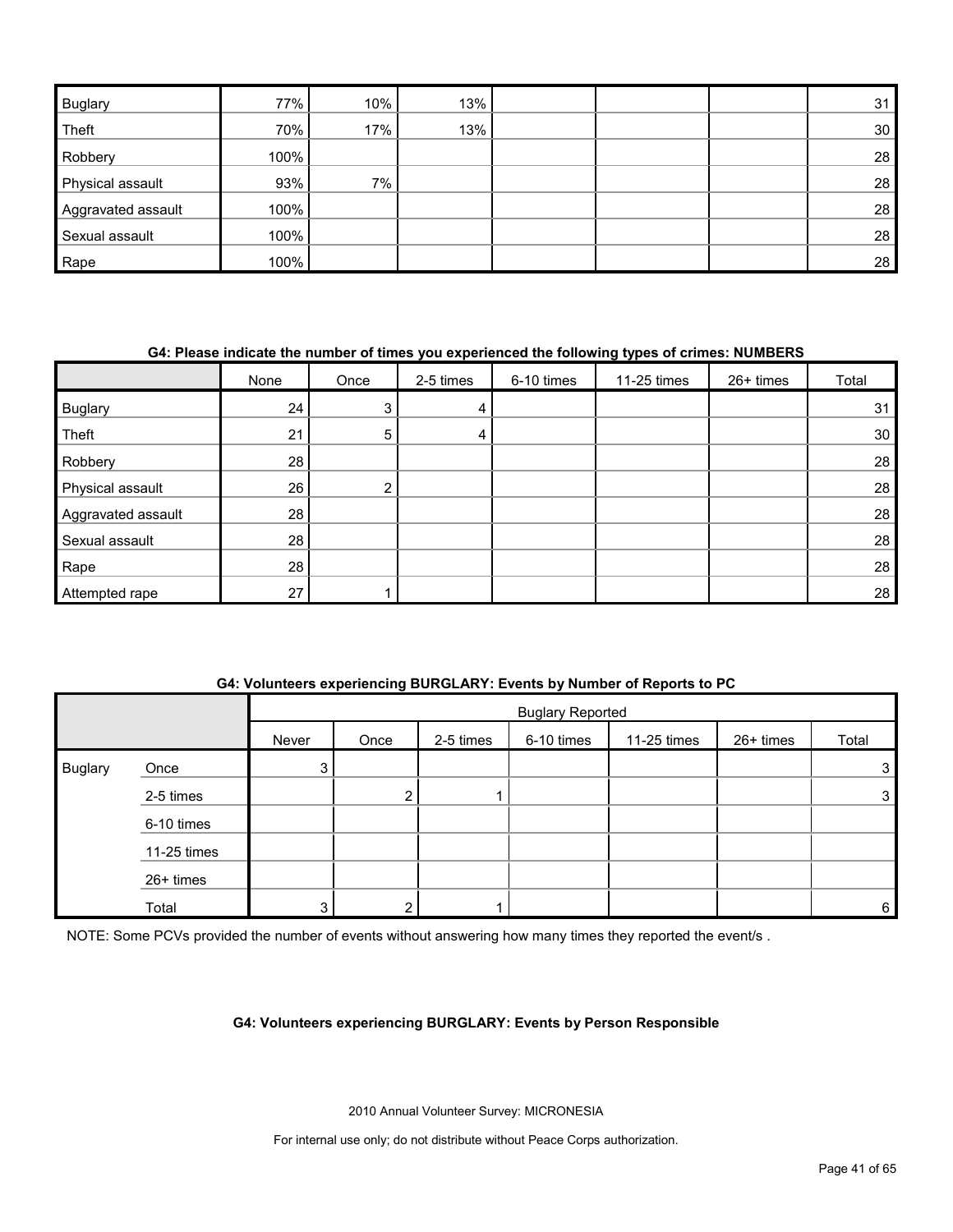|                |                   | Stranger    | Someone you<br>know | Counterpart,<br>supervisor,<br>co-worker | Peace Corps<br>Volunteer | Peace Corps staff |
|----------------|-------------------|-------------|---------------------|------------------------------------------|--------------------------|-------------------|
|                |                   | Responsible | Responsible         | Responsible                              | Responsible              | Responsible       |
| <b>Buglary</b> | Once              |             |                     |                                          |                          |                   |
|                | 2-5 times         |             |                     |                                          |                          |                   |
|                | 6-10 times        |             |                     |                                          |                          |                   |
|                | 11-25 times       |             |                     |                                          |                          |                   |
|                | 26+ times         |             |                     |                                          |                          |                   |
|                | <b>Total PCVs</b> |             |                     |                                          |                          |                   |

## **G4: Volunteers experiencing BURGLARY: Events by Person**

| Responsible    |                   |                               |             |  |  |  |  |  |
|----------------|-------------------|-------------------------------|-------------|--|--|--|--|--|
|                |                   | Host country family<br>member | Other       |  |  |  |  |  |
|                |                   | Responsible                   | Responsible |  |  |  |  |  |
| <b>Buglary</b> | Once              |                               |             |  |  |  |  |  |
|                | 2-5 times         |                               |             |  |  |  |  |  |
|                | 6-10 times        |                               |             |  |  |  |  |  |
|                | 11-25 times       |                               |             |  |  |  |  |  |
|                | $26+$ times       |                               |             |  |  |  |  |  |
|                | <b>Total PCVs</b> |                               |             |  |  |  |  |  |

NOTE: Some PCVs provided the number of events without answering

who was responsible.

|       | G4: Volunteers experiencing THEFT: Events by Number of Reports to PC |       |                       |           |            |             |           |       |  |  |
|-------|----------------------------------------------------------------------|-------|-----------------------|-----------|------------|-------------|-----------|-------|--|--|
|       |                                                                      |       | <b>Theft Reported</b> |           |            |             |           |       |  |  |
|       |                                                                      | Never | Once                  | 2-5 times | 6-10 times | 11-25 times | 26+ times | Total |  |  |
| Theft | Once                                                                 |       |                       |           |            |             |           | 5     |  |  |
|       | 2-5 times                                                            | ⌒     |                       |           |            |             |           |       |  |  |
|       | 6-10 times                                                           |       |                       |           |            |             |           |       |  |  |
|       | 11-25 times                                                          |       |                       |           |            |             |           |       |  |  |
|       | $26+$ times                                                          |       |                       |           |            |             |           |       |  |  |
|       | Total                                                                | 6     |                       |           |            |             |           | 9     |  |  |

2010 Annual Volunteer Survey: MICRONESIA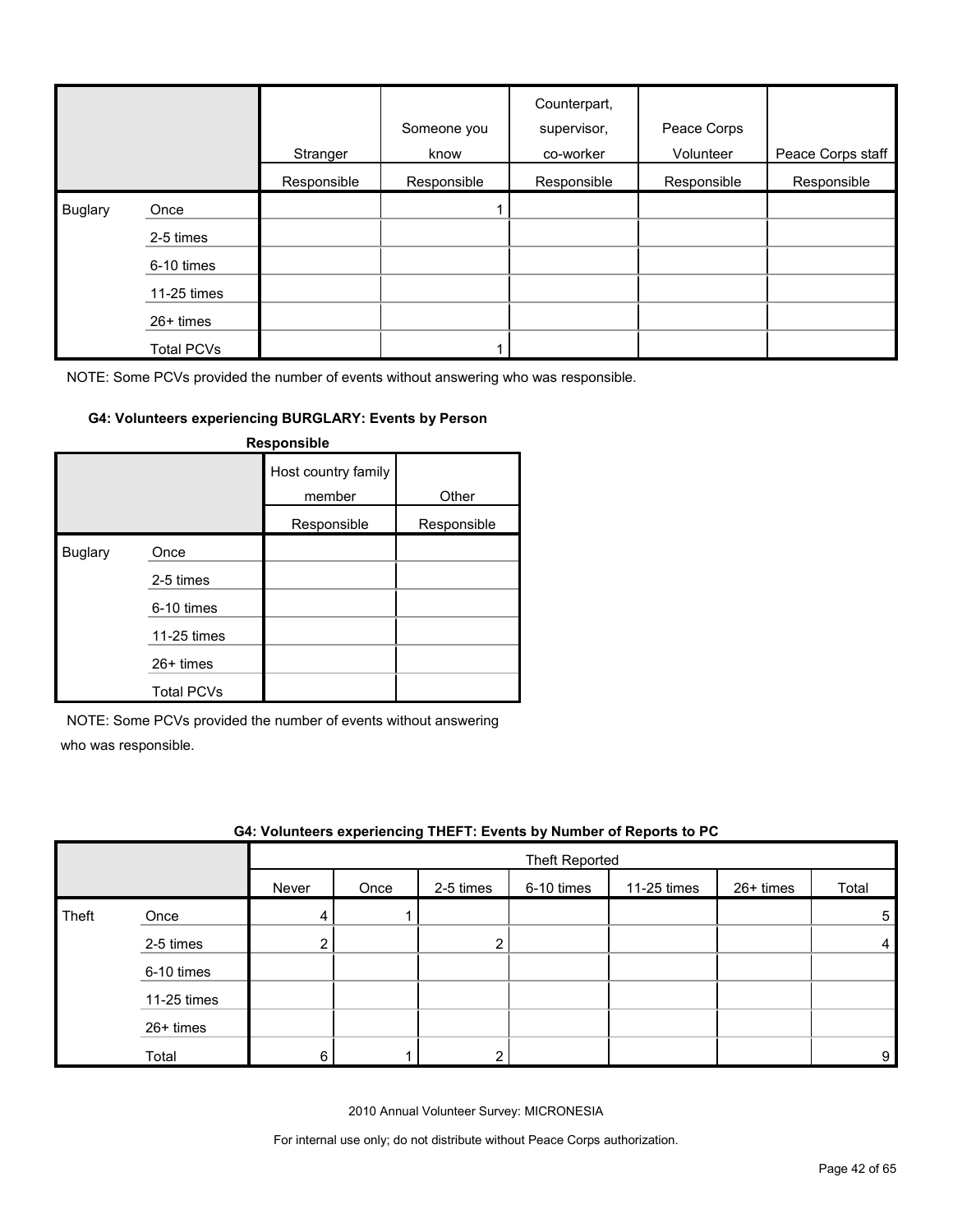| G4: Volunteers experiencing THEFT: Events by Number of Reports to PC |  |  |  |
|----------------------------------------------------------------------|--|--|--|
|                                                                      |  |  |  |

|       |             |       | Theft Reported |           |            |             |           |       |  |
|-------|-------------|-------|----------------|-----------|------------|-------------|-----------|-------|--|
|       |             | Never | Once           | 2-5 times | 6-10 times | 11-25 times | 26+ times | Total |  |
| Theft | Once        | 4     |                |           |            |             |           | 5     |  |
|       | 2-5 times   |       |                |           |            |             |           | 4     |  |
|       | 6-10 times  |       |                |           |            |             |           |       |  |
|       | 11-25 times |       |                |           |            |             |           |       |  |
|       | 26+ times   |       |                |           |            |             |           |       |  |
|       | Total       | ี     |                |           |            |             |           | 9     |  |

NOTE: Some PCVs provided the number of events without answering how many times they reported the event/s.

## **G4: Volunteers experiencing THEFT: Events by Person Responsible**

|       |                   |             | Someone you | Counterpart,<br>supervisor, | Peace Corps |                   |
|-------|-------------------|-------------|-------------|-----------------------------|-------------|-------------------|
|       |                   | Stranger    | know        | co-worker                   | Volunteer   | Peace Corps staff |
|       |                   | Responsible | Responsible | Responsible                 | Responsible | Responsible       |
| Theft | Once              |             |             |                             |             |                   |
|       | 2-5 times         |             |             |                             |             |                   |
|       | 6-10 times        |             |             |                             |             |                   |
|       | 11-25 times       |             |             |                             |             |                   |
|       | 26+ times         |             |             |                             |             |                   |
|       | <b>Total PCVs</b> |             |             |                             |             |                   |

NOTE: Some PCVs provided the number of events without answering who was responsible.

#### **G4: Volunteers experiencing THEFT: Events by Person Responsible**

|       |                   | Host country family<br>member | Other       |
|-------|-------------------|-------------------------------|-------------|
|       |                   | Responsible                   | Responsible |
| Theft | Once              |                               |             |
|       | 2-5 times         |                               |             |
|       | 6-10 times        |                               |             |
|       | 11-25 times       |                               |             |
|       | $26+$ times       |                               |             |
|       | <b>Total PCVs</b> |                               |             |

2010 Annual Volunteer Survey: MICRONESIA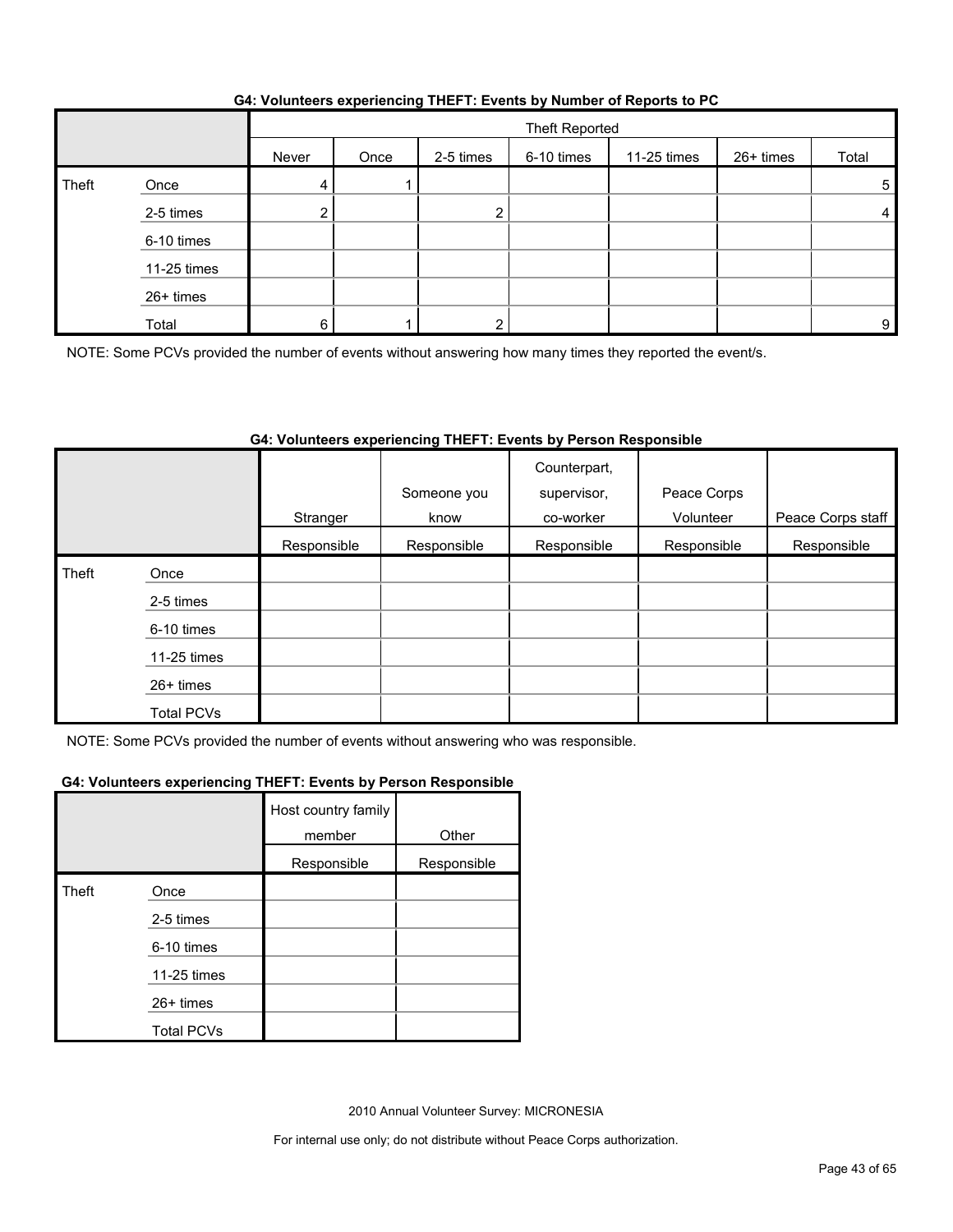#### **G4: Volunteers experiencing THEFT: Events by Person Responsible**

|       |                   | Host country family<br>member | Other       |
|-------|-------------------|-------------------------------|-------------|
|       |                   | Responsible                   | Responsible |
| Theft | Once              |                               |             |
|       | 2-5 times         |                               |             |
|       | 6-10 times        |                               |             |
|       | 11-25 times       |                               |             |
|       | 26+ times         |                               |             |
|       | <b>Total PCVs</b> |                               |             |

NOTE: Some PCVs provided the number of events without answering who was responsible.

|         |             |       | Robbery Reported |           |            |             |           |       |  |
|---------|-------------|-------|------------------|-----------|------------|-------------|-----------|-------|--|
|         |             | Never | Once             | 2-5 times | 6-10 times | 11-25 times | 26+ times | Total |  |
| Robbery | Once        |       |                  |           |            |             |           |       |  |
|         | 2-5 times   |       |                  |           |            |             |           |       |  |
|         | 6-10 times  |       |                  |           |            |             |           |       |  |
|         | 11-25 times |       |                  |           |            |             |           |       |  |
|         | 26+ times   |       |                  |           |            |             |           |       |  |
|         | Total       |       |                  |           |            |             |           |       |  |

## **G4: Volunteers experiencing ROBBERY: Events by Number of Reports to PC**

NOTE: Some PCVs provided the number of events without answering how many times they reported the event/s.

#### **G4: Volunteers experiencing ROBBERY: Events by Person Responsible**

|         |             |             |             | Counterpart, |             |                   |
|---------|-------------|-------------|-------------|--------------|-------------|-------------------|
|         |             |             | Someone you | supervisor,  | Peace Corps |                   |
|         |             | Stranger    | know        | co-worker    | Volunteer   | Peace Corps staff |
|         |             | Responsible | Responsible | Responsible  | Responsible | Responsible       |
| Robbery | Once        |             |             |              |             |                   |
|         | 2-5 times   |             |             |              |             |                   |
|         | 6-10 times  |             |             |              |             |                   |
|         | 11-25 times |             |             |              |             |                   |
|         | 26+ times   |             |             |              |             |                   |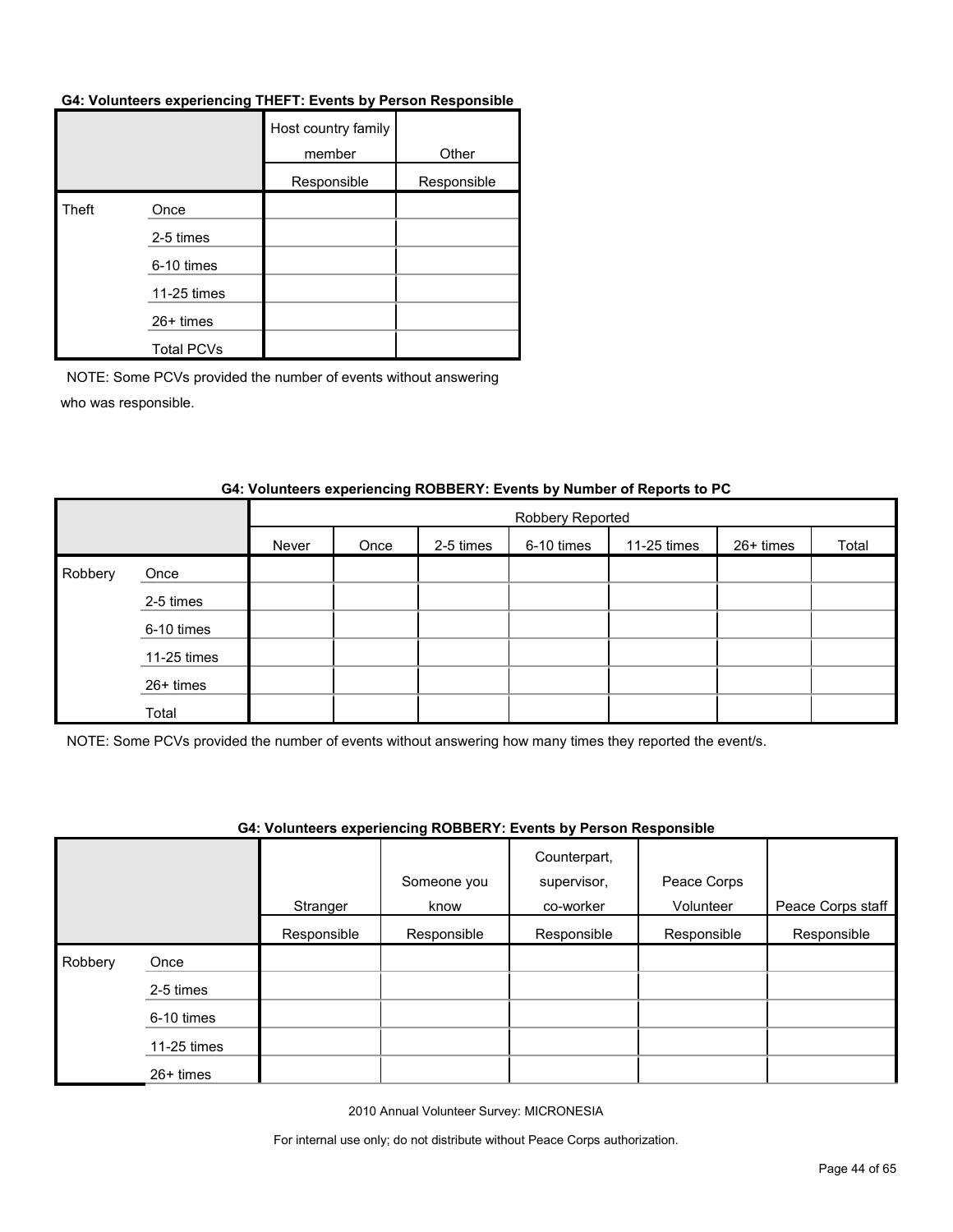| $ -$<br><b>Total PL</b><br>$\mathbf{v}$ |  |  |  |
|-----------------------------------------|--|--|--|
|                                         |  |  |  |

#### **G4: Volunteers experiencing ROBBERY: Events by Person**

|         |                   | Responsible                   |             |
|---------|-------------------|-------------------------------|-------------|
|         |                   | Host country family<br>member | Other       |
|         |                   | Responsible                   | Responsible |
| Robbery | Once              |                               |             |
|         | 2-5 times         |                               |             |
|         | 6-10 times        |                               |             |
|         | 11-25 times       |                               |             |
|         | $26+$ times       |                               |             |
|         | <b>Total PCVs</b> |                               |             |

NOTE: Some PCVs provided the number of events without answering who was responsible.

|                  | 04. VOIDINGERS EXPERIENCING FILLOIGAL ASSAULT. EVENIS BY NUMBER OF NEPOLIS TO FU |       |                           |           |            |             |           |       |  |
|------------------|----------------------------------------------------------------------------------|-------|---------------------------|-----------|------------|-------------|-----------|-------|--|
|                  |                                                                                  |       | Physical assault Reported |           |            |             |           |       |  |
|                  |                                                                                  | Never | Once                      | 2-5 times | 6-10 times | 11-25 times | 26+ times | Total |  |
| Physical assault | Once                                                                             |       |                           |           |            |             |           |       |  |
|                  | 2-5 times                                                                        |       |                           |           |            |             |           |       |  |
|                  | 6-10 times                                                                       |       |                           |           |            |             |           |       |  |
|                  | 11-25 times                                                                      |       |                           |           |            |             |           |       |  |
|                  | 26+ times                                                                        |       |                           |           |            |             |           |       |  |
|                  | Total                                                                            |       |                           |           |            |             |           |       |  |

#### **G4: Volunteers experiencing PHYSICAL ASSAULT: Events by Number of Reports to PC**

NOTE: Some PCVs provided the number of events without answering how many times they reported the event/s.

#### **G4: Volunteers experiencing PHYSICAL ASSAULT: Events by Person Responsible**

|                  |      |             |             | Counterpart, |             |             |
|------------------|------|-------------|-------------|--------------|-------------|-------------|
|                  |      |             | Someone you | supervisor,  | Peace Corps | Peace Corps |
|                  |      | Stranger    | know        | co-worker    | Volunteer   | staff       |
|                  |      | Responsible | Responsible | Responsible  | Responsible | Responsible |
| Physical assault | Once |             |             |              |             |             |

2010 Annual Volunteer Survey: MICRONESIA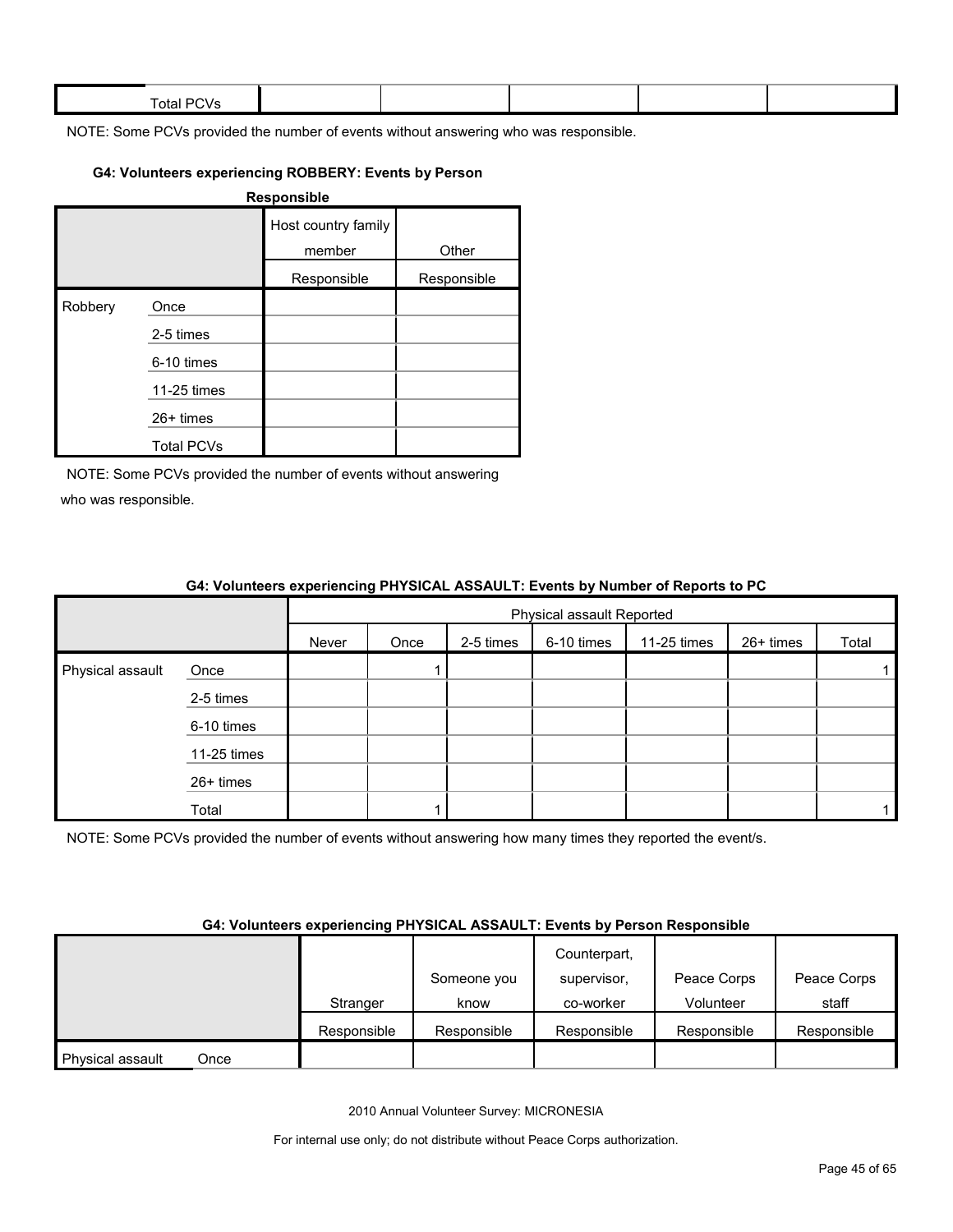|  | 2-5 times         |  |  |  |
|--|-------------------|--|--|--|
|  | 6-10 times        |  |  |  |
|  | 11-25 times       |  |  |  |
|  | 26+ times         |  |  |  |
|  | <b>Total PCVs</b> |  |  |  |

#### **G4: Volunteers experiencing PHYSICAL ASSAULT: Events by Person**

|                  | Responsible       |                               |             |
|------------------|-------------------|-------------------------------|-------------|
|                  |                   | Host country family<br>member | Other       |
|                  |                   | Responsible                   | Responsible |
| Physical assault | Once              |                               |             |
|                  | 2-5 times         |                               |             |
|                  | 6-10 times        |                               |             |
|                  | 11-25 times       |                               |             |
|                  | 26+ times         |                               |             |
|                  | <b>Total PCVs</b> |                               |             |

NOTE: Some PCVs provided the number of events without answering who was responsible.

#### **G4: Volunteers experiencing AGGRAVATED ASSAULT: Events by Number of Reports to PC**

|                    |             | Aggravated assault Reported |      |           |            |             |
|--------------------|-------------|-----------------------------|------|-----------|------------|-------------|
|                    |             | Never                       | Once | 2-5 times | 6-10 times | 11-25 times |
| Aggravated assault | Once        |                             |      |           |            |             |
|                    | 2-5 times   |                             |      |           |            |             |
|                    | 6-10 times  |                             |      |           |            |             |
|                    | 11-25 times |                             |      |           |            |             |
|                    | 26+ times   |                             |      |           |            |             |
|                    | Total       |                             |      |           |            |             |

NOTE: Some PCVs provided the number of events without answering how many times they reported the event/s.

## **G4: Volunteers experiencing AGGRAVATED ASSAULT: Events by Number of**

| <b>Reports to PC</b> |                             |       |  |  |  |  |
|----------------------|-----------------------------|-------|--|--|--|--|
|                      | Aggravated assault Reported |       |  |  |  |  |
|                      | $26+$ times                 | ™otal |  |  |  |  |

2010 Annual Volunteer Survey: MICRONESIA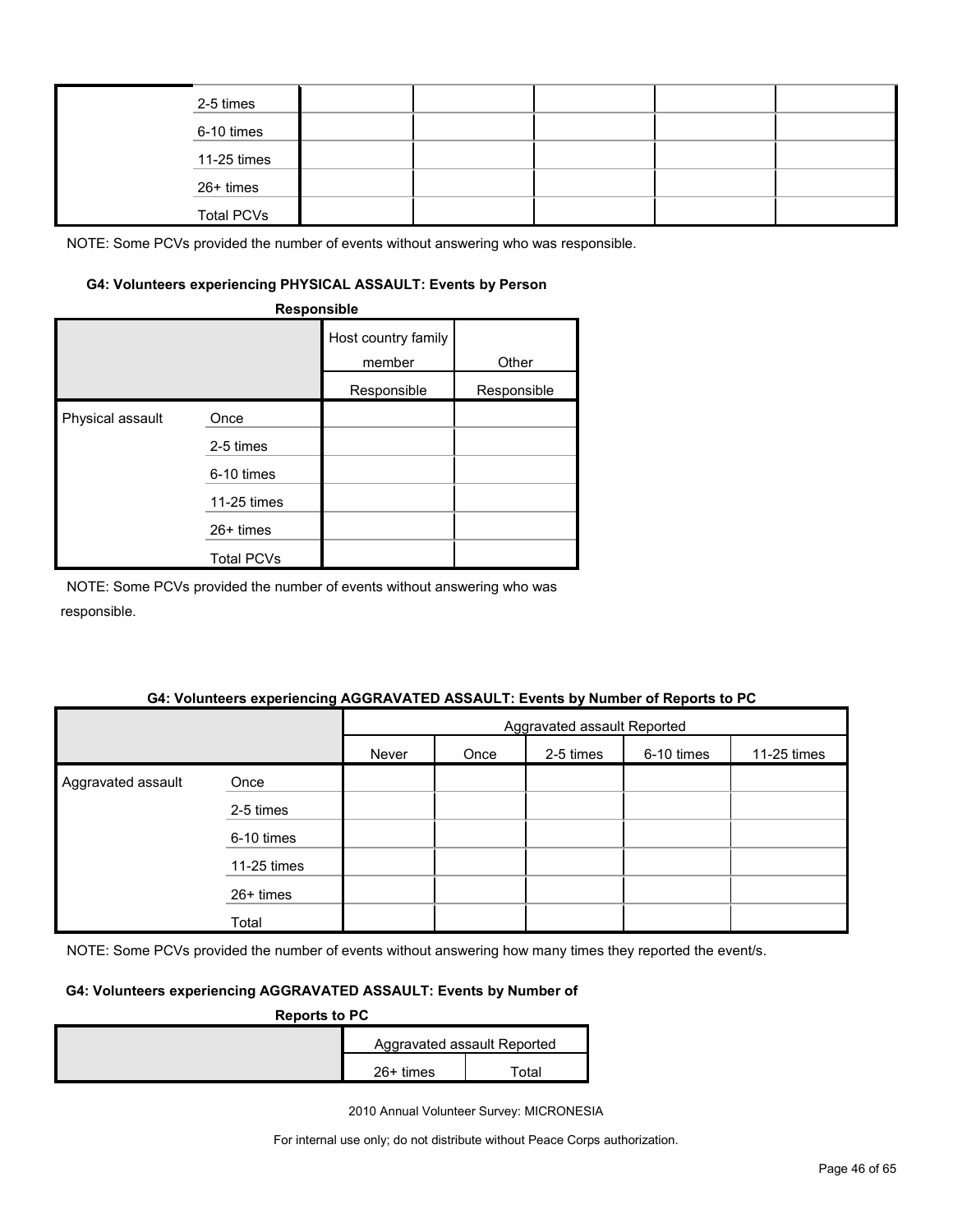| Aggravated assault | Once        |  |
|--------------------|-------------|--|
|                    | 2-5 times   |  |
|                    | 6-10 times  |  |
|                    | 11-25 times |  |
|                    | $26+$ times |  |
|                    | Total       |  |

NOTE: Some PCVs provided the number of events without answering how many times they reported the event/s.

#### **G4: Volunteers experiencing AGGRAVATED ASSAULT: Events by Person Responsible**

|                    |             | Stranger    | Someone you<br>know | Counterpart,<br>supervisor,<br>co-worker | Peace Corps<br>Volunteer | Peace Corps<br>staff |
|--------------------|-------------|-------------|---------------------|------------------------------------------|--------------------------|----------------------|
|                    |             | Responsible | Responsible         | Responsible                              | Responsible              | Responsible          |
| Aggravated assault | Once        |             |                     |                                          |                          |                      |
|                    | 2-5 times   |             |                     |                                          |                          |                      |
|                    | 6-10 times  |             |                     |                                          |                          |                      |
|                    | 11-25 times |             |                     |                                          |                          |                      |
|                    | $26+$ times |             |                     |                                          |                          |                      |
|                    | Total PCVs  |             |                     |                                          |                          |                      |

NOTE: Some PCVs provided the number of events without answering who was responsible.

## **G4: Volunteers experiencing AGGRAVATED ASSAULT: Events by Person**

|                    | Responsible                      |                               |             |
|--------------------|----------------------------------|-------------------------------|-------------|
|                    |                                  | Host country family<br>member | Other       |
|                    |                                  | Responsible                   | Responsible |
| Aggravated assault | Once<br>2-5 times<br>6-10 times  |                               |             |
|                    | 11-25 times                      |                               |             |
|                    | $26+$ times<br><b>Total PCVs</b> |                               |             |

NOTE: Some PCVs provided the number of events without answering who was responsible.

2010 Annual Volunteer Survey: MICRONESIA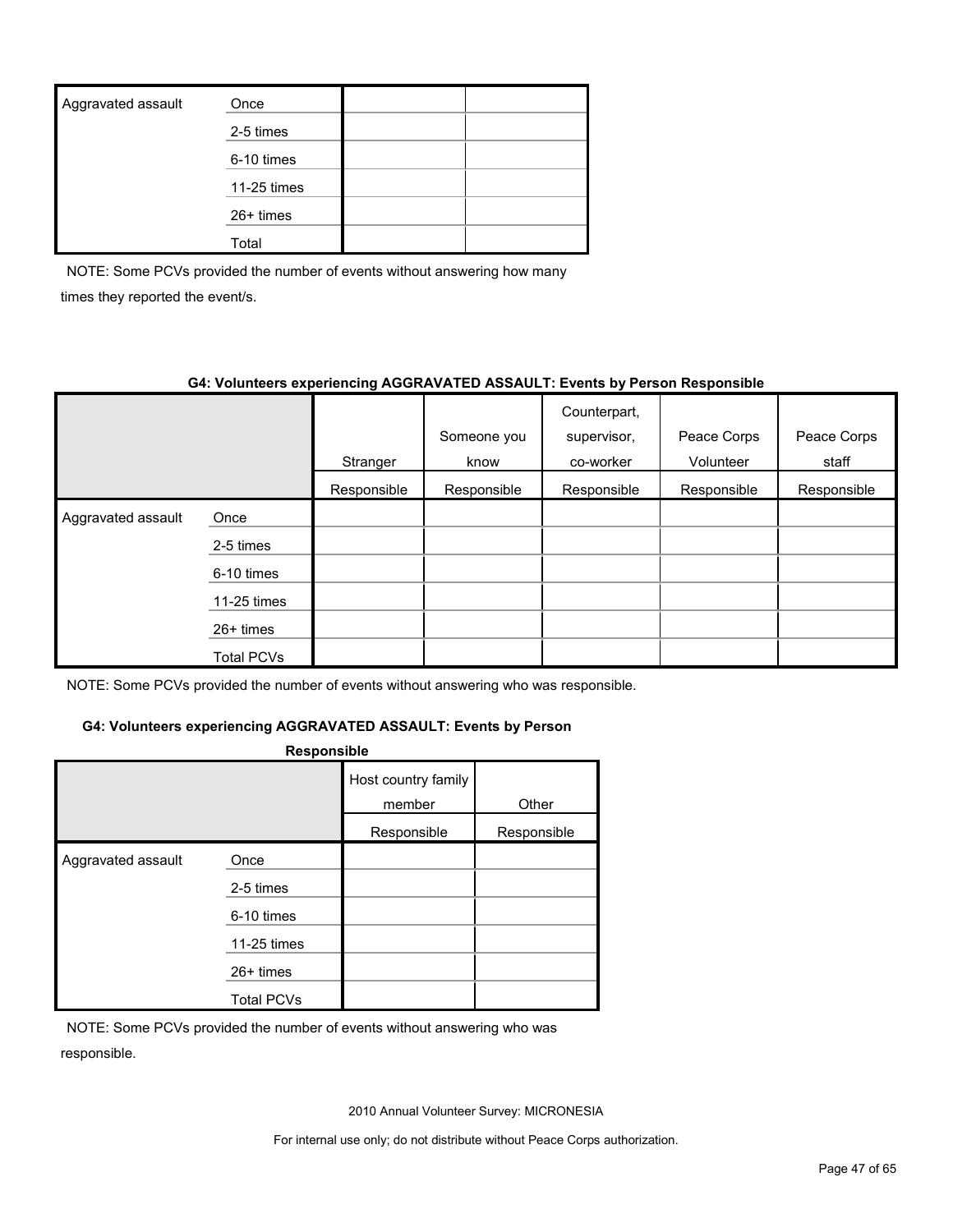|                |             |       | Sexual assault Reported |           |            |             |           |       |
|----------------|-------------|-------|-------------------------|-----------|------------|-------------|-----------|-------|
|                |             | Never | Once                    | 2-5 times | 6-10 times | 11-25 times | 26+ times | Total |
| Sexual assault | Once        |       |                         |           |            |             |           |       |
|                | 2-5 times   |       |                         |           |            |             |           |       |
|                | 6-10 times  |       |                         |           |            |             |           |       |
|                | 11-25 times |       |                         |           |            |             |           |       |
|                | 26+ times   |       |                         |           |            |             |           |       |
|                | Total       |       |                         |           |            |             |           |       |

## **G4: Volunteers experiencing SEXUAL ASSAULT: Events by Number of Reports to PC**

NOTE: Some PCVs provided the number of events without answering how many times they reported the event/s.

## **G4: Volunteers experiencing SEXUAL ASSAULT: Events by Person Responsible**

|                |                   | Stranger    | Someone you<br>know | Counterpart,<br>supervisor,<br>co-worker | Peace Corps<br>Volunteer | Peace Corps<br>staff |
|----------------|-------------------|-------------|---------------------|------------------------------------------|--------------------------|----------------------|
|                |                   | Responsible | Responsible         | Responsible                              | Responsible              | Responsible          |
| Sexual assault | Once              |             |                     |                                          |                          |                      |
|                | 2-5 times         |             |                     |                                          |                          |                      |
|                | 6-10 times        |             |                     |                                          |                          |                      |
|                | 11-25 times       |             |                     |                                          |                          |                      |
|                | $26+$ times       |             |                     |                                          |                          |                      |
|                | <b>Total PCVs</b> |             |                     |                                          |                          |                      |

NOTE: Some PCVs provided the number of events without answering who was responsible.

## **G4: Volunteers experiencing SEXUAL ASSAULT: Events by Person**

**Responsible**

|                |             | Host country family |             |
|----------------|-------------|---------------------|-------------|
|                |             | member              | Other       |
|                |             | Responsible         | Responsible |
| Sexual assault | Once        |                     |             |
|                | 2-5 times   |                     |             |
|                | 6-10 times  |                     |             |
|                | 11-25 times |                     |             |

2010 Annual Volunteer Survey: MICRONESIA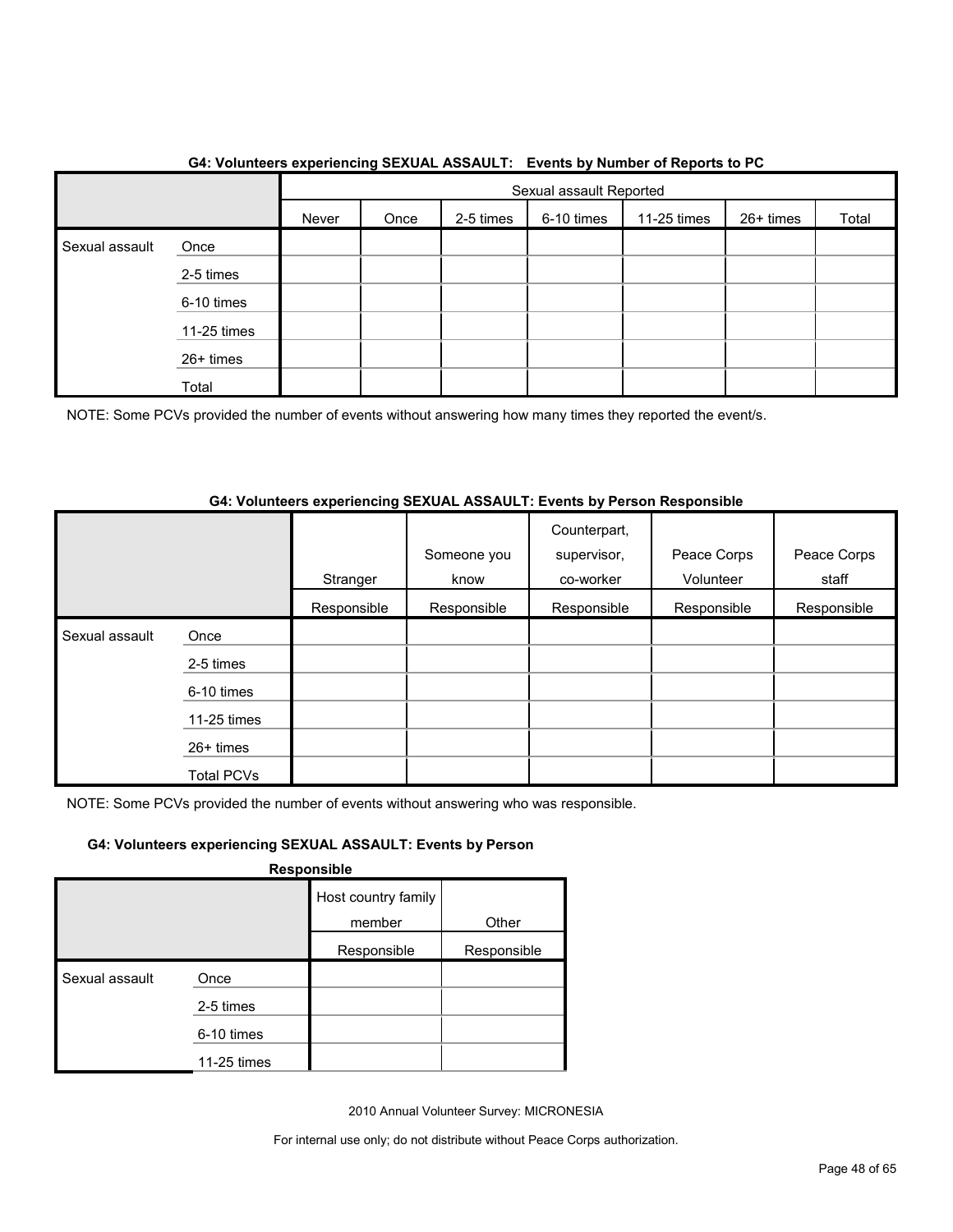| 26+ times  |  |
|------------|--|
| Total PCVs |  |

|      | G4: VOIUNTEER'S EXPERIENCING RAPE: EVENTS by NUMBER OF REPORTS TO PU |       |               |           |            |             |           |       |  |
|------|----------------------------------------------------------------------|-------|---------------|-----------|------------|-------------|-----------|-------|--|
|      |                                                                      |       | Rape Reported |           |            |             |           |       |  |
|      |                                                                      | Never | Once          | 2-5 times | 6-10 times | 11-25 times | 26+ times | Total |  |
| Rape | Once                                                                 |       |               |           |            |             |           |       |  |
|      | 2-5 times                                                            |       |               |           |            |             |           |       |  |
|      | 6-10 times                                                           |       |               |           |            |             |           |       |  |
|      | 11-25 times                                                          |       |               |           |            |             |           |       |  |
|      | 26+ times                                                            |       |               |           |            |             |           |       |  |
|      | Total                                                                |       |               |           |            |             |           |       |  |

**Gynorianoing PADE: Events by Number of Ban** 

NOTE: Some PCVs provided the number of events without answering how many times they reported the event/s .

|      |                   |             |             | Counterpart, |             |                   |
|------|-------------------|-------------|-------------|--------------|-------------|-------------------|
|      |                   |             | Someone you | supervisor,  | Peace Corps |                   |
|      |                   | Stranger    | know        | co-worker    | Volunteer   | Peace Corps staff |
|      |                   | Responsible | Responsible | Responsible  | Responsible | Responsible       |
| Rape | Once              |             |             |              |             |                   |
|      | 2-5 times         |             |             |              |             |                   |
|      | 6-10 times        |             |             |              |             |                   |
|      | 11-25 times       |             |             |              |             |                   |
|      | $26+$ times       |             |             |              |             |                   |
|      | <b>Total PCVs</b> |             |             |              |             |                   |

## **G4: Volunteers experiencing RAPE: Events by Person Responsible**

NOTE: Some PCVs provided the number of events without answering who was responsible.

#### **G4: Volunteers experiencing RAPE: Events by Person Responsible**

|      |      | Host country family |             |
|------|------|---------------------|-------------|
|      |      | member              | Other       |
|      |      | Responsible         | Responsible |
| Rape | Once |                     |             |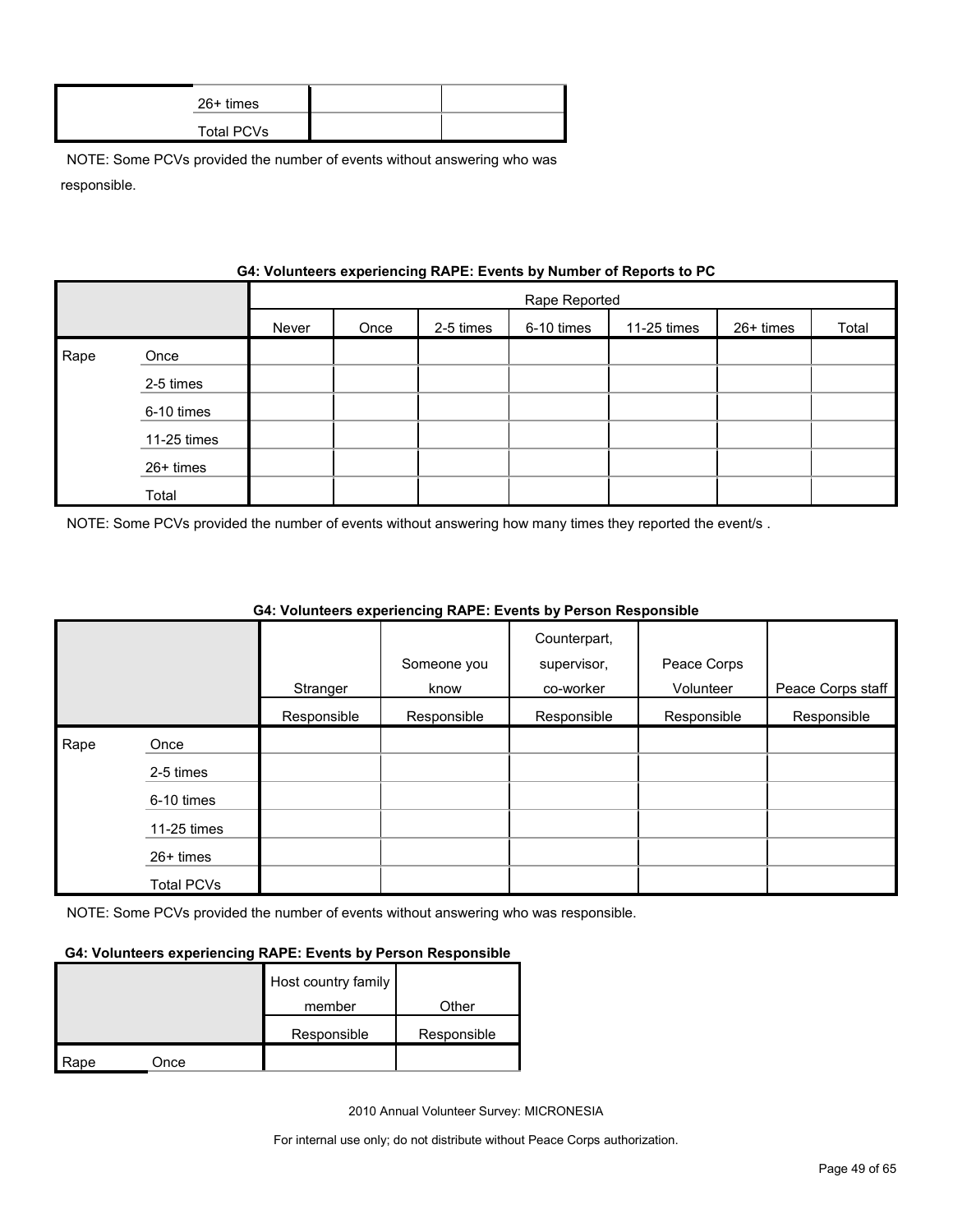| 2-5 times         |  |
|-------------------|--|
| 6-10 times        |  |
| 11-25 times       |  |
| 26+ times         |  |
| <b>Total PCVs</b> |  |

## **G4: Volunteers experiencing ATTEMPTED RAPE: Events by Number of Reports to PC**

|                |             |       | Attempted rape Reported |           |            |             |           |       |  |
|----------------|-------------|-------|-------------------------|-----------|------------|-------------|-----------|-------|--|
|                |             | Never | Once                    | 2-5 times | 6-10 times | 11-25 times | 26+ times | Total |  |
| Attempted rape | Once        |       |                         |           |            |             |           |       |  |
|                | 2-5 times   |       |                         |           |            |             |           |       |  |
|                | 6-10 times  |       |                         |           |            |             |           |       |  |
|                | 11-25 times |       |                         |           |            |             |           |       |  |
|                | 26+ times   |       |                         |           |            |             |           |       |  |
|                | Total       |       |                         |           |            |             |           |       |  |

NOTE: Some PCVs provided the number of events without answering how many times they reported the event/s.

#### **G4: Volunteers experiencing ATTEMPTED RAPE: Events by Person Responsible**

|                |                   |             | Someone you | Counterpart,<br>supervisor, | Peace Corps | Peace Corps |
|----------------|-------------------|-------------|-------------|-----------------------------|-------------|-------------|
|                |                   | Stranger    | know        | co-worker                   | Volunteer   | staff       |
|                |                   | Responsible | Responsible | Responsible                 | Responsible | Responsible |
| Attempted rape | Once              |             |             |                             |             |             |
|                | 2-5 times         |             |             |                             |             |             |
|                | 6-10 times        |             |             |                             |             |             |
|                | 11-25 times       |             |             |                             |             |             |
|                | $26+$ times       |             |             |                             |             |             |
|                | <b>Total PCVs</b> |             |             |                             |             |             |

NOTE: Some PCVs provided the number of events without answering who was responsible.

## **G4: Volunteers experiencing ATTEMPTED RAPE: Events by Person**

#### **Responsible**

2010 Annual Volunteer Survey: MICRONESIA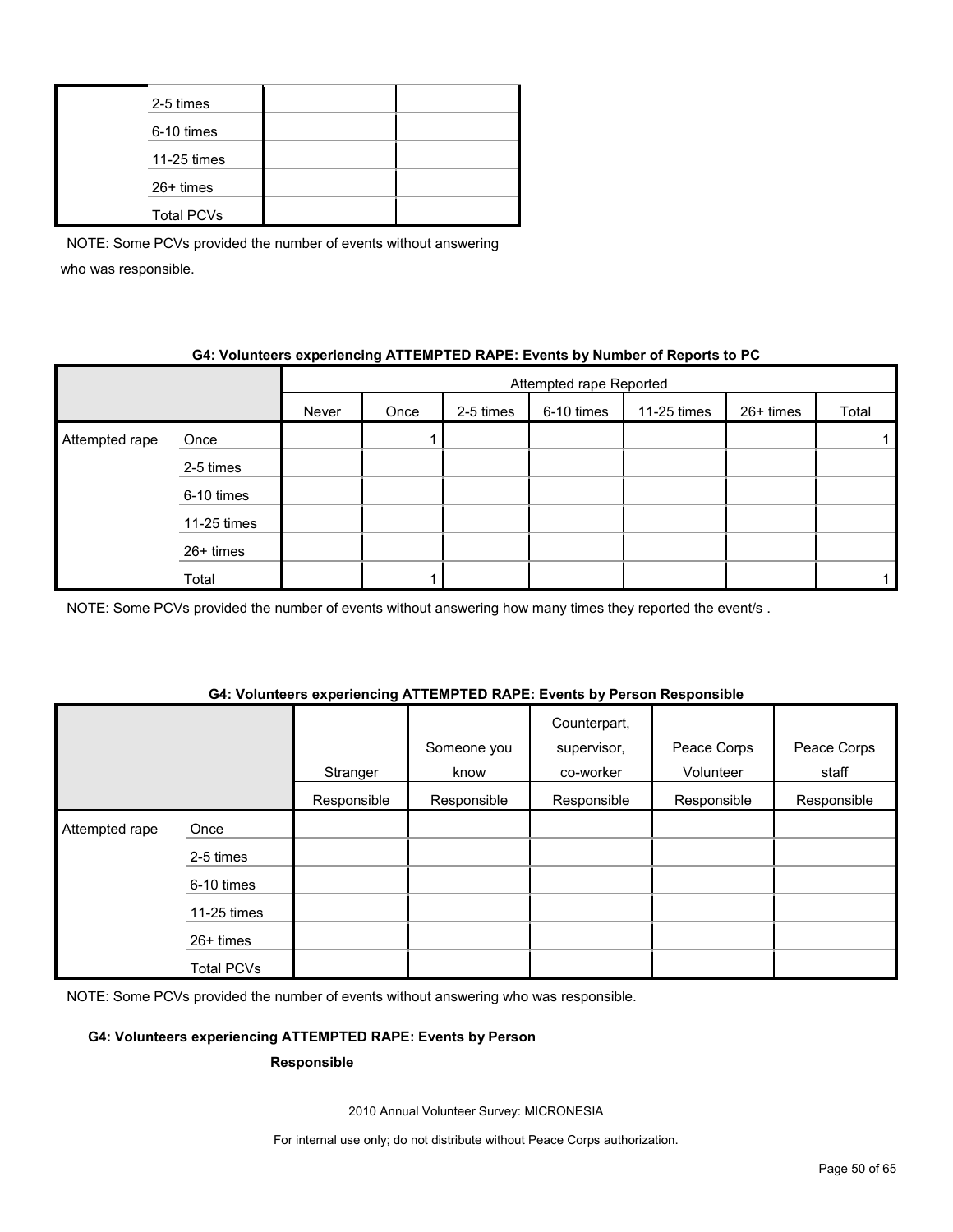|                |                   | Host country family<br>member | Other       |
|----------------|-------------------|-------------------------------|-------------|
|                |                   | Responsible                   | Responsible |
| Attempted rape | Once              |                               |             |
|                | 2-5 times         |                               |             |
|                | 6-10 times        |                               |             |
|                | 11-25 times       |                               |             |
|                | 26+ times         |                               |             |
|                | <b>Total PCVs</b> |                               |             |

## <span id="page-50-0"></span>**H. Volunteers Working in HIV/AIDS**

This section reports Volunteers' level of involvement in HIV/AIDS work. It also reports Volunteers' assessment of their Peace Corps HIV/AIDS training and the perceived effectiveness of their HIV/AIDS work with host country individuals or groups.

## **H1: Which of the following best describes your involvement in HIV/AIDS**

| activities?                                           |         |        |
|-------------------------------------------------------|---------|--------|
|                                                       | Percent | Number |
| HIV/AIDS work is my primary assignment.               |         |        |
| HIV/AIDS work is part of my secondary activities.     | 14%     |        |
| My HIV/AIDS efforts are not part of primary/secondary | 14%     |        |
| actvities.                                            |         |        |
| I have not been involved in any HIV/AIDS activities.  | 73%     | 27     |
| Total                                                 | 100%    | 37     |

**H2: How effective was the PC training you received in preparing you to undertake your HIV/AIDS activities?**

|    | effective<br>Not | Poor | Adequate | Effective | Very effective | <b>NA</b> | Total            |
|----|------------------|------|----------|-----------|----------------|-----------|------------------|
| Н2 | 5%               | 9%   | 23%      | 5%        |                | 59%       | nn.<br><u>__</u> |

## **H2: How effective was the PC training you received in preparing you to undertake your HIV/AIDS**

## **activities? (excluding the "NA" responses)**

2010 Annual Volunteer Survey: MICRONESIA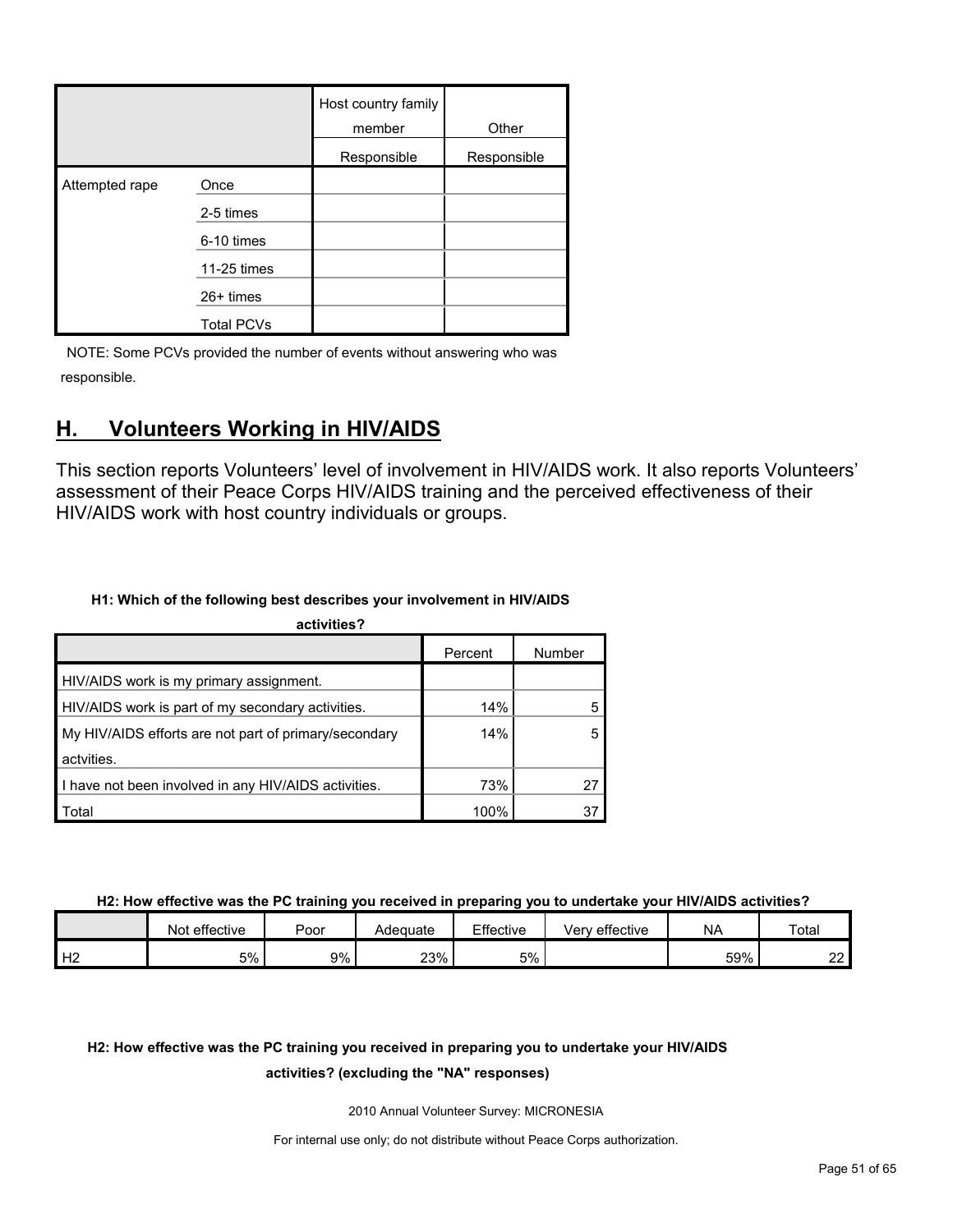|                | effective<br>Not | Poor | Adequate | Effective | Very effective | $\tau$ otar |
|----------------|------------------|------|----------|-----------|----------------|-------------|
| H <sub>2</sub> | $11\%$           | 22%  | 56%      | 11%       |                |             |

## **H3: In working with HC individuals or groups, how would you rate the effectiveness of your specific HIV/AIDS activities?**

|                |                  | Sometimes |                 | Almost always |            |       |
|----------------|------------------|-----------|-----------------|---------------|------------|-------|
|                | Seldom effective | effective | Often effective | effective     | Don't know | Total |
| H <sub>3</sub> |                  | 33%       | $10\%$          |               | 57%        | 21    |

**H3: In working with HC individuals or groups, how would you rate the effectiveness of your specific HIV/AIDS activities? (excluding both the "NA" and the H1="No involvement in HIV/AIDS activities"** 

|       |                  | responses) |                 |               |       |
|-------|------------------|------------|-----------------|---------------|-------|
|       |                  | Sometimes  |                 | Almost always |       |
|       | Seldom effective | effective  | Often effective | effective     | Total |
| $H_3$ |                  | 78%        | 22%             |               |       |

NOTE: See Open-Ended Responses Report for PCV explanations and examples of their H3 answers)

## <span id="page-51-0"></span>**I. Your Life in the Peace Corps**

This section reports Volunteers' descriptions of and adjustments to their living conditions, including stress factors and how Volunteers cope with stress.

#### **I1: Have you lived with a host country individual or family?**

|                                                         | Percent | Number |
|---------------------------------------------------------|---------|--------|
| No, I have never lived with a HC individual or family.  | 3%      |        |
| Yes, I lived with a HC individual or family only during |         |        |
| PST.                                                    |         |        |
| Yes, in my community (not during PST).                  | 3%      |        |
| Yes, both during PST and later in my community.         | 95%     | 35     |
| Total                                                   | 100%    | 37     |

#### **I1: How long (in months) have you lived with a host country individual or family?**

2010 Annual Volunteer Survey: MICRONESIA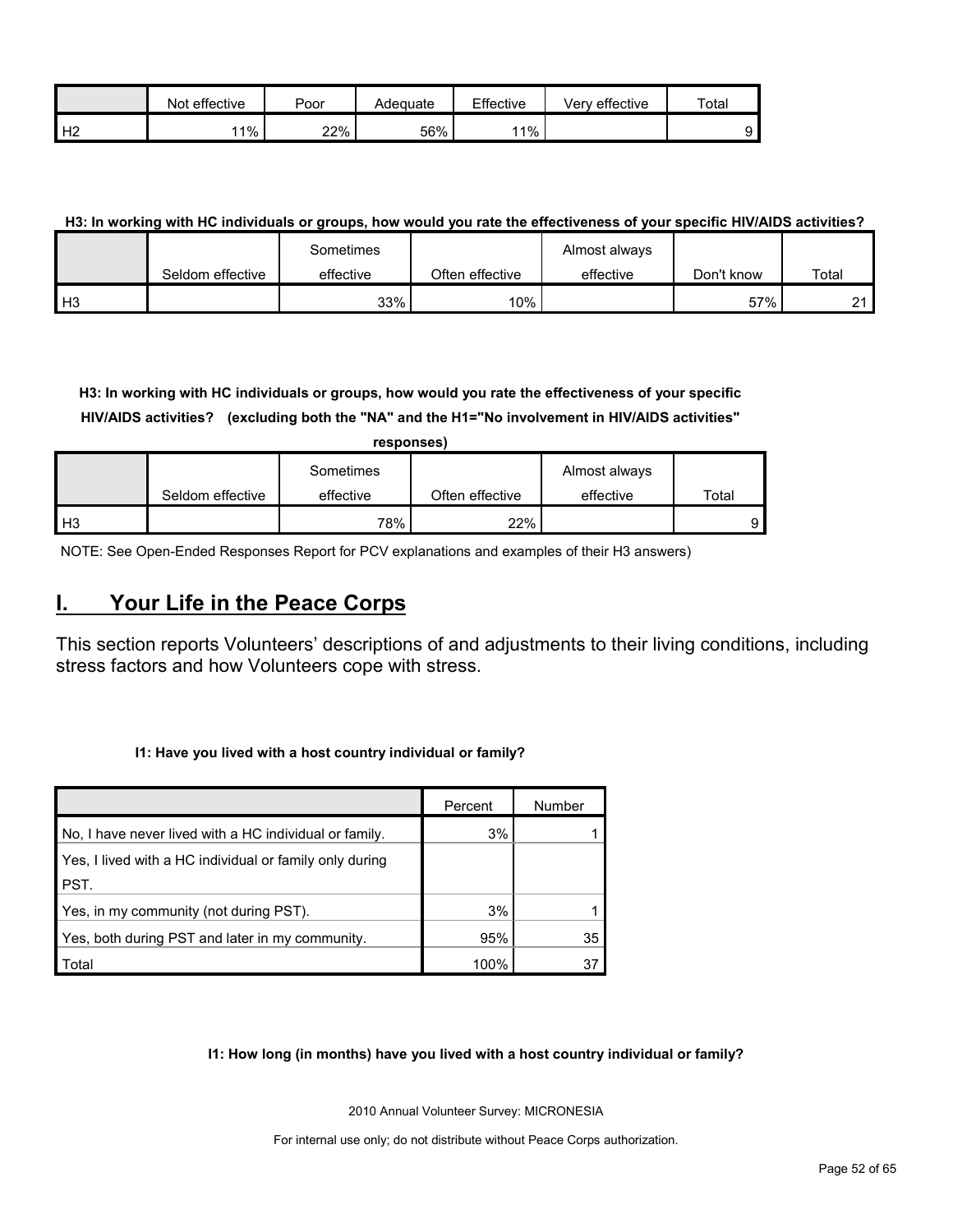|             | month |  | 4 | 5 |    | $7 - 11$ | $12 - 16$ | 17-26 |
|-------------|-------|--|---|---|----|----------|-----------|-------|
| PST Only    |       |  |   |   |    |          |           |       |
| Post-PST    |       |  |   |   |    |          |           | 100%  |
| PST & Later |       |  |   |   | 3% | 51%      |           | 40%   |

**I1: How long (in months) have you lived** 

#### **with a host country individual or family?**

|             | $27+$ mos | Total |
|-------------|-----------|-------|
| PST Only    |           |       |
| Post-PST    |           |       |
| PST & Later | 6%        | 35    |

## **I2: How often do you interact with HCNs in community/family social events?**

|                   |       | Several times a |        | Several times a |         | Less than once a |       |
|-------------------|-------|-----------------|--------|-----------------|---------|------------------|-------|
|                   | Dailv | week            | Weekly | month           | Monthly | month            | Total |
| $\overline{1}$ 12 | 76%   | 8%              | 11%    | 3%              | 3%      |                  | 37    |

#### **I3: How integrated into your community do you feel now?**

|    | Not at all | Minimally | Adeauatelv | :onsiderablv | Exceptionally | Total                     |
|----|------------|-----------|------------|--------------|---------------|---------------------------|
| 13 |            | 3%        | 24%        | 51%          | 22%           | $\sim$ $\rightarrow$<br>ັ |

**I4a: Do you have the following at your worksite?**

|               | Never | Sometimes | Usuallv | Always | $\tau$ otal |
|---------------|-------|-----------|---------|--------|-------------|
| Electricity   | 16%   | 43%       | 27%     | 14%    | 27<br>، ب   |
| Running water | 31%   | 31%       | 14%     | 25%    | 36          |

|                      | Never  | Sometimes | Usuallv | Always | Total     |
|----------------------|--------|-----------|---------|--------|-----------|
| Electricity          | 14%    | 43%       | 30%     | 14%    | 27<br>ັ   |
| <b>Running water</b> | $27\%$ | 32%       | 14%     | 27%    | 27<br>، ب |

2010 Annual Volunteer Survey: MICRONESIA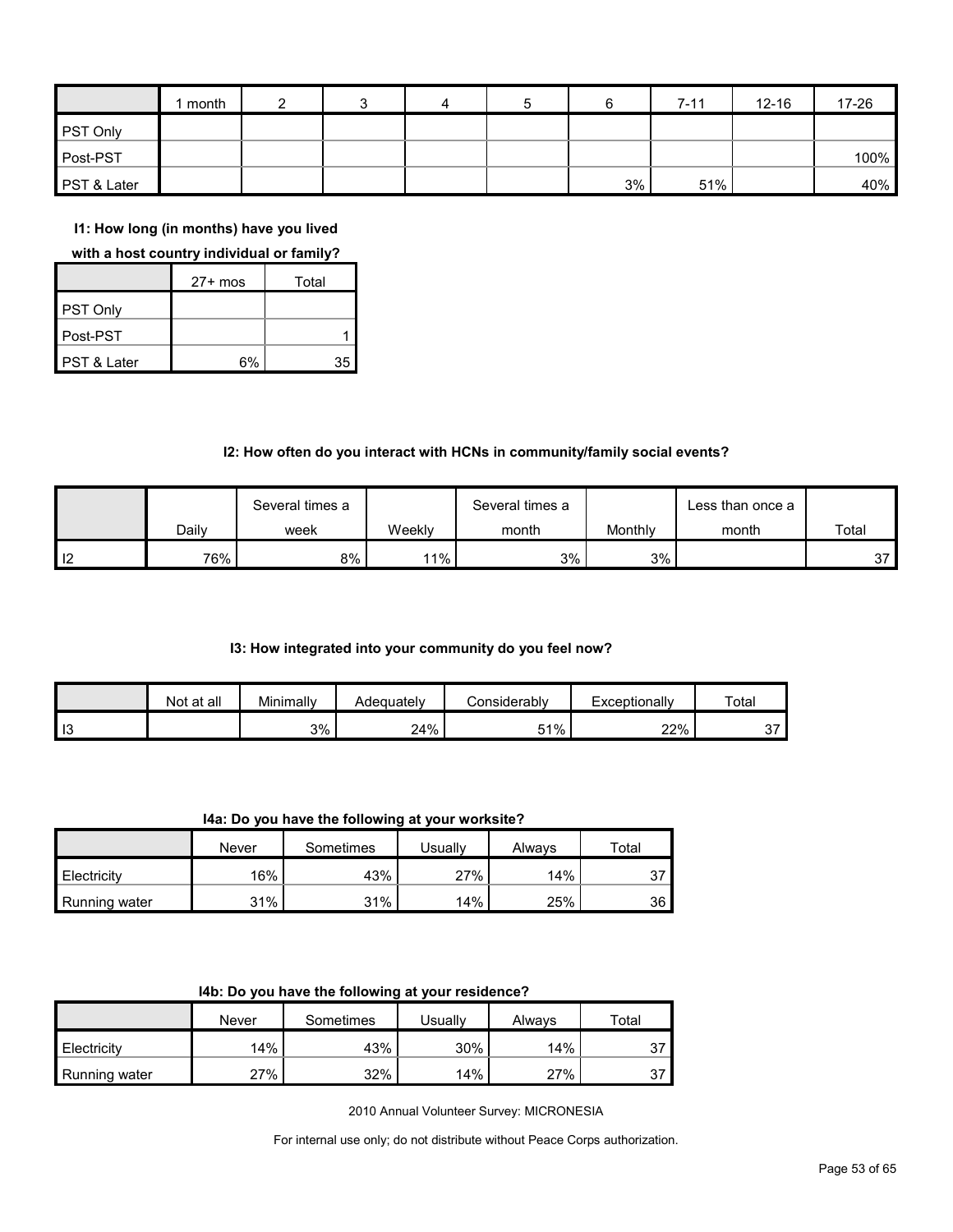|                                  | Not at all | Less than monthly | Monthly | Weekly | Daily | Total |
|----------------------------------|------------|-------------------|---------|--------|-------|-------|
| Landline phone                   | 27%        | 3%                | 8%      | 3%     | 59%   | 37    |
| Computer                         | 5%         | 5%                | 16%     | 27%    | 46%   | 37    |
| Internet                         | 14%        | 11%               | 14%     | 41%    | 22%   | 37    |
| Cell phone (voice)               | 32%        | 3%                | 3%      | 3%     | 59%   | 37    |
| Text messaging                   | 32%        | 5%                | 3%      |        | 59%   | 37    |
| Voice over internet, e.g., SKYPE | 41%        | 22%               | 22%     | 11%    | 5%    | 37    |
| Webcam/internet video            | 62%        | 8%                | 16%     | 11%    | 3%    | 37    |

**I5: How often do you have access to--?**

**I6: Where do you most frequently connect to the Internet?**

|   |                |         | Another person's |               | <b>PC</b> office/satellite | Other: Please |             |
|---|----------------|---------|------------------|---------------|----------------------------|---------------|-------------|
|   | Your residence | At work | home             | Internet cafe | office                     | specify       | $\tau$ otal |
| 6 | 3%             | 32%     |                  |               | 62%                        | 3%            | っっ<br>، ب   |

| <b>I6.TEXT: Description of "other" location to connect to Internet</b> |         |        |  |  |  |
|------------------------------------------------------------------------|---------|--------|--|--|--|
|                                                                        | Percent | Number |  |  |  |
| Open-ended results. Not responsive to request.                         |         |        |  |  |  |
|                                                                        |         |        |  |  |  |
|                                                                        |         |        |  |  |  |
| Total                                                                  | 100%    | 37     |  |  |  |

## **I7: How long do you travel to access the internet using your typical transport method (one-way trip)?**

|    |               |                  | - -              |                     |                 |       |
|----|---------------|------------------|------------------|---------------------|-----------------|-------|
|    | Less than one |                  | From two to four |                     | More than eight |       |
|    | hour          | One to two hours | hours            | Four to eight hours | hours           | Total |
| 17 | 67%           | 14%              | 3%               |                     | 17%             | 36    |

## **Percent of Volunteers Traveling to/from Internet Connection in One Day (I8) by Travel Time (I7)**

| 18 Return same day from traveling to Internet |
|-----------------------------------------------|
| connection?                                   |
|                                               |

2010 Annual Volunteer Survey: MICRONESIA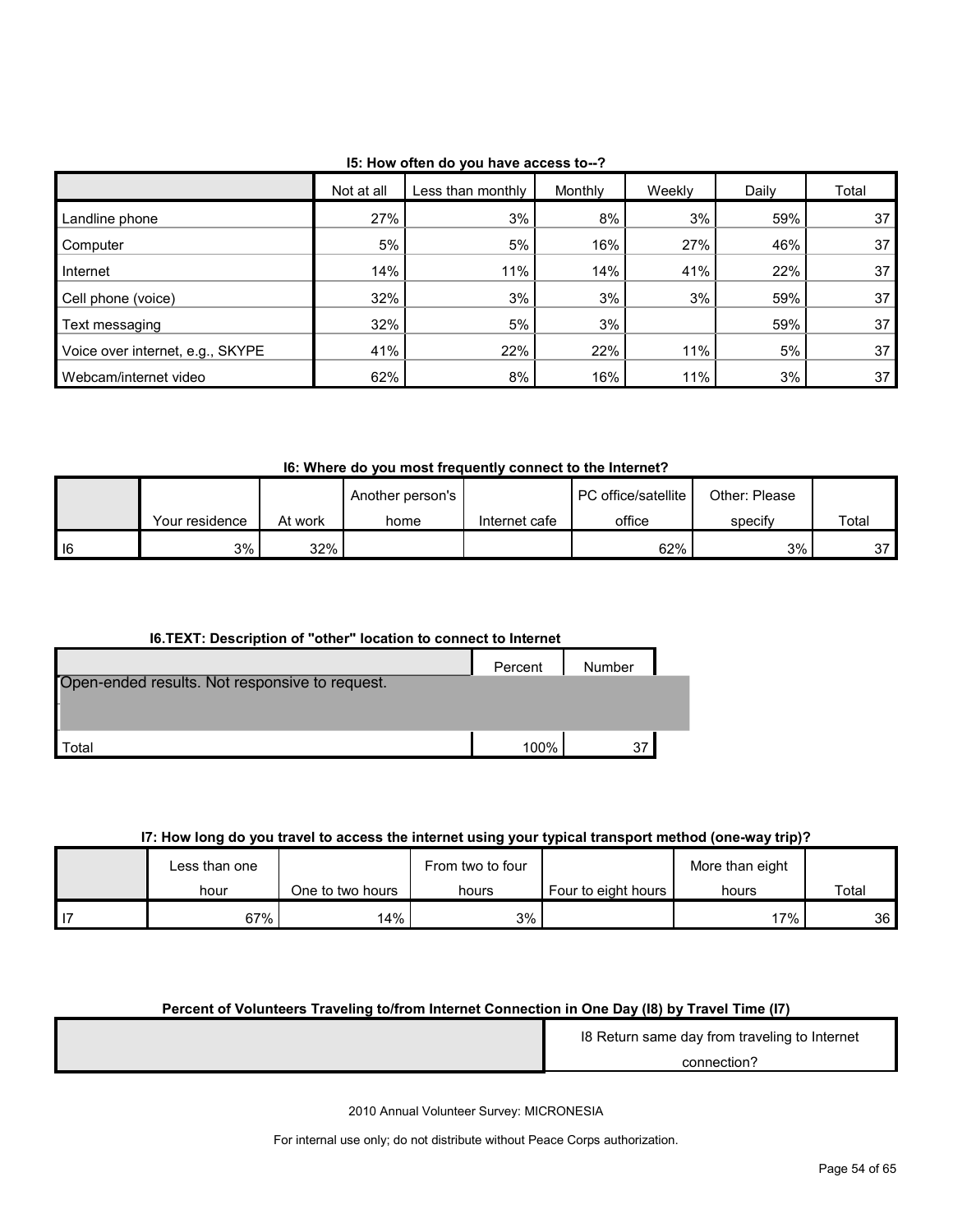|                                               |                        | Yes  | No   | Total |
|-----------------------------------------------|------------------------|------|------|-------|
| 17 Typical time to reach Internect connection | Less than one hour     | 83%  |      | 24    |
|                                               | One to two hours       | 17%  |      | 5     |
|                                               | From two to four hours |      | 14%  |       |
|                                               | Four to eight hours    |      |      |       |
|                                               | More than eight hours  |      | 86%  | 6     |
|                                               | Total                  | 100% | 100% | 36    |

#### **Number of Volunteers Traveling to/from Internet Connection in One Day (I8) by Travel Time (I7)**

|                                               |                        |     | 18 Return same day from traveling to Internet<br>connection? |       |
|-----------------------------------------------|------------------------|-----|--------------------------------------------------------------|-------|
|                                               |                        | Yes | No                                                           | Total |
| I7 Typical time to reach Internect connection | Less than one hour     | 24  |                                                              | 24    |
|                                               | One to two hours       | 5   |                                                              | 5     |
|                                               | From two to four hours |     |                                                              |       |
|                                               | Four to eight hours    |     |                                                              |       |
|                                               | More than eight hours  |     | 6                                                            | 6     |
|                                               | Total                  | 29  |                                                              | 36    |

## **I9: Have you participated in the Coverdell World Wise**

## **Schools/Correspondence Match (CWWS/CM)?**

|    | Yes - Please          | No - Please       |       |
|----|-----------------------|-------------------|-------|
|    | describe your         | describe your     |       |
|    | activities/interactio | reason(s) for not |       |
|    | n withCWWS/CM         | participating     | Total |
| ١q | 43%                   | 57%               |       |

NOTE: See the Open-Ended Responses Report for PCV descriptions

of participation and reasons for not participating.

#### **I10: To what extent do the following create stress and/or emotional health issues for you?**

|                 |                      | Minimally | Moderately | Considerably |
|-----------------|----------------------|-----------|------------|--------------|
|                 | Not at all stressful | stressful | stressful  | stressful    |
| Cultural issues |                      | 32%       | 49%        | 14% l        |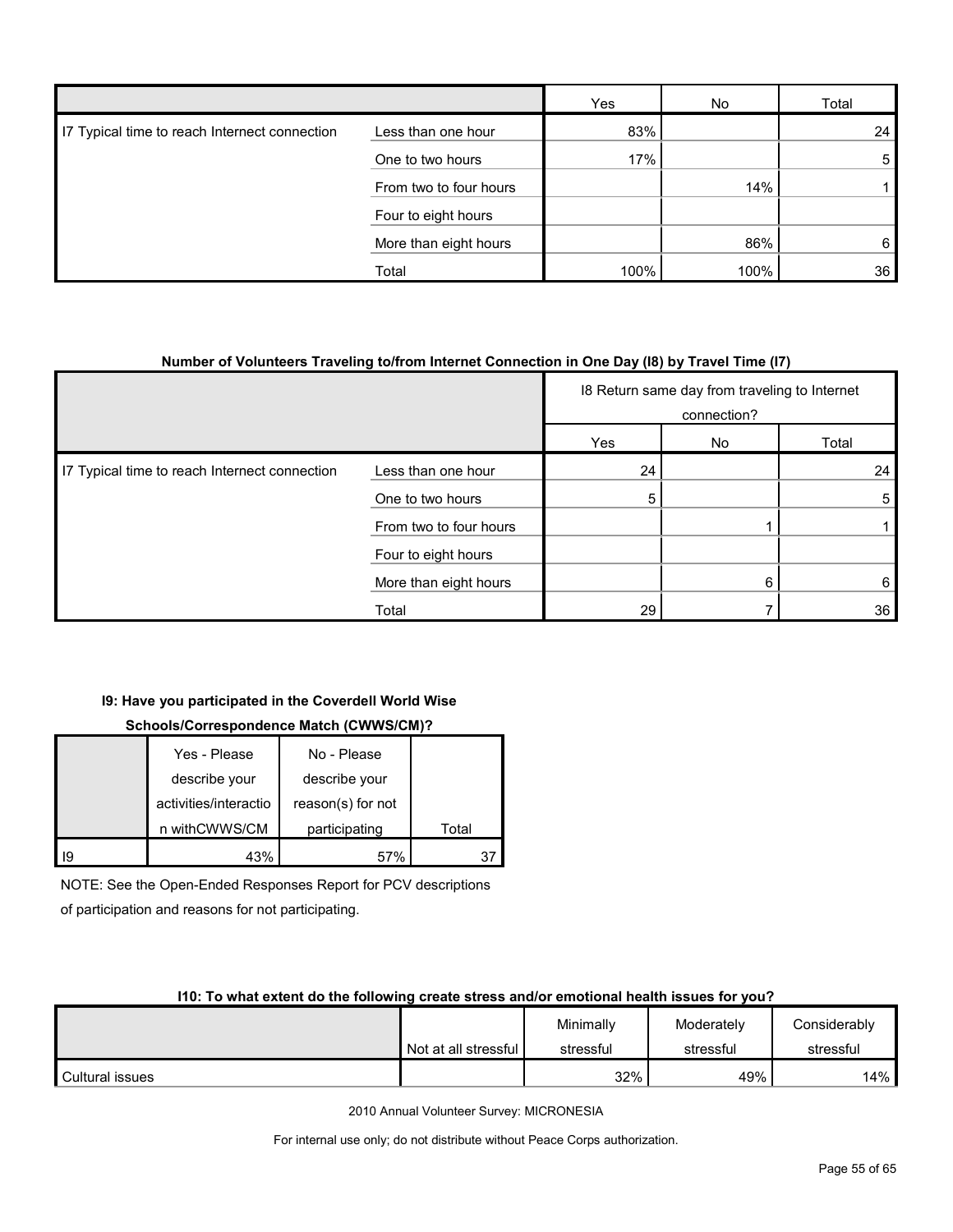| Dealing with violence in country                     | 54% | 35% | 5%  |     |
|------------------------------------------------------|-----|-----|-----|-----|
| Health/medical problems                              | 14% | 54% | 19% | 14% |
| Issues including family, friends, loved ones in U.S. | 16% | 30% | 32% | 16% |
| Isolation/Ioneliness                                 | 11% | 30% | 30% | 27% |
| Local language                                       | 5%  | 54% | 27% | 11% |
| Primary assignment                                   | 8%  | 30% | 41% | 16% |
| Romantic relationships in-country                    | 30% | 16% | 16% | 5%  |
| Interactions with other Volunteers                   | 49% | 30% | 16% | 5%  |
| Interactions with PC Staff                           | 46% | 30% | 11% | 14% |
| Safety and security                                  | 62% | 27% | 8%  | 3%  |
| Please specify below<br>Other:                       |     |     |     | 22% |

## **I10: To what extent do the following create stress and/or emotional health issues for you?**

|                                                      | Exceptionally |     |       |
|------------------------------------------------------|---------------|-----|-------|
|                                                      | stressful     | NA. | Total |
| Cultural issues                                      | 5%            |     | 37    |
| Dealing with violence in country                     | 3%            | 3%  | 37    |
| Health/medical problems                              |               |     | 37    |
| Issues including family, friends, loved ones in U.S. | 5%            |     | 37    |
| Isolation/loneliness                                 |               | 3%  | 37    |
| Local language                                       | 3%            |     | 37    |
| Primary assignment                                   | 5%            |     | 37    |
| Romantic relationships in-country                    | 3%            | 30% | 37    |
| Interactions with other Volunteers                   |               |     | 37    |
| Interactions with PC Staff                           |               |     | 37    |
| Safety and security                                  |               |     | 37    |
| Please specify below<br>Other:                       | 33%           | 44% | 9     |

## **I10: To what extent do the following create stress and/or emotional health issues for you? (excluding "NA" responses)**

|                                         |                      |                     | Moderately | Considerably |
|-----------------------------------------|----------------------|---------------------|------------|--------------|
|                                         | Not at all stressful | Minimally stressful | stressful  | stressful    |
| Cultural issues                         |                      | 32%                 | 49%        | 14%          |
| Dealing with violence in country        | 56%                  | 36%                 | 6%         |              |
| Health/medical problems                 | 14%                  | 54%                 | 19%        | 14%          |
| Issues including family, friends, loved | 16%                  | 30%                 | 32%        | 16%          |
| ones in U.S.                            |                      |                     |            |              |

2010 Annual Volunteer Survey: MICRONESIA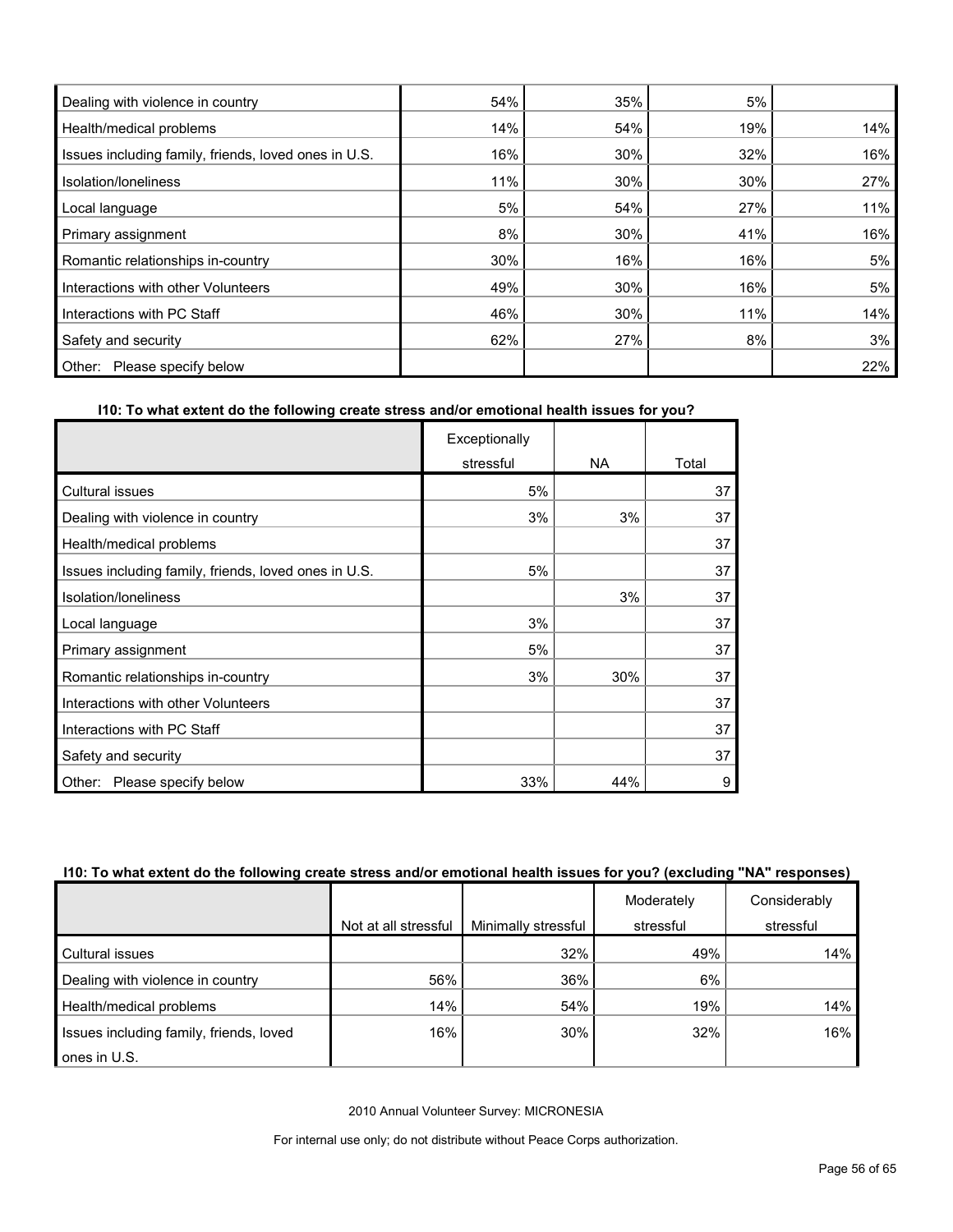| Isolation/Ioneliness               | 11% | 31% | 31% | 28% |
|------------------------------------|-----|-----|-----|-----|
| Local language                     | 5%  | 54% | 27% | 11% |
| Primary assignment                 | 8%  | 30% | 41% | 16% |
| Romantic relationships in-country  | 42% | 23% | 23% | 8%  |
| Interactions with other Volunteers | 49% | 30% | 16% | 5%  |
| Interactions with PC Staff         | 46% | 30% | 11% | 14% |
| Safety and security                | 62% | 27% | 8%  | 3%  |
| Other:<br>Please specify below     |     |     |     | 40% |

**I10: To what extent do the following create stress and/or emotional** 

|                                         | Exceptionally |       |
|-----------------------------------------|---------------|-------|
|                                         | stressful     | Total |
| Cultural issues                         | 5%            | 37    |
| Dealing with violence in country        | 3%            | 36    |
| Health/medical problems                 |               | 37    |
| Issues including family, friends, loved | 5%            | 37    |
| ones in U.S.                            |               |       |
| Isolation/Ioneliness                    |               | 36    |
| Local language                          | 3%            | 37    |
| Primary assignment                      | 5%            | 37    |
| Romantic relationships in-country       | 4%            | 26    |
| Interactions with other Volunteers      |               | 37    |
| Interactions with PC Staff              |               | 37    |
| Safety and security                     |               | 37    |
| Other:<br>Please specify below          | 60%           | 5     |

## **health issues for you? (excluding "NA" responses)**

## **I10.TEXT: Description of "other" stress factor**

|                                                | Percent | Number |  |
|------------------------------------------------|---------|--------|--|
| Open-ended results. Not responsive to request. |         |        |  |
|                                                |         |        |  |
|                                                |         |        |  |
|                                                |         |        |  |
|                                                |         |        |  |
| Total                                          | 100%    | 37     |  |
|                                                |         |        |  |

2010 Annual Volunteer Survey: MICRONESIA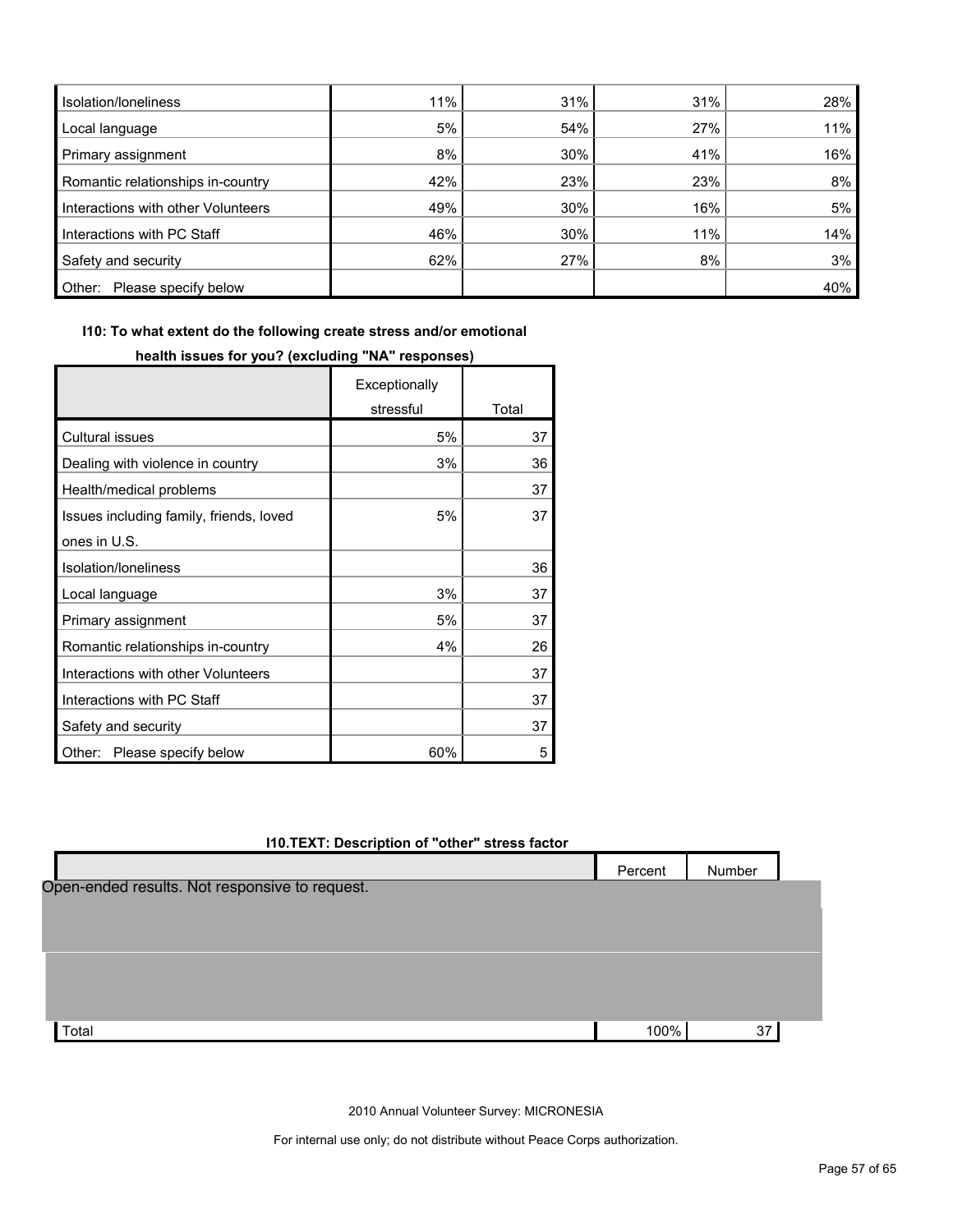#### **I10.TEXT: Description of "other" stress factor**

|                                                | Percent | Number |  |
|------------------------------------------------|---------|--------|--|
| Open-ended results. Not responsive to request. |         |        |  |
|                                                |         |        |  |
|                                                |         |        |  |
|                                                |         |        |  |
|                                                |         |        |  |
| Total                                          | 100%    | 37     |  |

NOTE: Long PCV descriptions of "other" factors may have be cut off in this table. The complete text is available upon request from OSIRP.

|                                    |                      | % Using This          | <b>Total PCVs</b> |
|------------------------------------|----------------------|-----------------------|-------------------|
|                                    | <b>PCV Responses</b> | <b>Stress Reducer</b> | Responding        |
| Pursue personal hobbies/interests  | 35                   | 95%                   |                   |
| Friends/family in U.S.             | 29                   | 78%                   |                   |
| Participate in sports/exercise     | 29                   | 78%                   |                   |
| PCVs outside my community          | 25                   | 68%                   |                   |
| Co-workers/friends (not PCVs)      | 23                   | 62%                   |                   |
| Leave community for a time         | 22                   | 59%                   |                   |
| Get involved in other projects     | 21                   | 57%                   |                   |
| My host family                     | 20                   | 54%                   |                   |
| Meditate                           | 12                   | 32%                   |                   |
| PC in-country staff                | 11                   | 30%                   |                   |
| Pray                               | 11                   | 30%                   |                   |
| PCVs in my community               | 9                    | 24%                   |                   |
| Other activities                   | 9                    | 24%                   |                   |
| <b>Others</b>                      | 4                    | 11%                   |                   |
| Office of Special Services         |                      |                       |                   |
| Peer Support Network               |                      |                       |                   |
| Attend individual/group counseling |                      |                       |                   |
| Total                              |                      |                       | 37                |

#### **I11: Please mark all of the typical ways in which you cope with stress.**

\*Percents total to more than 100% since Volunteers were asked to "mark all that apply."

## **I11: Others I talk with to reduce stress**

2010 Annual Volunteer Survey: MICRONESIA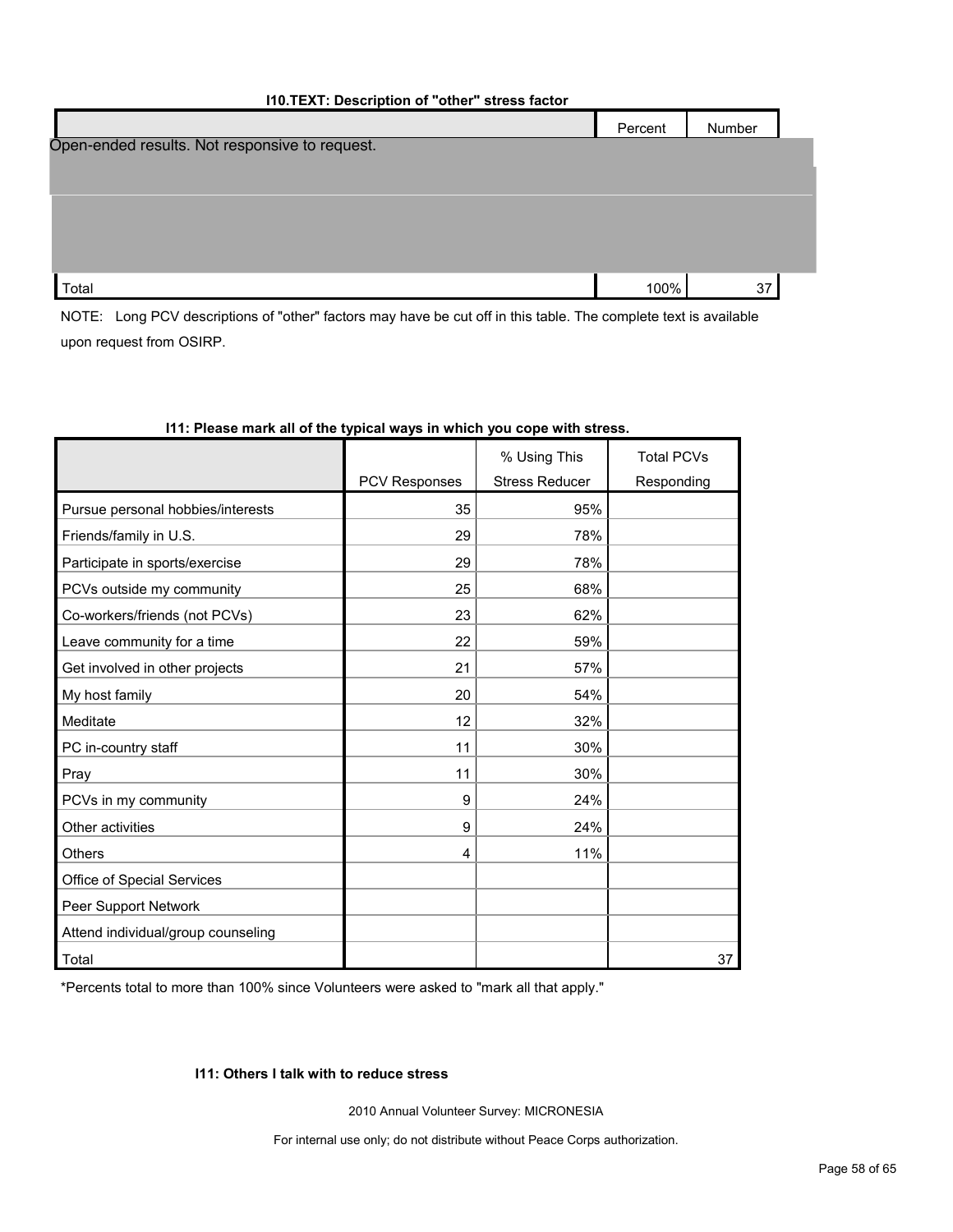|                                                 | Percent | Number |
|-------------------------------------------------|---------|--------|
|                                                 | 92%     | 34     |
| write letters to friends and family in the U.S. | 3%      |        |
| <b>Volunteers from World Teach</b>              | 3%      |        |
| my husband                                      | 3%      |        |
| `otal                                           | 100%    |        |

#### **I11: Other activities to reduce stress**

|                                                | Percent | Number |  |
|------------------------------------------------|---------|--------|--|
|                                                | 76%     | 28     |  |
| Open-ended results. Non-responsive to request. |         |        |  |
| Total                                          | 100%    | 37     |  |

## **I8: When asked about ways of coping with stress, Volunteers who**

**answered "No stress"** 

|              |         | Yes, I have no |       |
|--------------|---------|----------------|-------|
|              | NA      | stress         | Total |
| 111.NOSTRESS | $100\%$ |                |       |

## <span id="page-58-0"></span>**J. Overall Assessment of Your Peace Corps Service**

This section reports Volunteers' level of satisfaction with their Peace Corps service and their expectations about completing their service.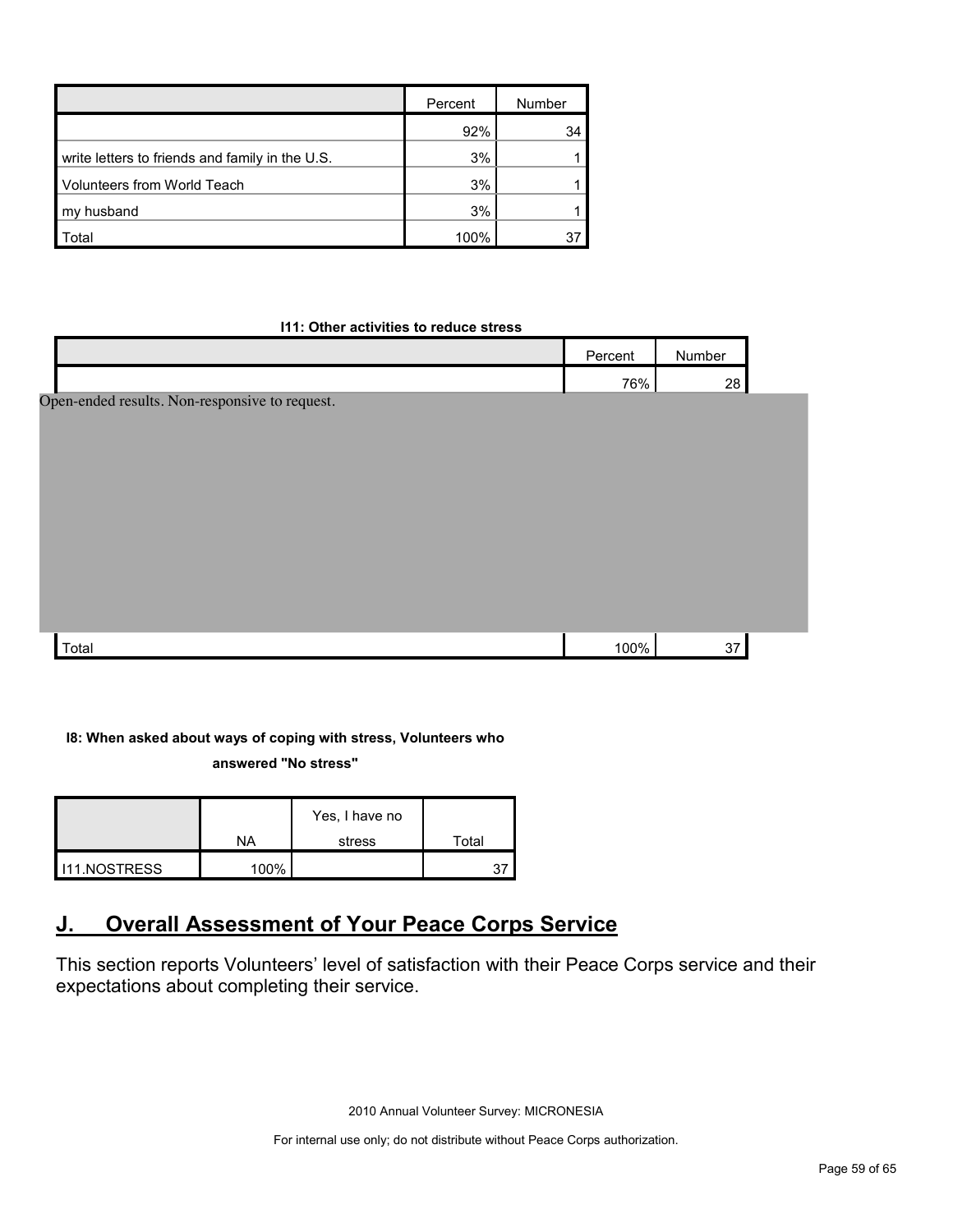#### **J1: How personally rewarding do you find your--?**

|                                    | Not at all | Minimally | Adequately | Considerably | Exceptionally | Total |
|------------------------------------|------------|-----------|------------|--------------|---------------|-------|
| Overall Peace Corps service        |            | 5%        | 5%         | 46%          | 43%           | 37    |
| Community involvement              |            | 5%        | 19%        | 49%          | 27%           | 37    |
| Experience with other Volunteers   | 3%         | 14%       | 14%        | 24%          | 46%           | 37    |
| Work with counterparts/community   | 3%         | 14%       | 30%        | 46%          | 8%            | 37    |
| partners                           |            |           |            |              |               |       |
| Experience with other host country |            | 8%        | 24%        | 30%          | 38%           | 37    |
| nationals                          |            |           |            |              |               |       |

NOTE: See the Open-Ended Responses Report for PCV comments on J7 "What has been the best aspect of your PC service?"

#### **J2: Today, would you make the same decision to join the Peace Corps?**

|               | No. | Probably<br>not | Possibly | Probably | <b>Definitely</b> | Total |
|---------------|-----|-----------------|----------|----------|-------------------|-------|
| רו ו<br>ے ∪ ا |     | 3%              | 8%       | 24%      | 65%               | J.    |

#### **J3: Would you recommend Peace Corps service to others you think are qualified?**

|           | No | Probably<br>not | Possibly | Probably | Definitely | Total   |
|-----------|----|-----------------|----------|----------|------------|---------|
| <b>J3</b> |    |                 | $1\%$    | 22%      | 68%        | ∼<br>J. |

#### **J4: Do you intend to complete your Peace Corps service?**

|       | No | Not sure | Yes | Might extend | Total      |
|-------|----|----------|-----|--------------|------------|
| II J4 | 5% | 3%       | 73% | 19%          | <b>ບ</b> ເ |

#### **J5: Would your host country benefit most if the Peace Corps program was---?**

|    |              |         | Refocused/redesig |                  |          |       |
|----|--------------|---------|-------------------|------------------|----------|-------|
|    | Discontinued | Reduced | ned               | Maintained as is | Expanded | Total |
| J5 | 6%           | 3%      | 47%               | 19%              | 25%      | 36 I  |

NOTE: See the Open-Ended Responses Report for PCV comments on J6 "How can the PC better address the needs of your host country?"

## <span id="page-59-0"></span>**K. Demographics and Factors Affecting Extensions**

2010 Annual Volunteer Survey: MICRONESIA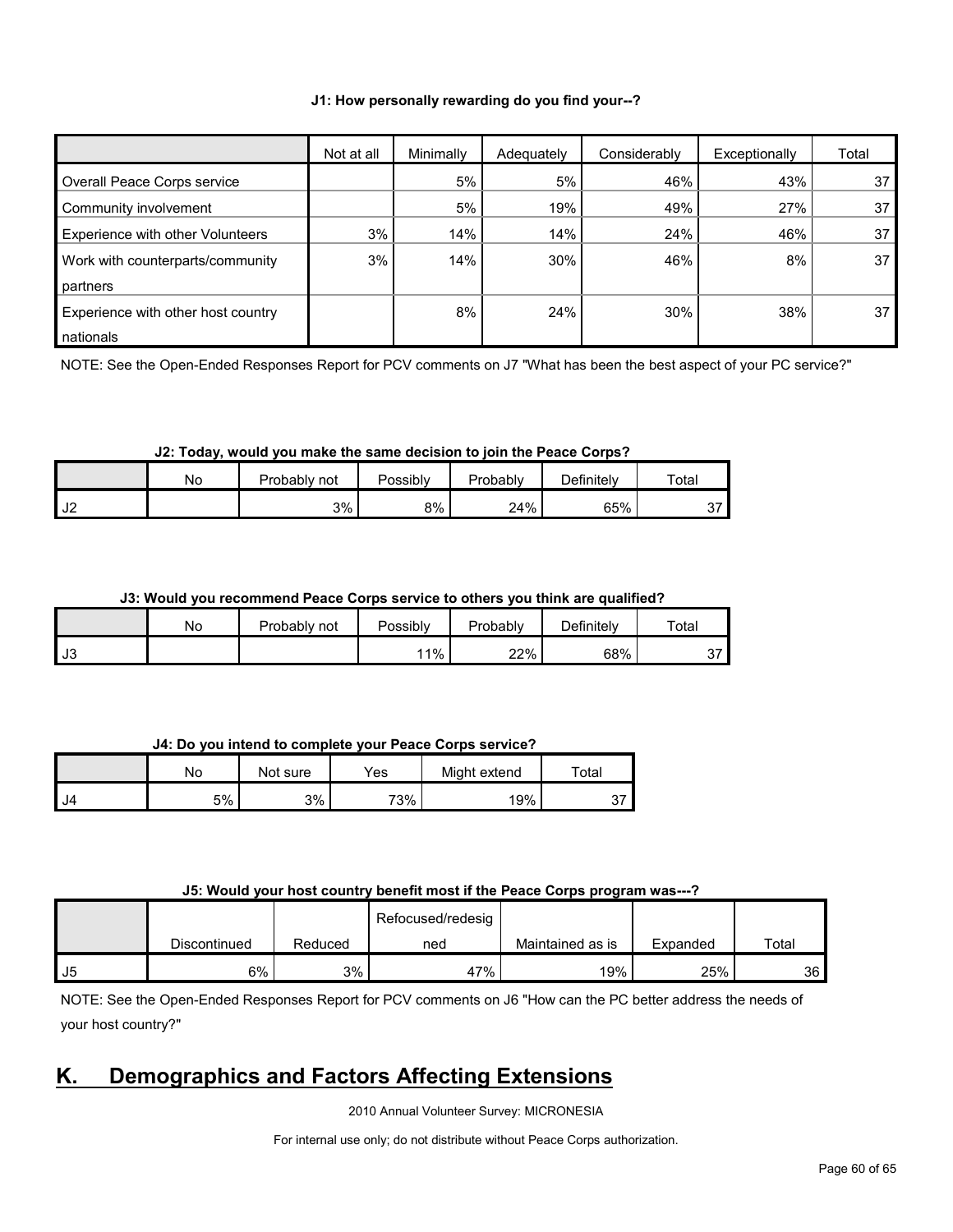This section reports on the age and gender of all respondents. It also reports on the importance Volunteers place on various factors that may influence their decision to extend or not extend their service beyond two years. Volunteers who answered that they either were considering an extension or were already serving beyond two years were asked to rate nine "motivating" factors and nine "challenging" factors. Volunteers could also write in any of their own motivating or challenging factors not included in the list.

## **K1: What is your age?**

|         | 20-29 | $30 - 49$ | 50+ | $\tau$ otal |  |
|---------|-------|-----------|-----|-------------|--|
| AGE3grp | 89%   | 11%       | 0%  |             |  |

#### **K2: What is your gender?**

|               | Female | Male | $\tau$ otal |
|---------------|--------|------|-------------|
| <b>GENDER</b> | 59%    | 41%  |             |

Other demographic tables are available upon request

## **K8: Are you considering a 3rd year extension?**

|                                              | Percent | Number |
|----------------------------------------------|---------|--------|
| l No                                         | 70%     | 26     |
| May extend beyond my original COS date       | 30%     |        |
| I am now serving beyond my original COS date |         |        |
| Total                                        | 100%    |        |

#### **Ext Q1: Comparison of Reasons for Extending by Importance to PCVs Who May Extend Beyond COS**

|                                                                      |               | Somewhat  |           |     |       |
|----------------------------------------------------------------------|---------------|-----------|-----------|-----|-------|
|                                                                      | Not Important | important | Important | NA. | Total |
| Ability to partner with an NGO and/or government<br>counterpart      | 18%           | 27%       | 36%       | 18% | 11    |
| Additional financial compensation (higher living<br>allowance, etc.) | 27%           | 36%       | 36%       |     | 11 I  |
| Flexibility to design my extension assignment                        | 9%            | 18%       | 73%       |     | 11    |
| Opportunity for more substantive work                                | 18%           | 45%       | 36%       |     | 11    |

2010 Annual Volunteer Survey: MICRONESIA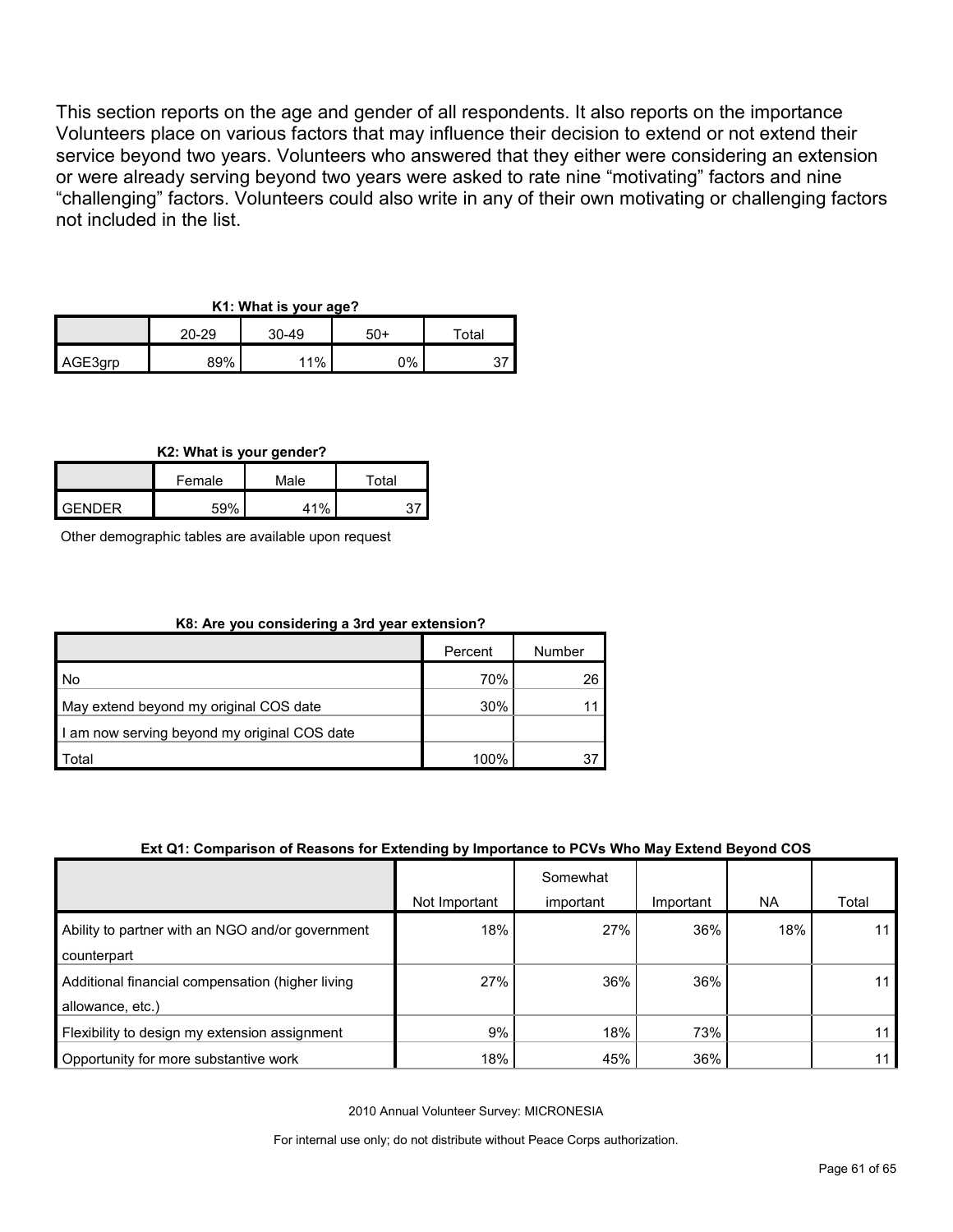| Opportunity to finish or be more productive in my<br>project          | 9%  | 9%  | 73% | 9%  | 11 |
|-----------------------------------------------------------------------|-----|-----|-----|-----|----|
| Opportunity to serve in a different site, country or<br>project       | 55% | 18% | 18% | 9%  | 11 |
| Opportunity to take on additional responsibilities with<br>PC at post | 27% | 36% | 36% |     | 11 |
| Recognition of excellent performance                                  | 64% | 18% | 18% |     | 11 |
| Support from local Peace Corps staff                                  | 18% | 27% | 55% |     | 11 |
| Other:<br>Please specify below                                        |     | 25% | 50% | 25% | 4  |

NOTE: This table includes only PCVs who answered K8="May extend beyond my original COS date"

## **Ext Q1: Comparison of Reasons for Extending by Importance to PCVs Who May Extend and PCVs Serving an Extension (excluding all "NA" responses)**

|                                                              | Are you considering a 3rd year extension? |                                        |           |       |  |
|--------------------------------------------------------------|-------------------------------------------|----------------------------------------|-----------|-------|--|
|                                                              |                                           | May extend beyond my original COS date |           |       |  |
|                                                              |                                           | Somewhat                               |           |       |  |
|                                                              | Not Important                             | important                              | Important | Total |  |
| Ability to partner with an NGO and/or government             | 22%                                       | 33%                                    | 44%       | 9     |  |
| counterpart                                                  |                                           |                                        |           |       |  |
| Additional financial compensation (higher living             | 27%                                       | 36%                                    | 36%       | 11    |  |
| allowance, etc.)                                             |                                           |                                        |           |       |  |
| Flexibility to design my extension assignment                | 9%                                        | 18%                                    | 73%       | 11    |  |
| Opportunity for more substantive work                        | 18%                                       | 45%                                    | 36%       | 11    |  |
| Opportunity to finish or be more productive in my project    | 10%                                       | 10%                                    | 80%       | 10    |  |
| Opportunity to serve in a different site, country or project | 60%                                       | 20%                                    | 20%       | 10    |  |
| Opportunity to take on additional responsibilities with PC   | 27%                                       | 36%                                    | 36%       | 11    |  |
| at post                                                      |                                           |                                        |           |       |  |
| Recognition of excellent performance                         | 64%                                       | 18%                                    | 18%       | 11    |  |
| Support from local Peace Corps staff                         | 18%                                       | 27%                                    | 55%       | 11    |  |
| Other: Please specify below                                  |                                           | 33%                                    | 67%       | 3     |  |

NOTE: See Open-Ended Responses Report for "other" reasons for extending beyond COS

## **Ext Q1: Comparison of Reasons for Extending by Importance to PCVs Who May Extend and PCVs Serving an Extension**

| (excluding all "NA" responses) |                                              |  |  |
|--------------------------------|----------------------------------------------|--|--|
|                                | Are you considering a 3rd year extension?    |  |  |
|                                | I am now serving beyond my original COS date |  |  |

2010 Annual Volunteer Survey: MICRONESIA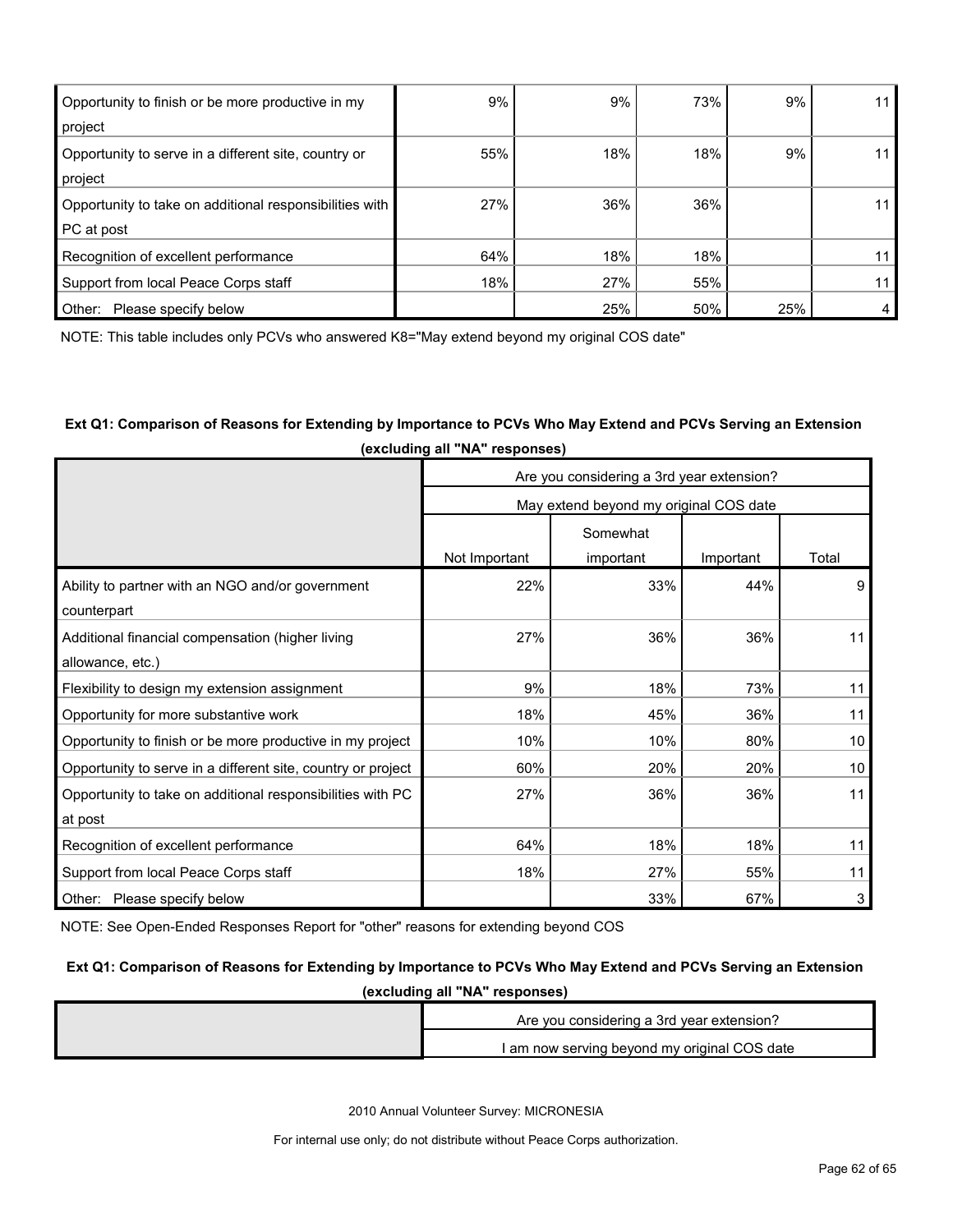|                                                              |               | Somewhat  |           |       |
|--------------------------------------------------------------|---------------|-----------|-----------|-------|
|                                                              | Not Important | important | Important | Total |
| Ability to partner with an NGO and/or government             |               |           |           |       |
| counterpart                                                  |               |           |           |       |
| Additional financial compensation (higher living             |               |           |           |       |
| allowance, etc.)                                             |               |           |           |       |
| Flexibility to design my extension assignment                |               |           |           |       |
| Opportunity for more substantive work                        |               |           |           |       |
| Opportunity to finish or be more productive in my project    |               |           |           |       |
| Opportunity to serve in a different site, country or project |               |           |           |       |
| Opportunity to take on additional responsibilities with PC   |               |           |           |       |
| at post                                                      |               |           |           |       |
| Recognition of excellent performance                         |               |           |           |       |
| Support from local Peace Corps staff                         |               |           |           |       |
| Other:<br>Please specify below                               |               |           |           |       |

NOTE: See Open-Ended Responses Report for "other" reasons for extending beyond COS

|                                                       | Not Important | Somewhat<br>important | Important | <b>NA</b> | Total |
|-------------------------------------------------------|---------------|-----------------------|-----------|-----------|-------|
| Adjustment to new country or site                     | 36%           | 18%                   | 18%       | 27%       | 11    |
| Bureaucratic challenges related to extension          | 36%           | 18%                   | 36%       | 9%        | 11    |
| process                                               |               |                       |           |           |       |
| Delaying the pursuit of professional/educational      | 18%           | 27%                   | 45%       | 9%        | 11    |
| opportunities                                         |               |                       |           |           |       |
| Family and personal reasons                           |               | 27%                   | 64%       | 9%        | 11    |
| Feeling that I am ready to go home                    |               | 45%                   | 36%       | 18%       | 11    |
| Fellow Volunteers are leaving/have left               | 45%           | 18%                   | 27%       | 9%        | 11    |
| Lack of information about/difficulty defining the 3rd |               | 45%                   | 27%       | 27%       | 11    |
| year extension role                                   |               |                       |           |           |       |
| Lack of professional development opportunities        | 18%           | 36%                   | 27%       | 18%       | 11    |
| Lack of support from Peace Corps staff                | 36%           | 36%                   | 18%       | 9%        | 11    |
| Other:<br>Please specify below                        |               |                       |           |           |       |

#### **Ext Q2: Comparison of Reasons for Not Extending by Importance to PCVs Who May Serve Beyond COS**

NOTE: This table includes only PCVs who answered K8="May extend beyond my original COS date"

2010 Annual Volunteer Survey: MICRONESIA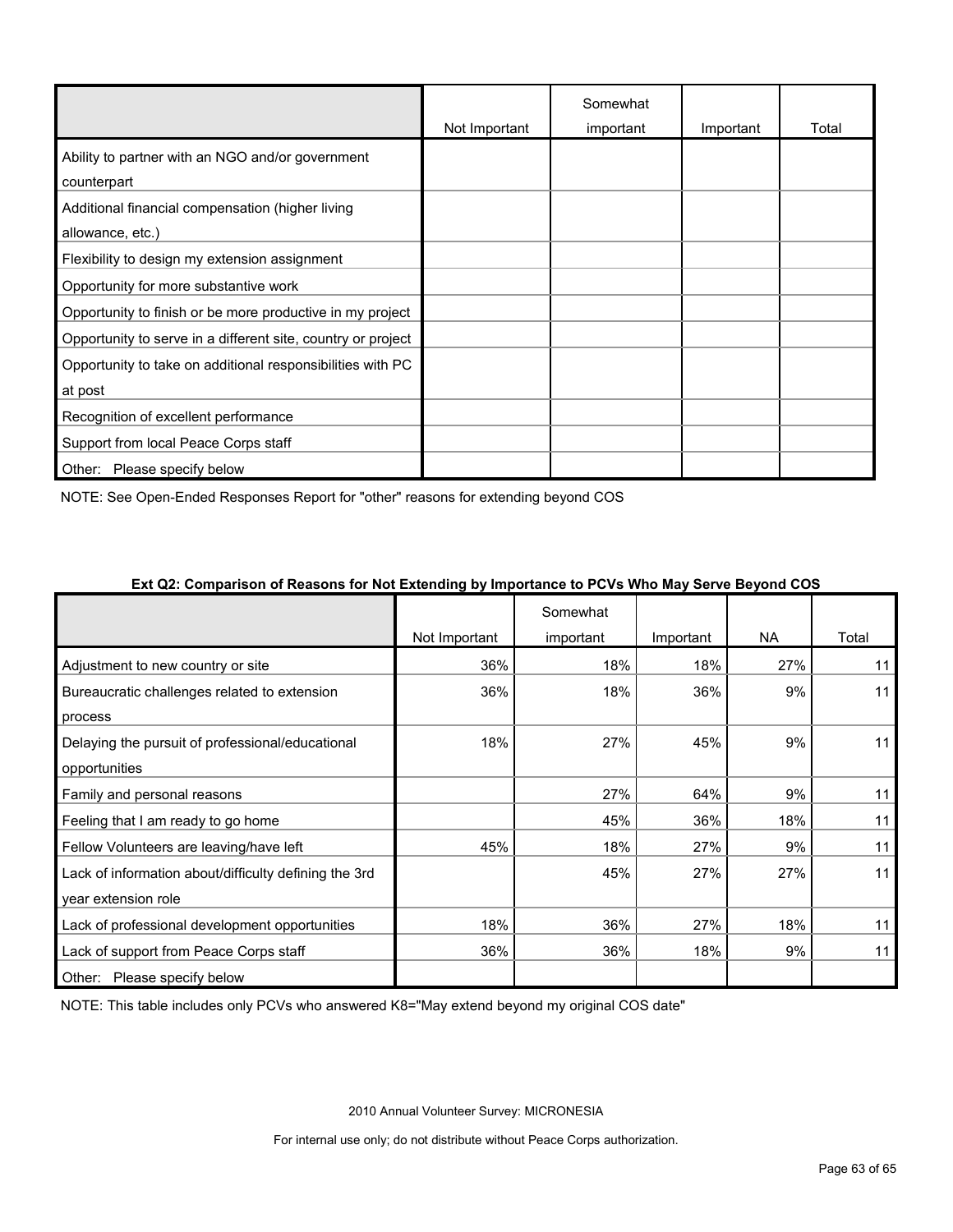### **Ext Q2: Comparison of Reasons for Not Extending by Importance to PCVs Who May Extend and PCVs Serving an**

|                                                            | Are you considering a 3rd year extension? |                                        |           |                 |  |
|------------------------------------------------------------|-------------------------------------------|----------------------------------------|-----------|-----------------|--|
|                                                            |                                           | May extend beyond my original COS date |           |                 |  |
|                                                            |                                           | Somewhat                               |           |                 |  |
|                                                            | Not Important                             | important                              | Important | Total           |  |
| Adjustment to new country or site                          | 50%                                       | 25%                                    | 25%       | 8               |  |
| Bureaucratic challenges related to extension process       | 40%                                       | 20%                                    | 40%       | 10 <sup>°</sup> |  |
| Delaying the pursuit of professional/educational           | 20%                                       | 30%                                    | 50%       | 10 <sup>1</sup> |  |
| opportunities                                              |                                           |                                        |           |                 |  |
| Family and personal reasons                                |                                           | 30%                                    | 70%       | 10 <sup>°</sup> |  |
| Feeling that I am ready to go home                         |                                           | 56%                                    | 44%       | 9               |  |
| Fellow Volunteers are leaving/have left                    | 50%                                       | 20%                                    | 30%       | 10              |  |
| Lack of information about/difficulty defining the 3rd year |                                           | 63%                                    | 38%       | 8               |  |
| extension role                                             |                                           |                                        |           |                 |  |
| Lack of professional development opportunities             | 22%                                       | 44%                                    | 33%       | 9               |  |
| Lack of support from Peace Corps staff                     | 40%                                       | 40%                                    | 20%       | 10              |  |
| Other: Please specify below                                |                                           |                                        |           |                 |  |

**Extension (excluding all "NA" responses)**

NOTE: See Open-Ended Responses Report for "other" reasons for not extending beyond COS

#### **Ext Q2: Comparison of Reasons for Not Extending by Importance to PCVs Who May Extend and PCVs Serving an**

**Extension (excluding all "NA" responses)**

|                                                            | Are you considering a 3rd year extension? |                                              |           |       |  |
|------------------------------------------------------------|-------------------------------------------|----------------------------------------------|-----------|-------|--|
|                                                            |                                           | I am now serving beyond my original COS date |           |       |  |
|                                                            | Somewhat                                  |                                              |           |       |  |
|                                                            | Not Important                             | important                                    | Important | Total |  |
| Adjustment to new country or site                          |                                           |                                              |           |       |  |
| Bureaucratic challenges related to extension process       |                                           |                                              |           |       |  |
| Delaying the pursuit of professional/educational           |                                           |                                              |           |       |  |
| opportunities                                              |                                           |                                              |           |       |  |
| Family and personal reasons                                |                                           |                                              |           |       |  |
| Feeling that I am ready to go home                         |                                           |                                              |           |       |  |
| Fellow Volunteers are leaving/have left                    |                                           |                                              |           |       |  |
| Lack of information about/difficulty defining the 3rd year |                                           |                                              |           |       |  |
| extension role                                             |                                           |                                              |           |       |  |
| Lack of professional development opportunities             |                                           |                                              |           |       |  |
| Lack of support from Peace Corps staff                     |                                           |                                              |           |       |  |
| Please specify below<br>Other:                             |                                           |                                              |           |       |  |